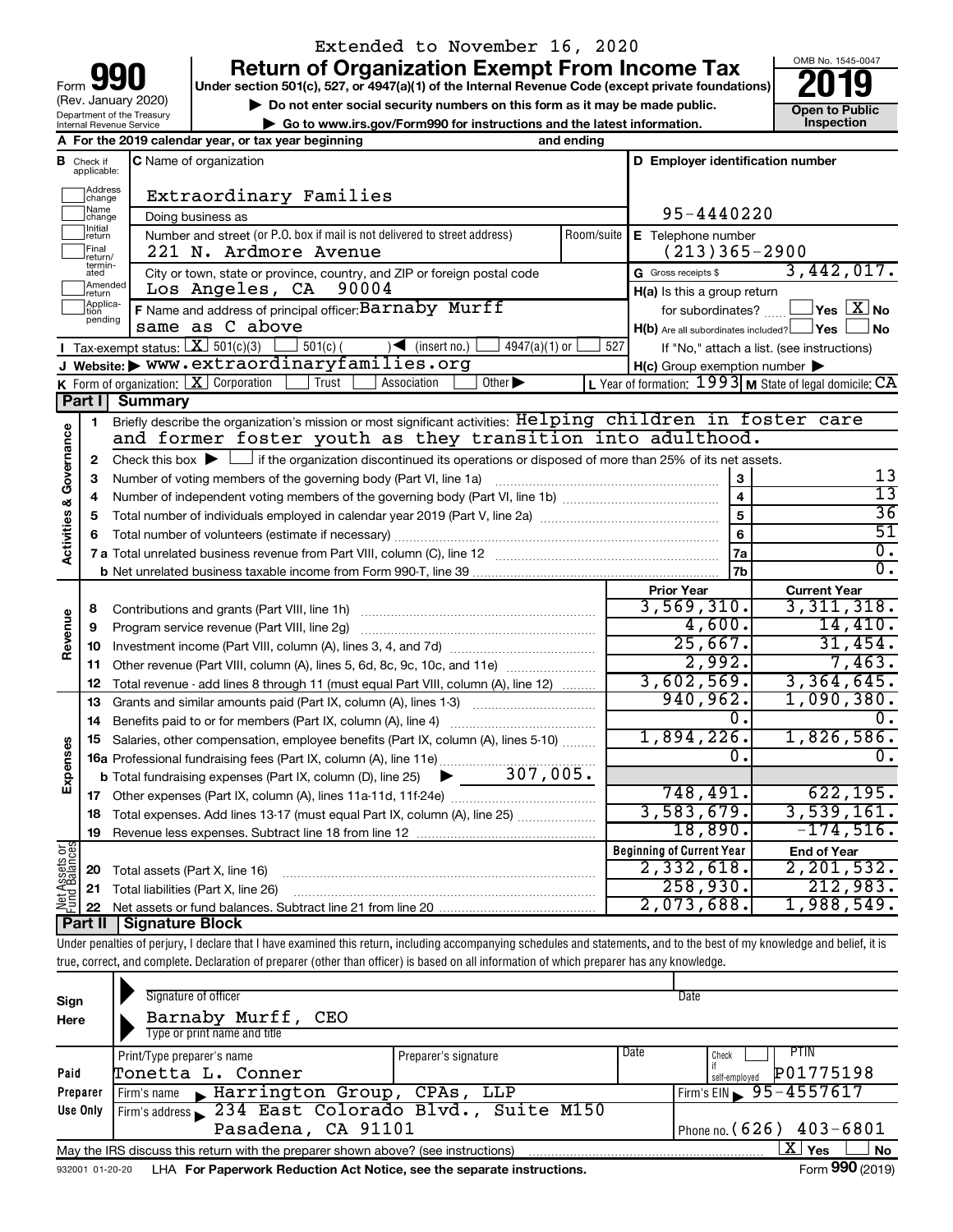|              | 95-4440220<br>Extraordinary Families<br>Form 990 (2019)<br>Page 2                                                                                       |  |
|--------------|---------------------------------------------------------------------------------------------------------------------------------------------------------|--|
|              | Part III   Statement of Program Service Accomplishments                                                                                                 |  |
|              | Check if Schedule O contains a response or note to any line in this Part III                                                                            |  |
| 1            | Briefly describe the organization's mission:                                                                                                            |  |
|              | Extraordinary Families helps children and youth in foster care to have                                                                                  |  |
|              | the childhoods and futures they rightfully deserve. Our                                                                                                 |  |
|              | person-centered approach reduces childhood trauma, encourages safety                                                                                    |  |
|              | and stability and empowers children and youth to thrive.                                                                                                |  |
| $\mathbf{2}$ | Did the organization undertake any significant program services during the year which were not listed on the                                            |  |
|              | $ {\mathsf Y}\mathsf{es}\ \boxed{{\mathsf X}}$ No<br>prior Form 990 or 990-EZ?                                                                          |  |
|              | If "Yes," describe these new services on Schedule O.                                                                                                    |  |
| 3            | $\Box$ Yes $[\overline{\mathrm{X}}]$ No<br>Did the organization cease conducting, or make significant changes in how it conducts, any program services? |  |
|              | If "Yes," describe these changes on Schedule O.                                                                                                         |  |
| 4            | Describe the organization's program service accomplishments for each of its three largest program services, as measured by expenses.                    |  |
|              | Section 501(c)(3) and 501(c)(4) organizations are required to report the amount of grants and allocations to others, the total expenses, and            |  |
|              | revenue, if any, for each program service reported.                                                                                                     |  |
| 4a           | 1,090,380. Revenue \$<br>2, 299, 799. including grants of \$<br>) (Expenses \$<br>(Code:                                                                |  |
|              | Foster Care: We recruit and train foster parents to care for children                                                                                   |  |
|              | entering the foster care system. Children remain in the foster care                                                                                     |  |
|              | temporarily until they can safely reunify with their family, are                                                                                        |  |
|              | adopted, or age out of foster care and transition into adulthood.<br>Our                                                                                |  |
|              | work is to find families for children, not children for families.                                                                                       |  |
|              |                                                                                                                                                         |  |
|              |                                                                                                                                                         |  |
|              |                                                                                                                                                         |  |
|              |                                                                                                                                                         |  |
|              |                                                                                                                                                         |  |
|              |                                                                                                                                                         |  |
|              |                                                                                                                                                         |  |
| 4b           | 10,000.<br>$422,891$ $\cdot$ including grants of \$<br>) (Revenue \$<br>) (Expenses \$<br>(Code:                                                        |  |
|              | Adoption: We join children and families through adoption. Our                                                                                           |  |
|              | foster-to-adopt program bridges the gap between a child's need for<br>temporary support and long-term care with a forever family. When a                |  |
|              | child in foster care cannot reunify with a biological family member,                                                                                    |  |
|              | we<br>move toward adoption.                                                                                                                             |  |
|              |                                                                                                                                                         |  |
|              |                                                                                                                                                         |  |
|              |                                                                                                                                                         |  |
|              |                                                                                                                                                         |  |
|              |                                                                                                                                                         |  |
|              |                                                                                                                                                         |  |
|              |                                                                                                                                                         |  |
| 4c           | $\overline{313}$ , $\overline{554}$ including grants of \$<br>4,410.<br>) (Revenue \$<br>(Code:<br>) (Expenses \$                                       |  |
|              | UP4Youth: We support young adults who have aged out of the foster care                                                                                  |  |
|              | system transition into adulthood. Youth are empowered with resource                                                                                     |  |
|              | coordination, employment services, education planning, and one-on-one                                                                                   |  |
|              | mentoring as they make the critical transition to adulthood and                                                                                         |  |
|              | self-sufficiency.                                                                                                                                       |  |
|              |                                                                                                                                                         |  |
|              |                                                                                                                                                         |  |
|              |                                                                                                                                                         |  |
|              |                                                                                                                                                         |  |
|              |                                                                                                                                                         |  |
|              |                                                                                                                                                         |  |
|              |                                                                                                                                                         |  |
|              | 4d Other program services (Describe on Schedule O.)                                                                                                     |  |
|              | (Expenses \$<br>including grants of \$<br>(Revenue \$                                                                                                   |  |
|              | 3,036,244.<br>4e Total program service expenses                                                                                                         |  |
|              | Form 990 (2019)                                                                                                                                         |  |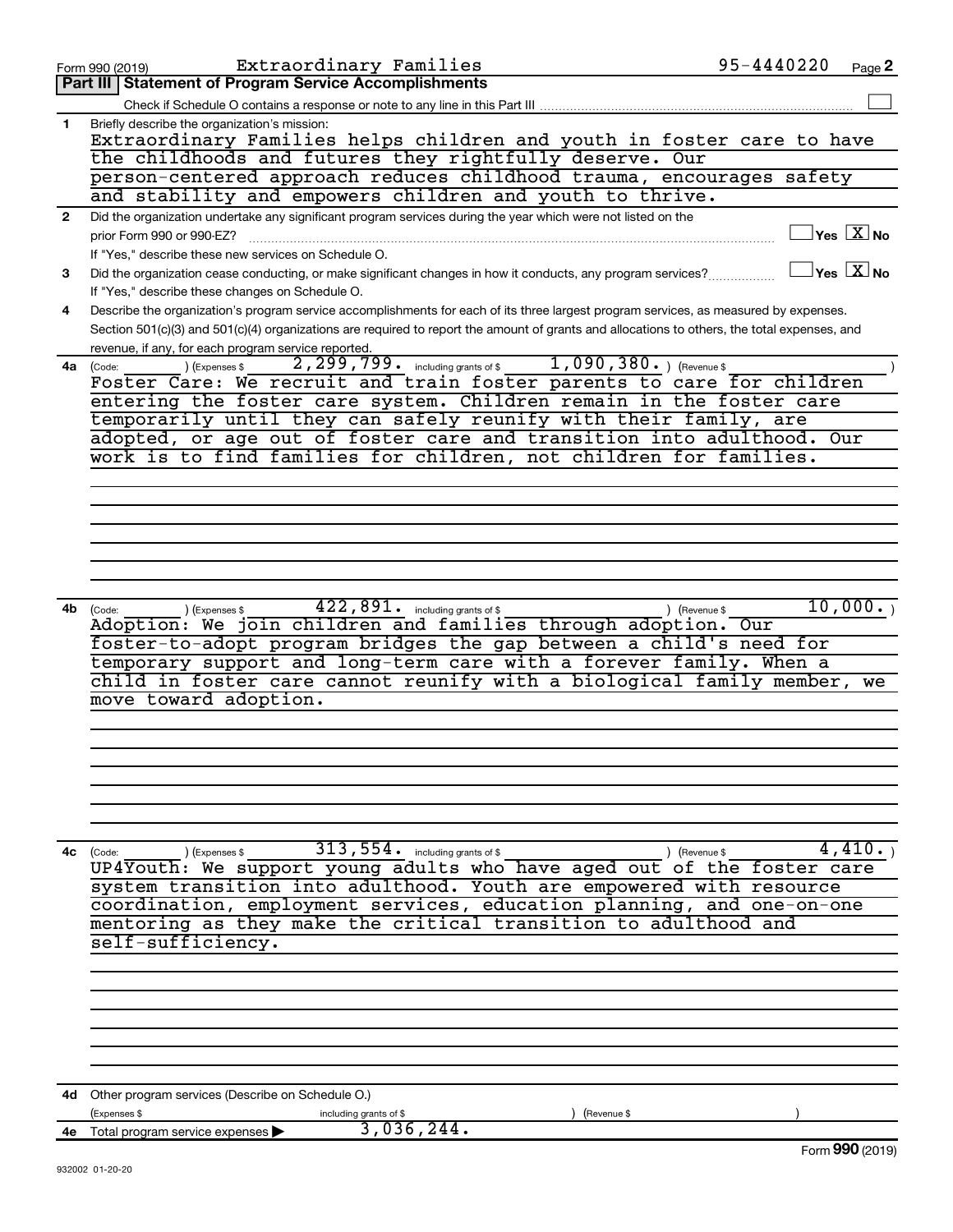**Part IV Checklist of Required Schedules**

Form 990 (2019) Page Extraordinary Families 95-4440220

|        |                                                                                                                                       |                   | Yes | No                      |
|--------|---------------------------------------------------------------------------------------------------------------------------------------|-------------------|-----|-------------------------|
| 1.     | Is the organization described in section 501(c)(3) or 4947(a)(1) (other than a private foundation)?                                   |                   | x   |                         |
|        | If "Yes," complete Schedule A                                                                                                         | 1<br>$\mathbf{2}$ | х   |                         |
| 2<br>3 | Did the organization engage in direct or indirect political campaign activities on behalf of or in opposition to candidates for       |                   |     |                         |
|        | public office? If "Yes," complete Schedule C, Part I                                                                                  | З                 |     | x.                      |
| 4      | Section 501(c)(3) organizations. Did the organization engage in lobbying activities, or have a section 501(h) election in effect      |                   |     |                         |
|        |                                                                                                                                       | 4                 |     | x                       |
| 5      | Is the organization a section 501(c)(4), 501(c)(5), or 501(c)(6) organization that receives membership dues, assessments, or          |                   |     |                         |
|        |                                                                                                                                       | 5                 |     | x                       |
| 6      | Did the organization maintain any donor advised funds or any similar funds or accounts for which donors have the right to             |                   |     |                         |
|        | provide advice on the distribution or investment of amounts in such funds or accounts? If "Yes," complete Schedule D, Part I          | 6                 |     | x.                      |
| 7      | Did the organization receive or hold a conservation easement, including easements to preserve open space,                             |                   |     |                         |
|        | the environment, historic land areas, or historic structures? If "Yes," complete Schedule D, Part II                                  | $\overline{7}$    |     | x                       |
| 8      | Did the organization maintain collections of works of art, historical treasures, or other similar assets? If "Yes," complete          |                   |     |                         |
|        | Schedule D, Part III                                                                                                                  | 8                 |     | x                       |
| 9      | Did the organization report an amount in Part X, line 21, for escrow or custodial account liability, serve as a custodian for         |                   |     |                         |
|        | amounts not listed in Part X; or provide credit counseling, debt management, credit repair, or debt negotiation services?             |                   |     |                         |
|        |                                                                                                                                       | 9                 |     | x                       |
| 10     | Did the organization, directly or through a related organization, hold assets in donor-restricted endowments                          |                   |     |                         |
|        |                                                                                                                                       | 10                |     | x.                      |
| 11     | If the organization's answer to any of the following questions is "Yes," then complete Schedule D, Parts VI, VII, VIII, IX, or X      |                   |     |                         |
|        | as applicable.                                                                                                                        |                   |     |                         |
|        | a Did the organization report an amount for land, buildings, and equipment in Part X, line 10? If "Yes," complete Schedule D,         |                   |     |                         |
|        | Part VI                                                                                                                               | 11a               | x   |                         |
|        | <b>b</b> Did the organization report an amount for investments - other securities in Part X, line 12, that is 5% or more of its total |                   |     |                         |
|        | assets reported in Part X, line 16? If "Yes," complete Schedule D, Part VII                                                           | 11b               |     | x                       |
|        | c Did the organization report an amount for investments - program related in Part X, line 13, that is 5% or more of its total         | 11c               |     | x.                      |
|        | d Did the organization report an amount for other assets in Part X, line 15, that is 5% or more of its total assets reported in       |                   |     |                         |
|        |                                                                                                                                       | 11d               | x   |                         |
|        | e Did the organization report an amount for other liabilities in Part X, line 25? If "Yes," complete Schedule D, Part X               | 11e               | X   |                         |
| f.     | Did the organization's separate or consolidated financial statements for the tax year include a footnote that addresses               |                   |     |                         |
|        | the organization's liability for uncertain tax positions under FIN 48 (ASC 740)? If "Yes," complete Schedule D, Part X                | 11f               | x   |                         |
|        | 12a Did the organization obtain separate, independent audited financial statements for the tax year? If "Yes," complete               |                   |     |                         |
|        | Schedule D, Parts XI and XII                                                                                                          | 12a               | x   |                         |
|        | <b>b</b> Was the organization included in consolidated, independent audited financial statements for the tax year?                    |                   |     |                         |
|        | If "Yes," and if the organization answered "No" to line 12a, then completing Schedule D, Parts XI and XII is optional <i></i>         | 12 <sub>b</sub>   |     | х                       |
| 13     |                                                                                                                                       | 13                |     | $\overline{\texttt{x}}$ |
| 14a    | Did the organization maintain an office, employees, or agents outside of the United States?                                           | 14a               |     | x                       |
|        | <b>b</b> Did the organization have aggregate revenues or expenses of more than \$10,000 from grantmaking, fundraising, business,      |                   |     |                         |
|        | investment, and program service activities outside the United States, or aggregate foreign investments valued at \$100,000            |                   |     |                         |
|        |                                                                                                                                       | 14b               |     | X.                      |
| 15     | Did the organization report on Part IX, column (A), line 3, more than \$5,000 of grants or other assistance to or for any             |                   |     | x                       |
|        | Did the organization report on Part IX, column (A), line 3, more than \$5,000 of aggregate grants or other assistance to              | 15                |     |                         |
| 16     |                                                                                                                                       | 16                |     | x                       |
| 17     | Did the organization report a total of more than \$15,000 of expenses for professional fundraising services on Part IX,               |                   |     |                         |
|        |                                                                                                                                       | 17                |     | X.                      |
| 18     | Did the organization report more than \$15,000 total of fundraising event gross income and contributions on Part VIII, lines          |                   |     |                         |
|        |                                                                                                                                       | 18                | x   |                         |
| 19     | Did the organization report more than \$15,000 of gross income from gaming activities on Part VIII, line 9a? If "Yes,"                |                   |     |                         |
|        |                                                                                                                                       | 19                |     | X                       |
|        |                                                                                                                                       | <b>20a</b>        |     | x                       |
|        |                                                                                                                                       | 20 <sub>b</sub>   |     |                         |
| 21     | Did the organization report more than \$5,000 of grants or other assistance to any domestic organization or                           |                   |     |                         |
|        |                                                                                                                                       | 21                |     | x                       |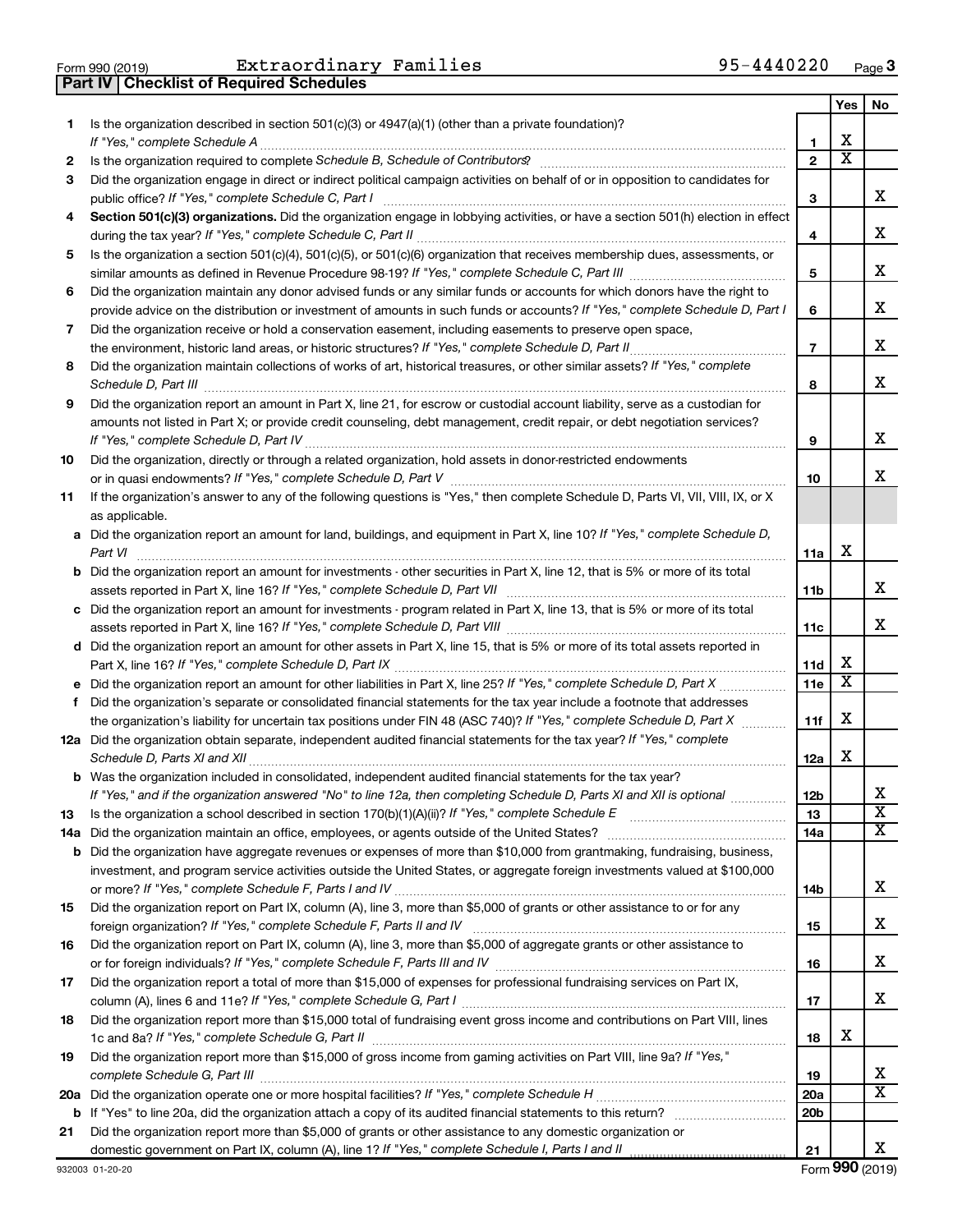*(continued)* **Part IV Checklist of Required Schedules**

|    |                                                                                                                                                                                                                                                                                                                                                                                                                                                           |                 | Yes | No                      |
|----|-----------------------------------------------------------------------------------------------------------------------------------------------------------------------------------------------------------------------------------------------------------------------------------------------------------------------------------------------------------------------------------------------------------------------------------------------------------|-----------------|-----|-------------------------|
| 22 | Did the organization report more than \$5,000 of grants or other assistance to or for domestic individuals on                                                                                                                                                                                                                                                                                                                                             |                 |     |                         |
|    |                                                                                                                                                                                                                                                                                                                                                                                                                                                           | 22              | X   |                         |
| 23 | Did the organization answer "Yes" to Part VII, Section A, line 3, 4, or 5 about compensation of the organization's current                                                                                                                                                                                                                                                                                                                                |                 |     |                         |
|    | and former officers, directors, trustees, key employees, and highest compensated employees? If "Yes," complete                                                                                                                                                                                                                                                                                                                                            |                 |     |                         |
|    | $\textit{Schedule J} \textit{ \textbf{}} \textit{ \textbf{}} \textit{ \textbf{}} \textit{ \textbf{}} \textit{ \textbf{}} \textit{ \textbf{}} \textit{ \textbf{}} \textit{ \textbf{}} \textit{ \textbf{}} \textit{ \textbf{}} \textit{ \textbf{}} \textit{ \textbf{}} \textit{ \textbf{}} \textit{ \textbf{}} \textit{ \textbf{}} \textit{ \textbf{}} \textit{ \textbf{}} \textit{ \textbf{}} \textit{ \textbf{}} \textit{ \textbf{}} \textit{ \textbf{}}$ | 23              |     | x                       |
|    | 24a Did the organization have a tax-exempt bond issue with an outstanding principal amount of more than \$100,000 as of the                                                                                                                                                                                                                                                                                                                               |                 |     |                         |
|    | last day of the year, that was issued after December 31, 2002? If "Yes," answer lines 24b through 24d and complete                                                                                                                                                                                                                                                                                                                                        |                 |     |                         |
|    | Schedule K. If "No," go to line 25a                                                                                                                                                                                                                                                                                                                                                                                                                       | 24a             |     | x                       |
|    |                                                                                                                                                                                                                                                                                                                                                                                                                                                           | 24 <sub>b</sub> |     |                         |
|    | c Did the organization maintain an escrow account other than a refunding escrow at any time during the year to defease                                                                                                                                                                                                                                                                                                                                    |                 |     |                         |
|    |                                                                                                                                                                                                                                                                                                                                                                                                                                                           | 24c             |     |                         |
|    |                                                                                                                                                                                                                                                                                                                                                                                                                                                           | 24d             |     |                         |
|    | 25a Section 501(c)(3), 501(c)(4), and 501(c)(29) organizations. Did the organization engage in an excess benefit                                                                                                                                                                                                                                                                                                                                          |                 |     |                         |
|    |                                                                                                                                                                                                                                                                                                                                                                                                                                                           | 25a             |     | x                       |
|    | <b>b</b> Is the organization aware that it engaged in an excess benefit transaction with a disqualified person in a prior year, and                                                                                                                                                                                                                                                                                                                       |                 |     |                         |
|    | that the transaction has not been reported on any of the organization's prior Forms 990 or 990-EZ? If "Yes," complete                                                                                                                                                                                                                                                                                                                                     |                 |     |                         |
|    | Schedule L, Part I                                                                                                                                                                                                                                                                                                                                                                                                                                        | 25b             |     | X                       |
| 26 | Did the organization report any amount on Part X, line 5 or 22, for receivables from or payables to any current                                                                                                                                                                                                                                                                                                                                           |                 |     |                         |
|    | or former officer, director, trustee, key employee, creator or founder, substantial contributor, or 35%                                                                                                                                                                                                                                                                                                                                                   |                 |     |                         |
|    |                                                                                                                                                                                                                                                                                                                                                                                                                                                           | 26              |     | X                       |
| 27 | Did the organization provide a grant or other assistance to any current or former officer, director, trustee, key employee,                                                                                                                                                                                                                                                                                                                               |                 |     |                         |
|    | creator or founder, substantial contributor or employee thereof, a grant selection committee member, or to a 35% controlled                                                                                                                                                                                                                                                                                                                               |                 |     |                         |
|    | entity (including an employee thereof) or family member of any of these persons? If "Yes," complete Schedule L, Part III                                                                                                                                                                                                                                                                                                                                  | 27              |     | х                       |
| 28 | Was the organization a party to a business transaction with one of the following parties (see Schedule L, Part IV                                                                                                                                                                                                                                                                                                                                         |                 |     |                         |
|    | instructions, for applicable filing thresholds, conditions, and exceptions):                                                                                                                                                                                                                                                                                                                                                                              |                 |     |                         |
|    | a A current or former officer, director, trustee, key employee, creator or founder, or substantial contributor? If                                                                                                                                                                                                                                                                                                                                        |                 |     |                         |
|    |                                                                                                                                                                                                                                                                                                                                                                                                                                                           | 28a             |     | х                       |
|    |                                                                                                                                                                                                                                                                                                                                                                                                                                                           | 28 <sub>b</sub> |     | $\overline{\mathtt{x}}$ |
|    | c A 35% controlled entity of one or more individuals and/or organizations described in lines 28a or 28b?If                                                                                                                                                                                                                                                                                                                                                |                 |     |                         |
|    |                                                                                                                                                                                                                                                                                                                                                                                                                                                           | 28c             |     | х                       |
| 29 |                                                                                                                                                                                                                                                                                                                                                                                                                                                           | 29              |     | $\overline{\mathtt{x}}$ |
| 30 | Did the organization receive contributions of art, historical treasures, or other similar assets, or qualified conservation                                                                                                                                                                                                                                                                                                                               |                 |     |                         |
|    |                                                                                                                                                                                                                                                                                                                                                                                                                                                           | 30              |     | х                       |
| 31 | Did the organization liquidate, terminate, or dissolve and cease operations? If "Yes," complete Schedule N, Part I                                                                                                                                                                                                                                                                                                                                        | 31              |     | $\overline{\mathtt{x}}$ |
| 32 | Did the organization sell, exchange, dispose of, or transfer more than 25% of its net assets? If "Yes," complete                                                                                                                                                                                                                                                                                                                                          |                 |     |                         |
|    | Schedule N, Part II                                                                                                                                                                                                                                                                                                                                                                                                                                       | 32              |     | X                       |
| 33 | Did the organization own 100% of an entity disregarded as separate from the organization under Regulations                                                                                                                                                                                                                                                                                                                                                |                 |     |                         |
|    |                                                                                                                                                                                                                                                                                                                                                                                                                                                           | 33              |     | х                       |
| 34 | Was the organization related to any tax-exempt or taxable entity? If "Yes," complete Schedule R, Part II, III, or IV, and                                                                                                                                                                                                                                                                                                                                 |                 |     |                         |
|    | Part V, line 1                                                                                                                                                                                                                                                                                                                                                                                                                                            | 34              |     | х                       |
|    | 35a Did the organization have a controlled entity within the meaning of section 512(b)(13)?                                                                                                                                                                                                                                                                                                                                                               | 35a             |     | $\overline{\mathtt{x}}$ |
|    | <b>b</b> If "Yes" to line 35a, did the organization receive any payment from or engage in any transaction with a controlled entity                                                                                                                                                                                                                                                                                                                        |                 |     |                         |
|    |                                                                                                                                                                                                                                                                                                                                                                                                                                                           | 35b             |     |                         |
| 36 | Section 501(c)(3) organizations. Did the organization make any transfers to an exempt non-charitable related organization?                                                                                                                                                                                                                                                                                                                                |                 |     |                         |
|    |                                                                                                                                                                                                                                                                                                                                                                                                                                                           | 36              |     | x                       |
| 37 | Did the organization conduct more than 5% of its activities through an entity that is not a related organization                                                                                                                                                                                                                                                                                                                                          |                 |     |                         |
|    |                                                                                                                                                                                                                                                                                                                                                                                                                                                           | 37              |     | х                       |
| 38 | Did the organization complete Schedule O and provide explanations in Schedule O for Part VI, lines 11b and 19?                                                                                                                                                                                                                                                                                                                                            |                 |     |                         |
|    |                                                                                                                                                                                                                                                                                                                                                                                                                                                           | 38              | х   |                         |
|    | <b>Statements Regarding Other IRS Filings and Tax Compliance</b><br><b>Part V</b>                                                                                                                                                                                                                                                                                                                                                                         |                 |     |                         |
|    |                                                                                                                                                                                                                                                                                                                                                                                                                                                           |                 |     |                         |
|    |                                                                                                                                                                                                                                                                                                                                                                                                                                                           |                 | Yes | No                      |
|    | 11<br>1a Enter the number reported in Box 3 of Form 1096. Enter -0- if not applicable <i>manumerane</i> number<br>1a                                                                                                                                                                                                                                                                                                                                      |                 |     |                         |
|    | <b>b</b> Enter the number of Forms W-2G included in line 1a. Enter -0- if not applicable <i>manumumumum</i><br>1b                                                                                                                                                                                                                                                                                                                                         |                 |     |                         |
|    | c Did the organization comply with backup withholding rules for reportable payments to vendors and reportable gaming                                                                                                                                                                                                                                                                                                                                      |                 |     |                         |
|    |                                                                                                                                                                                                                                                                                                                                                                                                                                                           | 1c              | х   |                         |
|    |                                                                                                                                                                                                                                                                                                                                                                                                                                                           |                 |     |                         |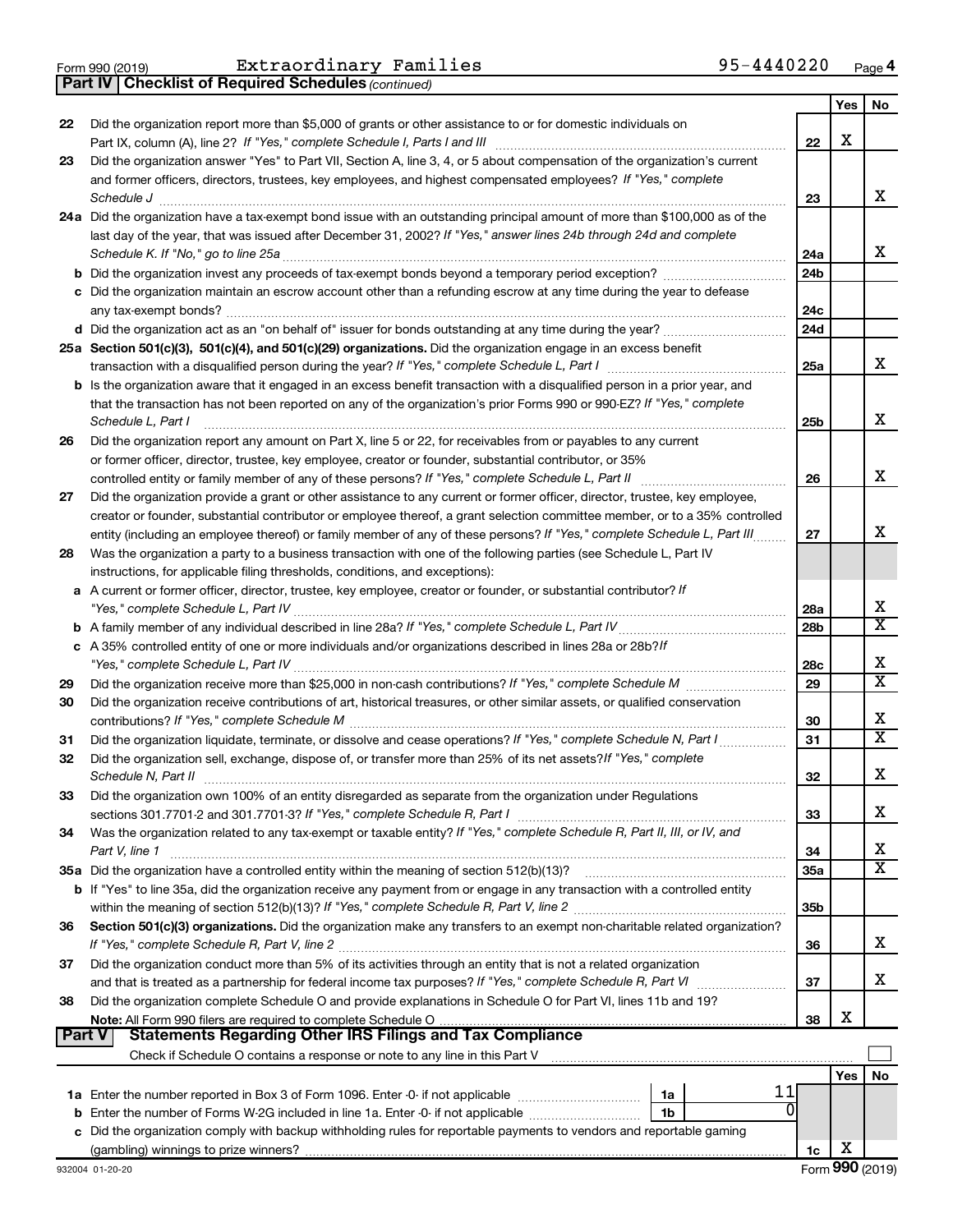| Form 990 (2019) | Extraordinary Families                                                              | 95-4440220 | Page 5 |
|-----------------|-------------------------------------------------------------------------------------|------------|--------|
|                 | <b>Part V</b> Statements Regarding Other IRS Filings and Tax Compliance (continued) |            |        |

|        |                                                                                                                                                                                                                                                  |            | Yes | No                    |  |  |  |  |  |  |
|--------|--------------------------------------------------------------------------------------------------------------------------------------------------------------------------------------------------------------------------------------------------|------------|-----|-----------------------|--|--|--|--|--|--|
|        | 2a Enter the number of employees reported on Form W-3, Transmittal of Wage and Tax Statements,                                                                                                                                                   |            |     |                       |  |  |  |  |  |  |
|        | 36<br>filed for the calendar year ending with or within the year covered by this return <i>manumumumum</i><br>2a                                                                                                                                 |            |     |                       |  |  |  |  |  |  |
|        | 2 <sub>b</sub>                                                                                                                                                                                                                                   |            |     |                       |  |  |  |  |  |  |
|        |                                                                                                                                                                                                                                                  |            |     |                       |  |  |  |  |  |  |
|        | 3a Did the organization have unrelated business gross income of \$1,000 or more during the year?                                                                                                                                                 |            |     |                       |  |  |  |  |  |  |
|        |                                                                                                                                                                                                                                                  |            |     |                       |  |  |  |  |  |  |
|        | 4a At any time during the calendar year, did the organization have an interest in, or a signature or other authority over, a                                                                                                                     |            |     |                       |  |  |  |  |  |  |
|        | financial account in a foreign country (such as a bank account, securities account, or other financial account)?                                                                                                                                 | 4a         |     | x                     |  |  |  |  |  |  |
|        | <b>b</b> If "Yes," enter the name of the foreign country                                                                                                                                                                                         |            |     |                       |  |  |  |  |  |  |
|        | See instructions for filing requirements for FinCEN Form 114, Report of Foreign Bank and Financial Accounts (FBAR).                                                                                                                              |            |     |                       |  |  |  |  |  |  |
| 5а     |                                                                                                                                                                                                                                                  | 5a         |     | х                     |  |  |  |  |  |  |
| b      |                                                                                                                                                                                                                                                  | 5b         |     | X                     |  |  |  |  |  |  |
| с      |                                                                                                                                                                                                                                                  | 5c         |     |                       |  |  |  |  |  |  |
|        | 6a Does the organization have annual gross receipts that are normally greater than \$100,000, and did the organization solicit                                                                                                                   |            |     |                       |  |  |  |  |  |  |
|        | any contributions that were not tax deductible as charitable contributions?                                                                                                                                                                      | 6a         |     | x                     |  |  |  |  |  |  |
|        | <b>b</b> If "Yes," did the organization include with every solicitation an express statement that such contributions or gifts                                                                                                                    |            |     |                       |  |  |  |  |  |  |
|        | were not tax deductible?                                                                                                                                                                                                                         | 6b         |     |                       |  |  |  |  |  |  |
| 7      | Organizations that may receive deductible contributions under section 170(c).                                                                                                                                                                    |            |     |                       |  |  |  |  |  |  |
| a      | Did the organization receive a payment in excess of \$75 made partly as a contribution and partly for goods and services provided to the payor?                                                                                                  | 7a         | х   |                       |  |  |  |  |  |  |
|        | <b>b</b> If "Yes," did the organization notify the donor of the value of the goods or services provided?                                                                                                                                         | 7b         | х   |                       |  |  |  |  |  |  |
| с      | Did the organization sell, exchange, or otherwise dispose of tangible personal property for which it was required                                                                                                                                |            |     | х                     |  |  |  |  |  |  |
|        |                                                                                                                                                                                                                                                  | 7с         |     |                       |  |  |  |  |  |  |
|        | 7d                                                                                                                                                                                                                                               | 7е         |     | x                     |  |  |  |  |  |  |
| е      | Did the organization receive any funds, directly or indirectly, to pay premiums on a personal benefit contract?                                                                                                                                  | 7f         |     | $\overline{\text{x}}$ |  |  |  |  |  |  |
| f.     | Did the organization, during the year, pay premiums, directly or indirectly, on a personal benefit contract?<br>If the organization received a contribution of qualified intellectual property, did the organization file Form 8899 as required? | 7g         | N/R |                       |  |  |  |  |  |  |
| g<br>h | If the organization received a contribution of cars, boats, airplanes, or other vehicles, did the organization file a Form 1098-C?                                                                                                               | 7h         | N/R |                       |  |  |  |  |  |  |
| 8      | Sponsoring organizations maintaining donor advised funds. Did a donor advised fund maintained by the                                                                                                                                             |            |     |                       |  |  |  |  |  |  |
|        | N/A<br>sponsoring organization have excess business holdings at any time during the year?                                                                                                                                                        | 8          |     |                       |  |  |  |  |  |  |
| 9      | Sponsoring organizations maintaining donor advised funds.                                                                                                                                                                                        |            |     |                       |  |  |  |  |  |  |
| а      | N/A<br>Did the sponsoring organization make any taxable distributions under section 4966?                                                                                                                                                        | 9а         |     |                       |  |  |  |  |  |  |
| b      | N/A                                                                                                                                                                                                                                              | 9b         |     |                       |  |  |  |  |  |  |
| 10     | Section 501(c)(7) organizations. Enter:                                                                                                                                                                                                          |            |     |                       |  |  |  |  |  |  |
| а      | 10a                                                                                                                                                                                                                                              |            |     |                       |  |  |  |  |  |  |
|        | 10 <sub>b</sub><br>b Gross receipts, included on Form 990, Part VIII, line 12, for public use of club facilities                                                                                                                                 |            |     |                       |  |  |  |  |  |  |
| 11     | Section 501(c)(12) organizations. Enter:                                                                                                                                                                                                         |            |     |                       |  |  |  |  |  |  |
|        |                                                                                                                                                                                                                                                  |            |     |                       |  |  |  |  |  |  |
|        | <b>b</b> Gross income from other sources (Do not net amounts due or paid to other sources against                                                                                                                                                |            |     |                       |  |  |  |  |  |  |
|        | 11b                                                                                                                                                                                                                                              |            |     |                       |  |  |  |  |  |  |
|        | 12a Section 4947(a)(1) non-exempt charitable trusts. Is the organization filing Form 990 in lieu of Form 1041?                                                                                                                                   | <b>12a</b> |     |                       |  |  |  |  |  |  |
|        | <b>b</b> If "Yes," enter the amount of tax-exempt interest received or accrued during the year $\ldots$ $\mathbf{N}/\mathbf{A}$ .<br>12b                                                                                                         |            |     |                       |  |  |  |  |  |  |
| 13     | Section 501(c)(29) qualified nonprofit health insurance issuers.                                                                                                                                                                                 |            |     |                       |  |  |  |  |  |  |
|        | N/A<br>a Is the organization licensed to issue qualified health plans in more than one state?                                                                                                                                                    | <b>13a</b> |     |                       |  |  |  |  |  |  |
|        | Note: See the instructions for additional information the organization must report on Schedule O.                                                                                                                                                |            |     |                       |  |  |  |  |  |  |
|        | <b>b</b> Enter the amount of reserves the organization is required to maintain by the states in which the                                                                                                                                        |            |     |                       |  |  |  |  |  |  |
|        | 13 <sub>b</sub>                                                                                                                                                                                                                                  |            |     |                       |  |  |  |  |  |  |
|        | 13 <sub>c</sub>                                                                                                                                                                                                                                  |            |     | х                     |  |  |  |  |  |  |
|        | 14a Did the organization receive any payments for indoor tanning services during the tax year?                                                                                                                                                   | 14a        |     |                       |  |  |  |  |  |  |
|        | <b>b</b> If "Yes," has it filed a Form 720 to report these payments? If "No," provide an explanation on Schedule O                                                                                                                               | 14b        |     |                       |  |  |  |  |  |  |
| 15     | Is the organization subject to the section 4960 tax on payment(s) of more than \$1,000,000 in remuneration or                                                                                                                                    |            |     | х                     |  |  |  |  |  |  |
|        | excess parachute payment(s) during the year?                                                                                                                                                                                                     | 15         |     |                       |  |  |  |  |  |  |
| 16     | If "Yes," see instructions and file Form 4720, Schedule N.<br>Is the organization an educational institution subject to the section 4968 excise tax on net investment income?                                                                    | 16         |     | х                     |  |  |  |  |  |  |
|        | If "Yes," complete Form 4720, Schedule O.                                                                                                                                                                                                        |            |     |                       |  |  |  |  |  |  |
|        |                                                                                                                                                                                                                                                  |            |     |                       |  |  |  |  |  |  |

Form (2019) **990**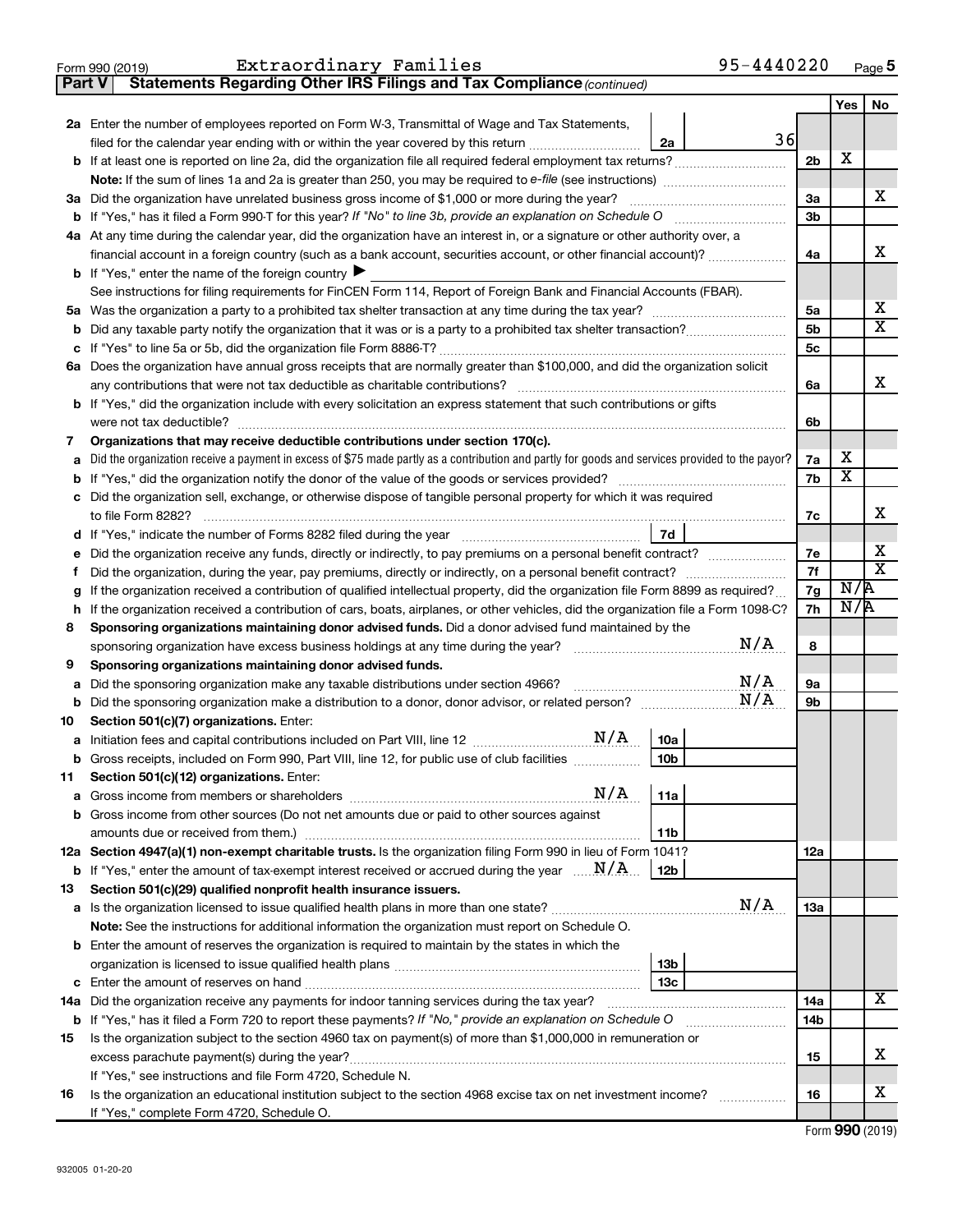| Form 990 (2019) |  |
|-----------------|--|
|-----------------|--|

#### Form 990 (2019)  ${\tt Extractinary\ Families}$   $95-4440220$   $_{\tt Page}$

**Part VI** Governance, Management, and Disclosure For each "Yes" response to lines 2 through 7b below, and for a "No" response *to line 8a, 8b, or 10b below, describe the circumstances, processes, or changes on Schedule O. See instructions.*

|    |                                                                                                                                                                                                                                |                 |                         | $\overline{\text{X}}$   |
|----|--------------------------------------------------------------------------------------------------------------------------------------------------------------------------------------------------------------------------------|-----------------|-------------------------|-------------------------|
|    | <b>Section A. Governing Body and Management</b>                                                                                                                                                                                |                 |                         |                         |
|    |                                                                                                                                                                                                                                |                 | <b>Yes</b>              | No                      |
|    | 13<br>1a<br>1a Enter the number of voting members of the governing body at the end of the tax year                                                                                                                             |                 |                         |                         |
|    | If there are material differences in voting rights among members of the governing body, or if the governing                                                                                                                    |                 |                         |                         |
|    | body delegated broad authority to an executive committee or similar committee, explain on Schedule O.                                                                                                                          |                 |                         |                         |
|    | 13<br><b>b</b> Enter the number of voting members included on line 1a, above, who are independent<br>1b                                                                                                                        |                 |                         |                         |
| 2  | Did any officer, director, trustee, or key employee have a family relationship or a business relationship with any other                                                                                                       |                 |                         |                         |
|    | officer, director, trustee, or key employee?                                                                                                                                                                                   | $\mathbf{2}$    |                         | х                       |
| 3  | Did the organization delegate control over management duties customarily performed by or under the direct supervision                                                                                                          |                 |                         |                         |
|    |                                                                                                                                                                                                                                | 3               |                         | х                       |
| 4  | Did the organization make any significant changes to its governing documents since the prior Form 990 was filed?                                                                                                               | 4               |                         | $\overline{\textbf{x}}$ |
| 5  |                                                                                                                                                                                                                                | 5               |                         | $\overline{\text{x}}$   |
| 6  |                                                                                                                                                                                                                                | 6               |                         | $\overline{\textbf{x}}$ |
|    | 7a Did the organization have members, stockholders, or other persons who had the power to elect or appoint one or                                                                                                              |                 |                         |                         |
|    |                                                                                                                                                                                                                                | 7a              |                         | х                       |
|    | <b>b</b> Are any governance decisions of the organization reserved to (or subject to approval by) members, stockholders, or                                                                                                    |                 |                         |                         |
|    | persons other than the governing body?                                                                                                                                                                                         | 7b              |                         | х                       |
| 8  | Did the organization contemporaneously document the meetings held or written actions undertaken during the year by the following:                                                                                              |                 |                         |                         |
|    |                                                                                                                                                                                                                                | 8а              | х                       |                         |
|    | <b>b</b> Each committee with authority to act on behalf of the governing body?                                                                                                                                                 | 8b              | $\overline{\textbf{x}}$ |                         |
| 9  | Is there any officer, director, trustee, or key employee listed in Part VII, Section A, who cannot be reached at the                                                                                                           |                 |                         |                         |
|    |                                                                                                                                                                                                                                | 9               |                         | х                       |
|    | Section B. Policies (This Section B requests information about policies not required by the Internal Revenue Code.)                                                                                                            |                 |                         |                         |
|    |                                                                                                                                                                                                                                |                 | <b>Yes</b>              | No                      |
|    |                                                                                                                                                                                                                                | 10a             |                         | х                       |
|    | <b>b</b> If "Yes," did the organization have written policies and procedures governing the activities of such chapters, affiliates,                                                                                            |                 |                         |                         |
|    | and branches to ensure their operations are consistent with the organization's exempt purposes?                                                                                                                                | 10b             |                         |                         |
|    | 11a Has the organization provided a complete copy of this Form 990 to all members of its governing body before filing the form?                                                                                                | 11a             | X                       |                         |
|    | <b>b</b> Describe in Schedule O the process, if any, used by the organization to review this Form 990.                                                                                                                         |                 |                         |                         |
|    |                                                                                                                                                                                                                                | 12a             | х                       |                         |
|    |                                                                                                                                                                                                                                | 12 <sub>b</sub> | $\overline{\textbf{x}}$ |                         |
|    | c Did the organization regularly and consistently monitor and enforce compliance with the policy? If "Yes," describe                                                                                                           |                 |                         |                         |
|    | in Schedule O how this was done manufactured and the state of the state of the state of the state of the state of the state of the state of the state of the state of the state of the state of the state of the state of the  | 12c             | х                       |                         |
| 13 | Did the organization have a written whistleblower policy?                                                                                                                                                                      | 13              | $\overline{\textbf{x}}$ |                         |
| 14 |                                                                                                                                                                                                                                | 14              | X                       |                         |
| 15 | Did the process for determining compensation of the following persons include a review and approval by independent                                                                                                             |                 |                         |                         |
|    | persons, comparability data, and contemporaneous substantiation of the deliberation and decision?                                                                                                                              |                 |                         |                         |
|    | a The organization's CEO, Executive Director, or top management official manufactured content content of the organization's CEO, Executive Director, or top management official manufactured content of the state of the state | <b>15a</b>      | х                       |                         |
|    |                                                                                                                                                                                                                                | 15b             |                         | X                       |
|    | If "Yes" to line 15a or 15b, describe the process in Schedule O (see instructions).                                                                                                                                            |                 |                         |                         |
|    | 16a Did the organization invest in, contribute assets to, or participate in a joint venture or similar arrangement with a                                                                                                      |                 |                         |                         |
|    | taxable entity during the year?                                                                                                                                                                                                | 16a             |                         | х                       |
|    | b If "Yes," did the organization follow a written policy or procedure requiring the organization to evaluate its participation                                                                                                 |                 |                         |                         |
|    | in joint venture arrangements under applicable federal tax law, and take steps to safeguard the organization's                                                                                                                 |                 |                         |                         |
|    | exempt status with respect to such arrangements?                                                                                                                                                                               | 16b             |                         |                         |
|    | <b>Section C. Disclosure</b>                                                                                                                                                                                                   |                 |                         |                         |
| 17 | List the states with which a copy of this Form 990 is required to be filed $\blacktriangleright$ CA                                                                                                                            |                 |                         |                         |
| 18 | Section 6104 requires an organization to make its Forms 1023 (1024 or 1024-A, if applicable), 990, and 990-T (Section 501(c)(3)s only) available                                                                               |                 |                         |                         |
|    | for public inspection. Indicate how you made these available. Check all that apply.                                                                                                                                            |                 |                         |                         |
|    | $X$ Upon request<br>Another's website<br>Other (explain on Schedule O)<br>Own website                                                                                                                                          |                 |                         |                         |
| 19 | Describe on Schedule O whether (and if so, how) the organization made its governing documents, conflict of interest policy, and financial                                                                                      |                 |                         |                         |
|    | statements available to the public during the tax year.                                                                                                                                                                        |                 |                         |                         |
| 20 | State the name, address, and telephone number of the person who possesses the organization's books and records                                                                                                                 |                 |                         |                         |
|    | Mark Zipoli - (213)365-2900                                                                                                                                                                                                    |                 |                         |                         |
|    | 90004<br>221 N. Ardmore Avenue, Los Angeles, CA                                                                                                                                                                                |                 |                         |                         |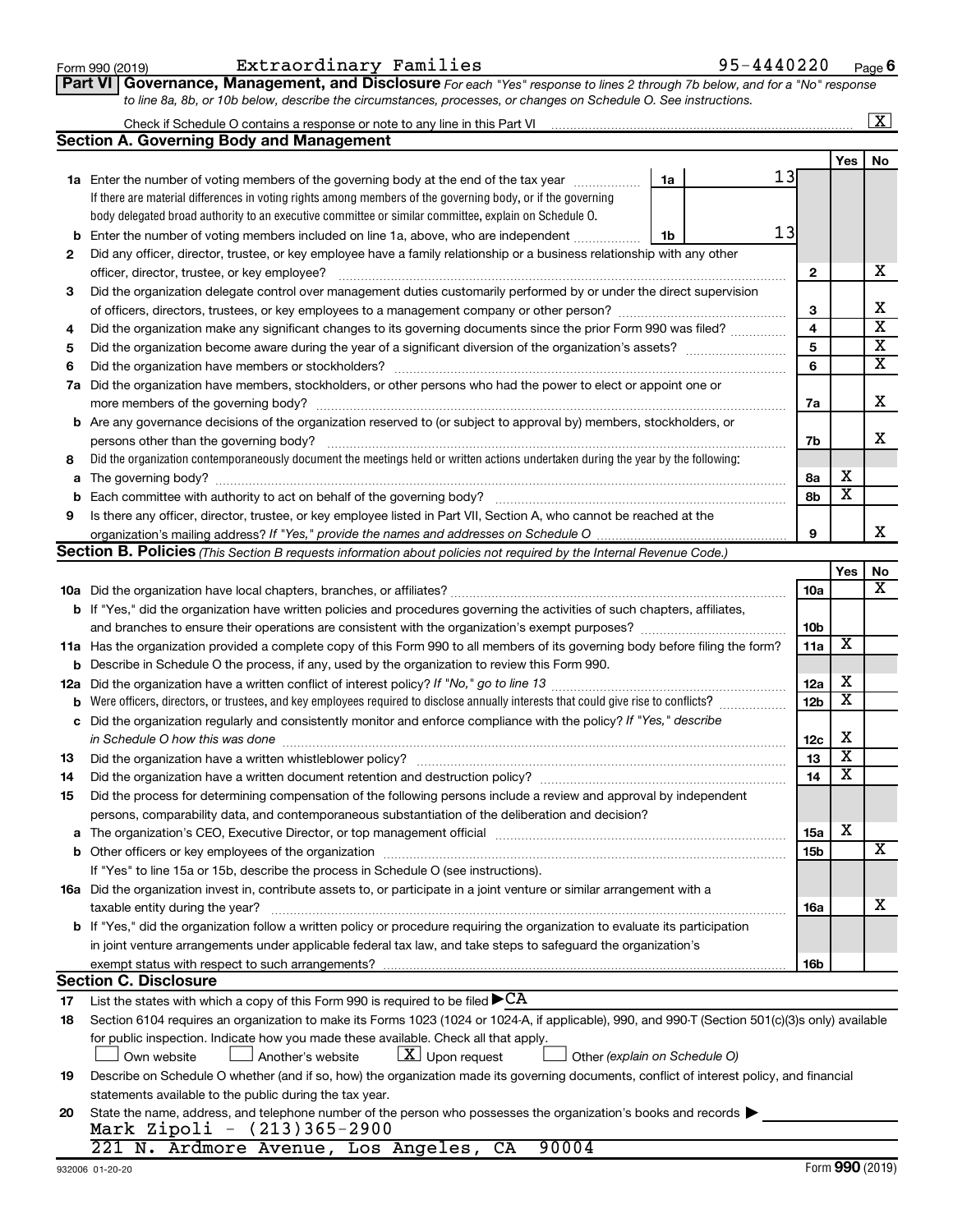$\Box$ 

| Part VII Compensation of Officers, Directors, Trustees, Key Employees, Highest Compensated |
|--------------------------------------------------------------------------------------------|
| <b>Employees, and Independent Contractors</b>                                              |

Check if Schedule O contains a response or note to any line in this Part VII

**Section A. Officers, Directors, Trustees, Key Employees, and Highest Compensated Employees**

**1a**  Complete this table for all persons required to be listed. Report compensation for the calendar year ending with or within the organization's tax year.  $\bullet$  List all of the organization's current officers, directors, trustees (whether individuals or organizations), regardless of amount of compensation.

Enter -0- in columns (D), (E), and (F) if no compensation was paid.

**•** List all of the organization's current key employees, if any. See instructions for definition of "key employee."

• List the organization's five *current* highest compensated employees (other than an officer, director, trustee, or key employee) who received reportable compensation (Box 5 of Form W-2 and/or Box 7 of Form 1099-MISC) of more than \$100,000 from the organization and any related organizations.

 $\bullet$  List all of the organization's former officers, key employees, and highest compensated employees who received more than \$100,000 of reportable compensation from the organization and any related organizations.

**•** List all of the organization's former directors or trustees that received, in the capacity as a former director or trustee of the organization, more than \$10,000 of reportable compensation from the organization and any related organizations.

See instructions for the order in which to list the persons above.

Check this box if neither the organization nor any related organization compensated any current officer, director, or trustee.  $\Box$ 

| (A)                          | (B)                       | (C)                                                                      |                                 |             |              |                                   |        | (D)             | (F)                           |                       |  |
|------------------------------|---------------------------|--------------------------------------------------------------------------|---------------------------------|-------------|--------------|-----------------------------------|--------|-----------------|-------------------------------|-----------------------|--|
| Name and title               | Average                   | Position<br>(do not check more than one<br>box, unless person is both an |                                 |             |              |                                   |        | Reportable      | Reportable                    | Estimated             |  |
|                              | hours per                 |                                                                          | officer and a director/trustee) |             |              |                                   |        | compensation    | compensation                  | amount of             |  |
|                              | week<br>(list any         |                                                                          |                                 |             |              |                                   |        | from<br>the     | from related<br>organizations | other<br>compensation |  |
|                              | hours for<br>organization |                                                                          | (W-2/1099-MISC)                 | from the    |              |                                   |        |                 |                               |                       |  |
|                              | related                   |                                                                          |                                 |             |              |                                   |        | (W-2/1099-MISC) |                               | organization          |  |
|                              | organizations             |                                                                          |                                 |             |              |                                   |        |                 |                               | and related           |  |
|                              | below                     | Individual trustee or director                                           | Institutional trustee           |             | Key employee | Highest compensated<br>  employee | Former |                 |                               | organizations         |  |
|                              | line)                     |                                                                          |                                 | Officer     |              |                                   |        |                 |                               |                       |  |
| Angela Bromstad<br>(1)       | 2.00                      |                                                                          |                                 |             |              |                                   |        |                 |                               |                       |  |
| Board Chair (Start 2/19)     |                           | X                                                                        |                                 | $\mathbf X$ |              |                                   |        | $\mathbf 0$ .   | $\mathbf 0$ .                 | $\boldsymbol{0}$ .    |  |
| Leonardo Bolanos<br>(2)      | 2.00                      |                                                                          |                                 |             |              |                                   |        |                 |                               |                       |  |
| Board Vice Chair             |                           | $\mathbf X$                                                              |                                 | $\mathbf X$ |              |                                   |        | $\mathbf 0$ .   | $\mathbf 0$ .                 | $\mathbf 0$ .         |  |
| Lisa Clark<br>(3)            | 2.00                      |                                                                          |                                 |             |              |                                   |        |                 |                               |                       |  |
| Treasurer                    |                           | $\mathbf X$                                                              |                                 | $\mathbf X$ |              |                                   |        | $\mathbf 0$     | $\mathbf 0$ .                 | $\mathbf 0$ .         |  |
| Dawn Bridges<br>(4)          | 2.00                      |                                                                          |                                 |             |              |                                   |        |                 |                               |                       |  |
| Assistant Treasurer          |                           | $\mathbf X$                                                              |                                 | $\mathbf X$ |              |                                   |        | 0.              | $\mathbf 0$ .                 | $\mathbf 0$ .         |  |
| (5) David Eilenberg          | 2.00                      |                                                                          |                                 |             |              |                                   |        |                 |                               |                       |  |
| Secretary                    |                           | $\mathbf X$                                                              |                                 | $\mathbf X$ |              |                                   |        | $\mathbf 0$ .   | $\mathbf 0$ .                 | $\mathbf 0$ .         |  |
| (6) Rick Bieber              | 2.00                      |                                                                          |                                 |             |              |                                   |        |                 |                               |                       |  |
| Director                     |                           | $\mathbf X$                                                              |                                 |             |              |                                   |        | $\mathbf 0$ .   | 0.                            | $\mathbf 0$ .         |  |
| (7)<br>Juliet Musso          | 2.00                      |                                                                          |                                 |             |              |                                   |        |                 |                               |                       |  |
| Director                     |                           | $\mathbf X$                                                              |                                 |             |              |                                   |        | $\mathbf 0$ .   | $\mathbf 0$ .                 | $\boldsymbol{0}$ .    |  |
| Emily Rae<br>(8)             | 2.00                      |                                                                          |                                 |             |              |                                   |        |                 |                               |                       |  |
| Director                     |                           | $\mathbf X$                                                              |                                 |             |              |                                   |        | 0.              | 0.                            | $\mathbf 0$ .         |  |
| (9) Lucas Grindley           | 2.00                      |                                                                          |                                 |             |              |                                   |        |                 |                               |                       |  |
| Director                     |                           | $\mathbf X$                                                              |                                 |             |              |                                   |        | $\mathbf 0$ .   | 0.                            | $\mathbf 0$ .         |  |
| (10) Brooke Kaufman Halsband | 2.00                      |                                                                          |                                 |             |              |                                   |        |                 |                               |                       |  |
| Director                     |                           | $\mathbf X$                                                              |                                 |             |              |                                   |        | $\mathbf 0$ .   | 0.                            | $\mathbf 0$ .         |  |
| (11) Francesca Orsi          | 2.00                      |                                                                          |                                 |             |              |                                   |        |                 |                               |                       |  |
| Director                     |                           | $\mathbf X$                                                              |                                 |             |              |                                   |        | 0.              | 0.                            | $\mathbf 0$ .         |  |
| (12) Jocelyn Tetel           | 2.00                      |                                                                          |                                 |             |              |                                   |        |                 |                               |                       |  |
| Director                     |                           | $\mathbf X$                                                              |                                 |             |              |                                   |        | $\mathbf 0$ .   | $\mathbf 0$ .                 | $\mathbf 0$ .         |  |
| (13) Steve Vai               | 2.00                      |                                                                          |                                 |             |              |                                   |        |                 |                               |                       |  |
| Director                     |                           | $\mathbf X$                                                              |                                 |             |              |                                   |        | $\mathbf 0$ .   | 0.                            | 0.                    |  |
| (14) Sarah Boone-Perez       | 40.00                     |                                                                          |                                 |             |              |                                   |        |                 |                               |                       |  |
| CEO (End 6/19)               |                           |                                                                          |                                 | $\mathbf X$ |              |                                   |        | 96,820.         | 0.                            | 10,091.               |  |
| $(15)$ Barnaby Murff         | 40.00                     |                                                                          |                                 |             |              |                                   |        |                 |                               |                       |  |
| CEO (Start 6/19)             |                           |                                                                          |                                 | $\mathbf X$ |              |                                   |        | 107,892.        | 0.                            | 16,509.               |  |
|                              |                           |                                                                          |                                 |             |              |                                   |        |                 |                               |                       |  |
|                              |                           |                                                                          |                                 |             |              |                                   |        |                 |                               |                       |  |
|                              |                           |                                                                          |                                 |             |              |                                   |        |                 |                               |                       |  |
|                              |                           |                                                                          |                                 |             |              |                                   |        |                 |                               |                       |  |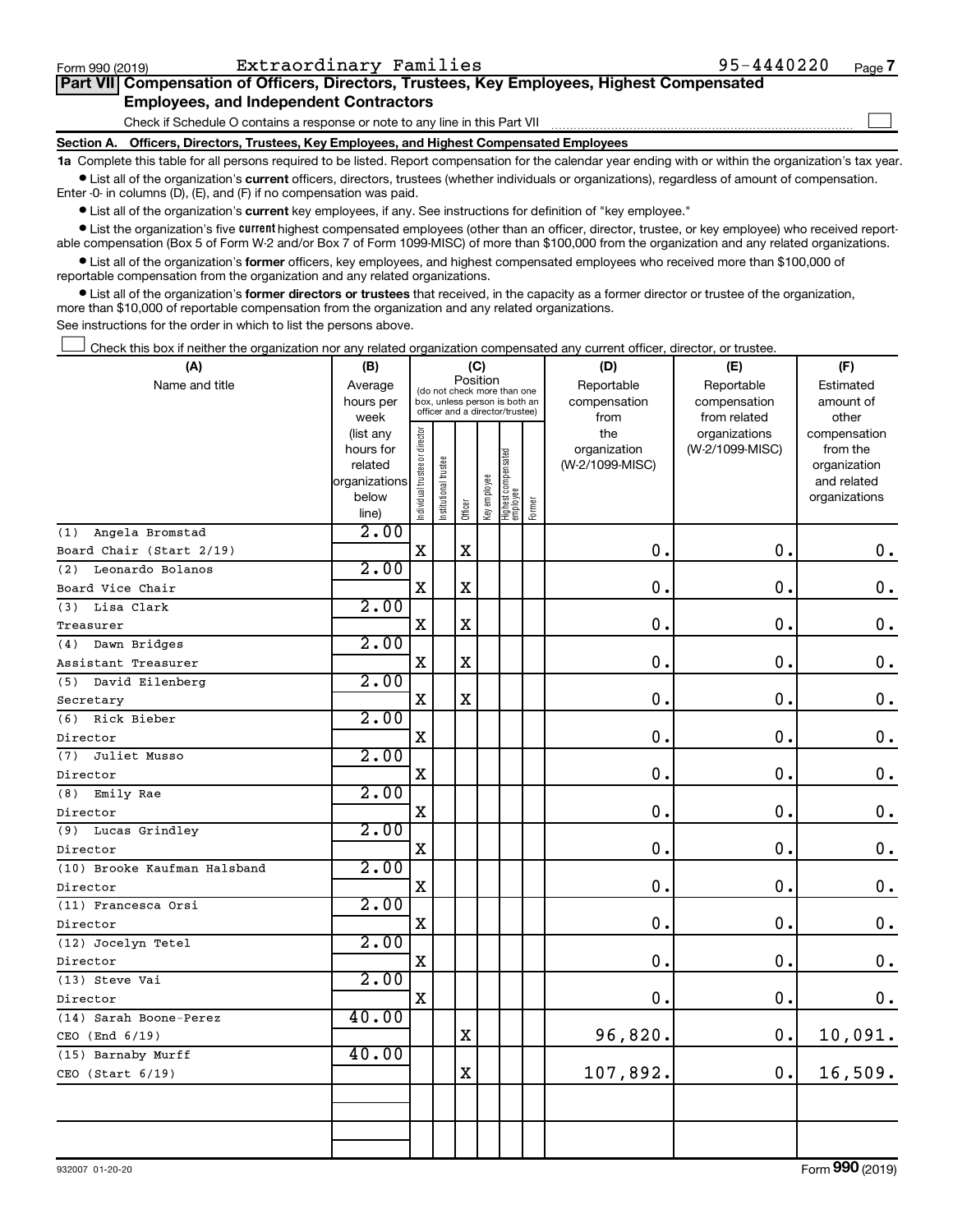|    | Extraordinary Families<br>Form 990 (2019)                                                                                                                                                                                       |                                                         |                                   |                                                                                                 |         |                 |                                  |        |                                                  | 95-4440220                                        |                                      |                                                                          | Page 8                      |
|----|---------------------------------------------------------------------------------------------------------------------------------------------------------------------------------------------------------------------------------|---------------------------------------------------------|-----------------------------------|-------------------------------------------------------------------------------------------------|---------|-----------------|----------------------------------|--------|--------------------------------------------------|---------------------------------------------------|--------------------------------------|--------------------------------------------------------------------------|-----------------------------|
|    | <b>Part VII</b><br>Section A. Officers, Directors, Trustees, Key Employees, and Highest Compensated Employees (continued)                                                                                                       |                                                         |                                   |                                                                                                 |         |                 |                                  |        |                                                  |                                                   |                                      |                                                                          |                             |
|    | (A)<br>Name and title                                                                                                                                                                                                           | (B)<br>Average<br>hours per<br>week<br>(list any        |                                   | (do not check more than one<br>box, unless person is both an<br>officer and a director/trustee) |         | (C)<br>Position |                                  |        | (D)<br>Reportable<br>compensation<br>from<br>the | (E)<br>Reportable<br>compensation<br>from related |                                      | (F)<br>Estimated<br>amount of<br>other                                   |                             |
|    |                                                                                                                                                                                                                                 | hours for<br>related<br>organizations<br>below<br>line) | director<br>Individual trustee or | Institutional trustee                                                                           | Officer | Key employee    | Highest compensated<br> employee | Former | organization<br>(W-2/1099-MISC)                  | organizations<br>(W-2/1099-MISC)                  |                                      | compensation<br>from the<br>organization<br>and related<br>organizations |                             |
|    |                                                                                                                                                                                                                                 |                                                         |                                   |                                                                                                 |         |                 |                                  |        |                                                  |                                                   |                                      |                                                                          |                             |
|    |                                                                                                                                                                                                                                 |                                                         |                                   |                                                                                                 |         |                 |                                  |        |                                                  |                                                   |                                      |                                                                          |                             |
|    |                                                                                                                                                                                                                                 |                                                         |                                   |                                                                                                 |         |                 |                                  |        |                                                  |                                                   |                                      |                                                                          |                             |
|    |                                                                                                                                                                                                                                 |                                                         |                                   |                                                                                                 |         |                 |                                  |        |                                                  |                                                   |                                      |                                                                          |                             |
|    |                                                                                                                                                                                                                                 |                                                         |                                   |                                                                                                 |         |                 |                                  |        |                                                  |                                                   |                                      |                                                                          |                             |
|    |                                                                                                                                                                                                                                 |                                                         |                                   |                                                                                                 |         |                 |                                  |        |                                                  |                                                   |                                      |                                                                          |                             |
|    |                                                                                                                                                                                                                                 |                                                         |                                   |                                                                                                 |         |                 |                                  |        |                                                  |                                                   |                                      |                                                                          |                             |
|    |                                                                                                                                                                                                                                 |                                                         |                                   |                                                                                                 |         |                 |                                  |        |                                                  |                                                   |                                      |                                                                          |                             |
|    | 1b Subtotal                                                                                                                                                                                                                     |                                                         |                                   |                                                                                                 |         |                 |                                  |        | 204, 712.                                        |                                                   | σ.                                   |                                                                          | 26,600.                     |
|    | c Total from continuation sheets to Part VII, Section A manuscription of                                                                                                                                                        |                                                         |                                   |                                                                                                 |         |                 |                                  |        | σ.<br>204, 712.                                  |                                                   | $\overline{0}$ .<br>$\overline{0}$ . |                                                                          | $\overline{0}$ .<br>26,600. |
| 2  | Total number of individuals (including but not limited to those listed above) who received more than \$100,000 of reportable                                                                                                    |                                                         |                                   |                                                                                                 |         |                 |                                  |        |                                                  |                                                   |                                      |                                                                          |                             |
|    | compensation from the organization $\blacktriangleright$                                                                                                                                                                        |                                                         |                                   |                                                                                                 |         |                 |                                  |        |                                                  |                                                   |                                      |                                                                          |                             |
| 3  | Did the organization list any former officer, director, trustee, key employee, or highest compensated employee on                                                                                                               |                                                         |                                   |                                                                                                 |         |                 |                                  |        |                                                  |                                                   |                                      | <b>Yes</b>                                                               | No                          |
|    |                                                                                                                                                                                                                                 |                                                         |                                   |                                                                                                 |         |                 |                                  |        |                                                  |                                                   |                                      | 3                                                                        | X                           |
|    | For any individual listed on line 1a, is the sum of reportable compensation and other compensation from the organization<br>and related organizations greater than \$150,000? If "Yes," complete Schedule J for such individual |                                                         |                                   |                                                                                                 |         |                 |                                  |        |                                                  |                                                   |                                      | 4                                                                        | X                           |
| 5  | Did any person listed on line 1a receive or accrue compensation from any unrelated organization or individual for services                                                                                                      |                                                         |                                   |                                                                                                 |         |                 |                                  |        |                                                  |                                                   |                                      | 5                                                                        | x                           |
| 1. | <b>Section B. Independent Contractors</b><br>Complete this table for your five highest compensated independent contractors that received more than \$100,000 of compensation from                                               |                                                         |                                   |                                                                                                 |         |                 |                                  |        |                                                  |                                                   |                                      |                                                                          |                             |
|    | the organization. Report compensation for the calendar year ending with or within the organization's tax year.<br>(A)                                                                                                           |                                                         |                                   |                                                                                                 |         |                 |                                  |        | (B)                                              |                                                   |                                      | (C)                                                                      |                             |
|    | Name and business address                                                                                                                                                                                                       |                                                         |                                   | <b>NONE</b>                                                                                     |         |                 |                                  |        | Description of services                          |                                                   |                                      | Compensation                                                             |                             |
|    |                                                                                                                                                                                                                                 |                                                         |                                   |                                                                                                 |         |                 |                                  |        |                                                  |                                                   |                                      |                                                                          |                             |
|    |                                                                                                                                                                                                                                 |                                                         |                                   |                                                                                                 |         |                 |                                  |        |                                                  |                                                   |                                      |                                                                          |                             |
|    |                                                                                                                                                                                                                                 |                                                         |                                   |                                                                                                 |         |                 |                                  |        |                                                  |                                                   |                                      |                                                                          |                             |
|    |                                                                                                                                                                                                                                 |                                                         |                                   |                                                                                                 |         |                 |                                  |        |                                                  |                                                   |                                      |                                                                          |                             |
| 2  | Total number of independent contractors (including but not limited to those listed above) who received more than<br>\$100,000 of compensation from the organization                                                             |                                                         |                                   |                                                                                                 |         |                 | 0                                |        |                                                  |                                                   |                                      |                                                                          |                             |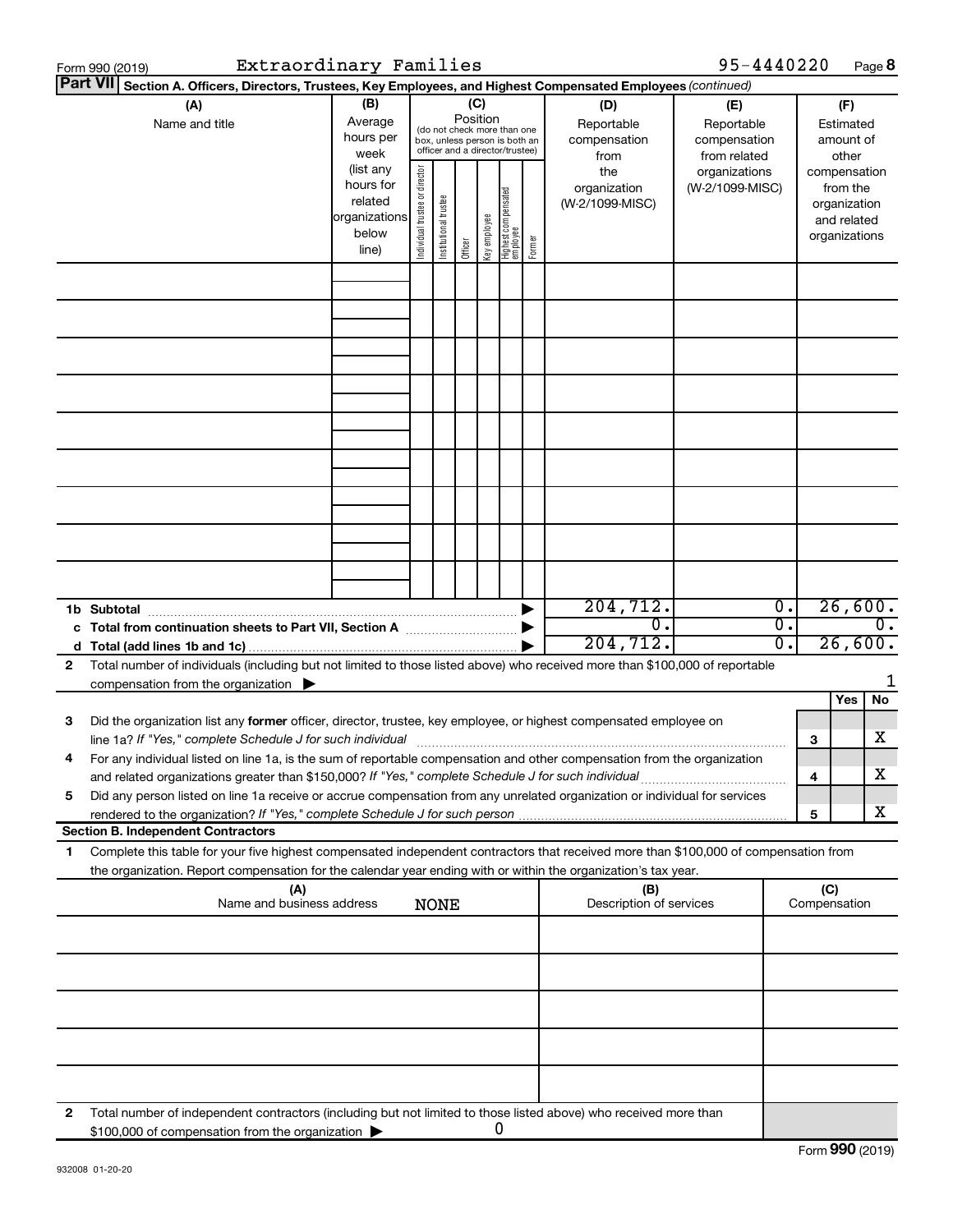|                                                           | <b>Part VIII</b>           | <b>Statement of Revenue</b>                                                                                                                                                                                                                                                                                                                                          |                       |                            |                                              |                                      |                                                                 |
|-----------------------------------------------------------|----------------------------|----------------------------------------------------------------------------------------------------------------------------------------------------------------------------------------------------------------------------------------------------------------------------------------------------------------------------------------------------------------------|-----------------------|----------------------------|----------------------------------------------|--------------------------------------|-----------------------------------------------------------------|
|                                                           |                            | Check if Schedule O contains a response or note to any line in this Part VIII                                                                                                                                                                                                                                                                                        |                       |                            |                                              |                                      |                                                                 |
|                                                           |                            |                                                                                                                                                                                                                                                                                                                                                                      |                       | (A)<br>Total revenue       | (B)<br>Related or exempt<br>function revenue | (C)<br>Unrelated<br>business revenue | (D)<br>Revenue excluded<br>from tax under<br>sections 512 - 514 |
| Contributions, Gifts, Grants<br>and Other Similar Amounts | b<br>с<br>d<br>е<br>g      | 1a<br>1 a Federated campaigns<br>1 <sub>b</sub><br>Membership dues<br>1 <sub>c</sub><br>Fundraising events<br>1 <sub>d</sub><br>Related organizations<br>2,748,295.<br>1e<br>Government grants (contributions)<br>All other contributions, gifts, grants, and<br>similar amounts not included above<br>1f<br>Noncash contributions included in lines 1a-1f<br>1g  \$ | 117,432.<br>445,591.  | $\overline{3}$ , 311, 318. |                                              |                                      |                                                                 |
|                                                           |                            |                                                                                                                                                                                                                                                                                                                                                                      | <b>Business Code</b>  |                            |                                              |                                      |                                                                 |
| Program Service<br>Revenue                                | $\mathbf b$<br>с<br>d<br>е | 2 a Adoption Service fees<br>Home study/Seminar fee<br><u> 1989 - Johann Barn, amerikansk politiker (</u><br><u> 1989 - Johann Barbara, martxa alemaniar a</u>                                                                                                                                                                                                       | 624100<br>611710      | 10,000.<br>4,410.          | 10,000.<br>4,410.                            |                                      |                                                                 |
|                                                           | f                          |                                                                                                                                                                                                                                                                                                                                                                      |                       |                            |                                              |                                      |                                                                 |
|                                                           | g                          |                                                                                                                                                                                                                                                                                                                                                                      |                       | 14,410.                    |                                              |                                      |                                                                 |
|                                                           | 3<br>4<br>5                | Investment income (including dividends, interest, and<br>Income from investment of tax-exempt bond proceeds                                                                                                                                                                                                                                                          | ▶                     | 31,454.                    |                                              |                                      | 31,454.                                                         |
|                                                           | 6а<br>b<br>с<br>d          | (i) Real<br>Gross rents<br>6a<br>6b<br>Less: rental expenses<br>Rental income or (loss)<br>6c<br>Net rental income or (loss)                                                                                                                                                                                                                                         | (ii) Personal         |                            |                                              |                                      |                                                                 |
| Revenue                                                   |                            | (i) Securities<br>7 a Gross amount from sales of<br>assets other than inventory<br>7a<br><b>b</b> Less: cost or other basis<br>and sales expenses<br>7b<br>7c                                                                                                                                                                                                        | (ii) Other            |                            |                                              |                                      |                                                                 |
|                                                           |                            | Gain or (loss)                                                                                                                                                                                                                                                                                                                                                       | ▶                     |                            |                                              |                                      |                                                                 |
| Ĕ                                                         |                            | <b>8 a</b> Gross income from fundraising events (not $\begin{bmatrix} \end{bmatrix}$<br>117,432. of<br>including \$<br>contributions reported on line 1c). See<br>Part IV, line 18<br> 8a  <br>l 8b l                                                                                                                                                                | 77,372.<br>77,372.    |                            |                                              |                                      |                                                                 |
|                                                           |                            | <b>b</b> Less: direct expenses<br>Net income or (loss) from fundraising events                                                                                                                                                                                                                                                                                       |                       | 0.                         |                                              |                                      |                                                                 |
|                                                           | с                          | 9 a Gross income from gaming activities. See<br> 9a                                                                                                                                                                                                                                                                                                                  |                       |                            |                                              |                                      |                                                                 |
|                                                           |                            | l 9b                                                                                                                                                                                                                                                                                                                                                                 |                       |                            |                                              |                                      |                                                                 |
|                                                           |                            | c Net income or (loss) from gaming activities<br>10 a Gross sales of inventory, less returns                                                                                                                                                                                                                                                                         |                       |                            |                                              |                                      |                                                                 |
|                                                           |                            | 10a <br><b>HOb</b><br><b>b</b> Less: cost of goods sold<br>c Net income or (loss) from sales of inventory                                                                                                                                                                                                                                                            |                       |                            |                                              |                                      |                                                                 |
|                                                           |                            |                                                                                                                                                                                                                                                                                                                                                                      | <b>Business Code</b>  |                            |                                              |                                      |                                                                 |
| Miscellaneous<br>Revenue                                  | 11a<br>b                   | Other income                                                                                                                                                                                                                                                                                                                                                         | 900099                | 7,463.                     |                                              |                                      | 7,463.                                                          |
|                                                           | c                          |                                                                                                                                                                                                                                                                                                                                                                      |                       |                            |                                              |                                      |                                                                 |
|                                                           |                            |                                                                                                                                                                                                                                                                                                                                                                      |                       |                            |                                              |                                      |                                                                 |
|                                                           |                            |                                                                                                                                                                                                                                                                                                                                                                      | $\blacktriangleright$ | 7,463.                     |                                              |                                      |                                                                 |
|                                                           | 12                         |                                                                                                                                                                                                                                                                                                                                                                      |                       | 3,364,645.                 | 14,410.                                      | $\overline{0}$ .                     | 38,917.                                                         |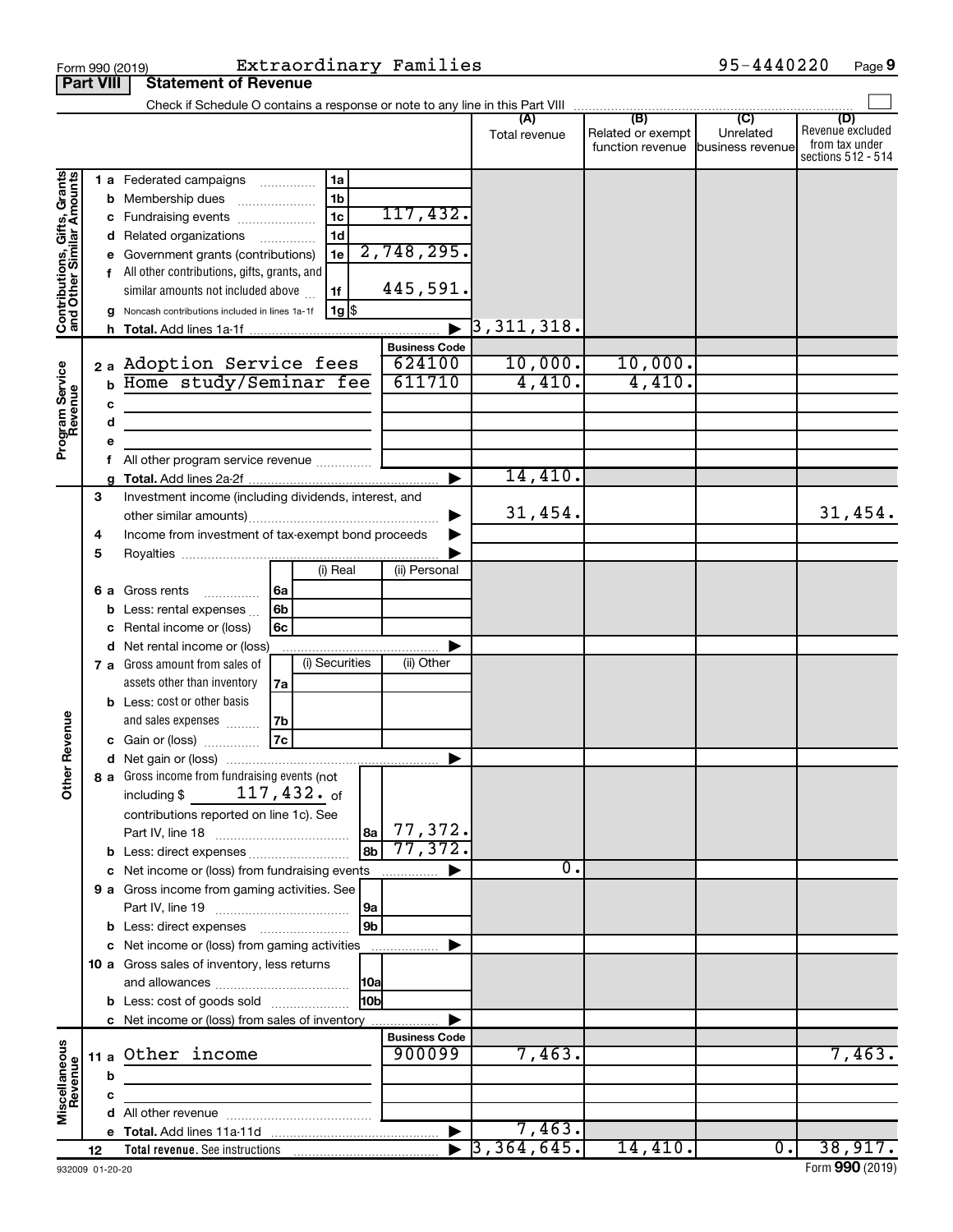Form 990 (2019) Page **Part IX Statement of Functional Expenses** Extraordinary Families 95-4440220

|              | Section 501(c)(3) and 501(c)(4) organizations must complete all columns. All other organizations must complete column (A).                                                                                 |                       |                                    |                                    |                         |  |  |  |  |  |  |
|--------------|------------------------------------------------------------------------------------------------------------------------------------------------------------------------------------------------------------|-----------------------|------------------------------------|------------------------------------|-------------------------|--|--|--|--|--|--|
|              | Check if Schedule O contains a response or note to any line in this Part IX.                                                                                                                               |                       |                                    |                                    |                         |  |  |  |  |  |  |
|              | Do not include amounts reported on lines 6b,<br>7b, 8b, 9b, and 10b of Part VIII.                                                                                                                          | (A)<br>Total expenses | (B)<br>Program service<br>expenses | Management and<br>general expenses | Fundraising<br>expenses |  |  |  |  |  |  |
| $\mathbf{1}$ | Grants and other assistance to domestic organizations<br>and domestic governments. See Part IV, line 21                                                                                                    |                       |                                    |                                    |                         |  |  |  |  |  |  |
| $\mathbf{2}$ | Grants and other assistance to domestic                                                                                                                                                                    |                       |                                    |                                    |                         |  |  |  |  |  |  |
|              |                                                                                                                                                                                                            | 1,090,380.            | 1,090,380.                         |                                    |                         |  |  |  |  |  |  |
| 3            | Grants and other assistance to foreign                                                                                                                                                                     |                       |                                    |                                    |                         |  |  |  |  |  |  |
|              | organizations, foreign governments, and foreign                                                                                                                                                            |                       |                                    |                                    |                         |  |  |  |  |  |  |
|              | individuals. See Part IV, lines 15 and 16                                                                                                                                                                  |                       |                                    |                                    |                         |  |  |  |  |  |  |
| 4            | Benefits paid to or for members                                                                                                                                                                            |                       |                                    |                                    |                         |  |  |  |  |  |  |
| 5            | Compensation of current officers, directors,                                                                                                                                                               |                       |                                    |                                    |                         |  |  |  |  |  |  |
|              | trustees, and key employees                                                                                                                                                                                | 231,315.              | 102,855.                           | 53,092.                            | 75,368.                 |  |  |  |  |  |  |
| 6            | Compensation not included above to disqualified                                                                                                                                                            |                       |                                    |                                    |                         |  |  |  |  |  |  |
|              | persons (as defined under section 4958(f)(1)) and                                                                                                                                                          |                       |                                    |                                    |                         |  |  |  |  |  |  |
|              | persons described in section 4958(c)(3)(B)                                                                                                                                                                 |                       |                                    |                                    |                         |  |  |  |  |  |  |
| 7            |                                                                                                                                                                                                            | 1, 298, 617.          | 1,120,496.                         | 38,471.                            | 139,650.                |  |  |  |  |  |  |
| 8            | Pension plan accruals and contributions (include                                                                                                                                                           |                       |                                    |                                    |                         |  |  |  |  |  |  |
|              | section 401(k) and 403(b) employer contributions)                                                                                                                                                          | 55,233.               | 43,540.                            | 3,974.                             | 7,719.                  |  |  |  |  |  |  |
| 9            |                                                                                                                                                                                                            | 117, 353.             | 92,510.                            | 8,443.                             | 16,400.                 |  |  |  |  |  |  |
| 10           |                                                                                                                                                                                                            | 124,068.              | 100, 366.                          | 6,944.                             | 16,758.                 |  |  |  |  |  |  |
| 11           | Fees for services (nonemployees):                                                                                                                                                                          |                       |                                    |                                    |                         |  |  |  |  |  |  |
|              |                                                                                                                                                                                                            |                       |                                    |                                    |                         |  |  |  |  |  |  |
|              |                                                                                                                                                                                                            |                       |                                    |                                    |                         |  |  |  |  |  |  |
|              |                                                                                                                                                                                                            | 17,290.               | 12,928.                            | 1,851.                             | 2,511.                  |  |  |  |  |  |  |
|              |                                                                                                                                                                                                            |                       |                                    |                                    |                         |  |  |  |  |  |  |
|              | e Professional fundraising services. See Part IV, line 17                                                                                                                                                  |                       |                                    |                                    |                         |  |  |  |  |  |  |
|              | f Investment management fees<br>g Other. (If line 11g amount exceeds 10% of line 25,                                                                                                                       |                       |                                    |                                    |                         |  |  |  |  |  |  |
|              | column (A) amount, list line 11g expenses on Sch O.)                                                                                                                                                       | 9,454.                | 7,069.                             | 1,012.                             |                         |  |  |  |  |  |  |
| 12           |                                                                                                                                                                                                            | 5,206.                |                                    |                                    | $\frac{1,373}{5,206}$   |  |  |  |  |  |  |
| 13           |                                                                                                                                                                                                            | 68,614.               | 54,511.                            | 8,583.                             | 5,520.                  |  |  |  |  |  |  |
| 14           |                                                                                                                                                                                                            | 35,505.               | 26, 547.                           | 3,801.                             | 5,157.                  |  |  |  |  |  |  |
| 15           |                                                                                                                                                                                                            |                       |                                    |                                    |                         |  |  |  |  |  |  |
| 16           |                                                                                                                                                                                                            | 213, 326.             | 179, 135.                          | 24, 168.                           | 10,023.                 |  |  |  |  |  |  |
| 17           |                                                                                                                                                                                                            | 23,399.               | 22,005.                            | 960.                               | 434.                    |  |  |  |  |  |  |
| 18           | Payments of travel or entertainment expenses                                                                                                                                                               |                       |                                    |                                    |                         |  |  |  |  |  |  |
|              | for any federal, state, or local public officials                                                                                                                                                          |                       |                                    |                                    |                         |  |  |  |  |  |  |
| 19           | Conferences, conventions, and meetings                                                                                                                                                                     | 347.                  | 181.                               | 155.                               | 11.                     |  |  |  |  |  |  |
| 20           | Interest                                                                                                                                                                                                   |                       |                                    |                                    |                         |  |  |  |  |  |  |
| 21           |                                                                                                                                                                                                            |                       |                                    |                                    |                         |  |  |  |  |  |  |
| 22           | Depreciation, depletion, and amortization                                                                                                                                                                  | 12,768.               | 10,598.                            | 1,532.                             | 638.                    |  |  |  |  |  |  |
| 23           | Insurance                                                                                                                                                                                                  | 81,019.               | 70,653.                            | 7,317.                             | 3,049.                  |  |  |  |  |  |  |
| 24           | Other expenses. Itemize expenses not covered<br>above (List miscellaneous expenses on line 24e. If<br>line 24e amount exceeds 10% of line 25, column (A)<br>amount, list line 24e expenses on Schedule O.) |                       |                                    |                                    |                         |  |  |  |  |  |  |
|              | Repairs & maintenance                                                                                                                                                                                      | 73,967.               | 54,482.                            | 9,485.                             | 10,000.                 |  |  |  |  |  |  |
|              | Other expenses                                                                                                                                                                                             | $17,226$ .            | 11,789.                            | 4,625.                             | 812.                    |  |  |  |  |  |  |
|              | Program fees                                                                                                                                                                                               | 14,452.               | 14,376.                            |                                    | 76.                     |  |  |  |  |  |  |
|              | Memberships                                                                                                                                                                                                | 14,300.               | 11,380.                            | 2,252.                             | 668.                    |  |  |  |  |  |  |
|              | e All other expenses                                                                                                                                                                                       | 35,322.               | 10,443.                            | 19,247.                            | 5,632.                  |  |  |  |  |  |  |
| 25           | Total functional expenses. Add lines 1 through 24e                                                                                                                                                         | 3,539,161.            | 3,036,244.                         | 195,912.                           | 307,005.                |  |  |  |  |  |  |
| 26           | Joint costs. Complete this line only if the organization                                                                                                                                                   |                       |                                    |                                    |                         |  |  |  |  |  |  |
|              | reported in column (B) joint costs from a combined                                                                                                                                                         |                       |                                    |                                    |                         |  |  |  |  |  |  |
|              | educational campaign and fundraising solicitation.                                                                                                                                                         |                       |                                    |                                    |                         |  |  |  |  |  |  |
|              | Check here $\blacktriangleright$<br>if following SOP 98-2 (ASC 958-720)                                                                                                                                    |                       |                                    |                                    |                         |  |  |  |  |  |  |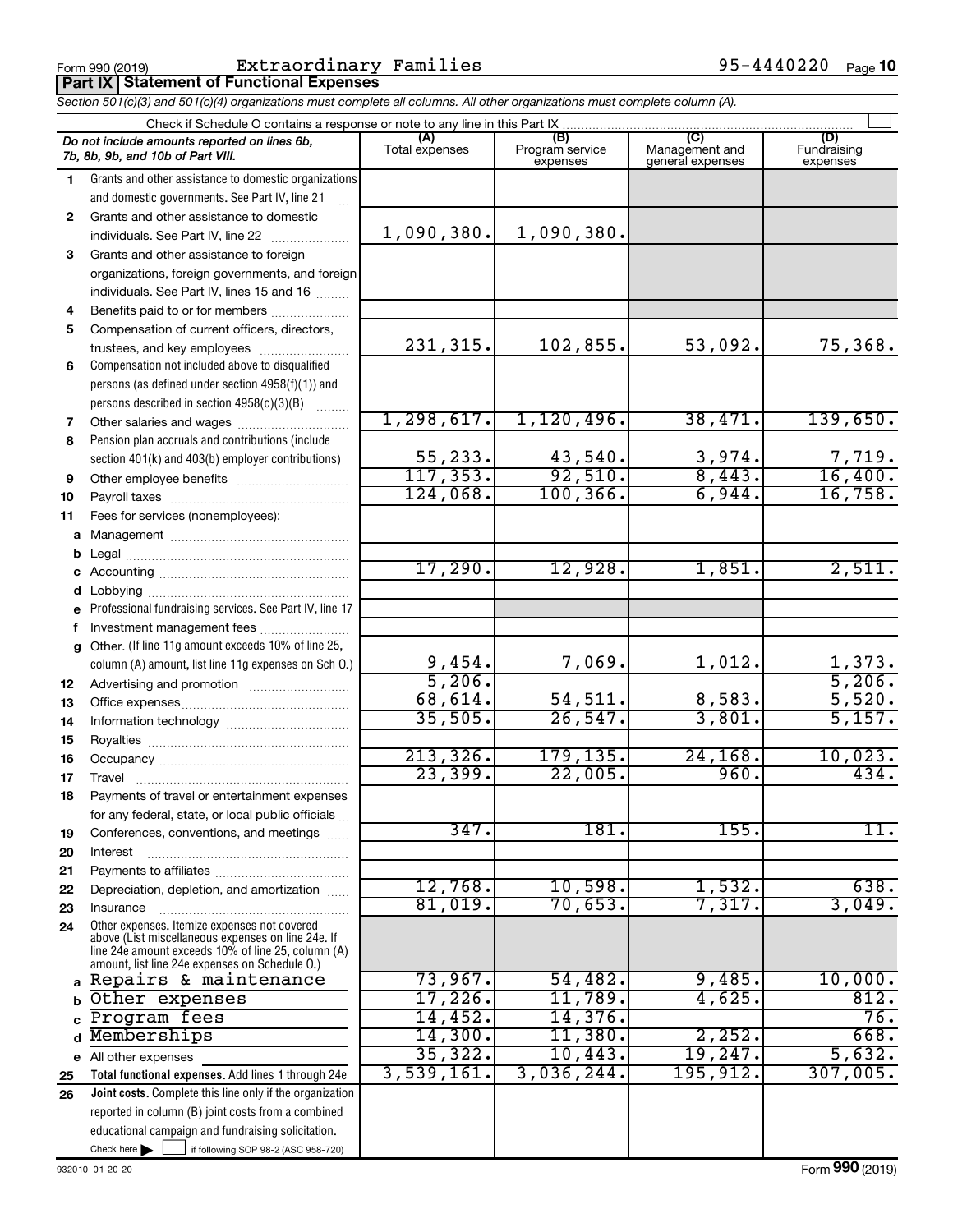| Form 990 (2019) | Extraordinary Families |  | 95-4440220 | Page 11 |
|-----------------|------------------------|--|------------|---------|
|-----------------|------------------------|--|------------|---------|

|                             |    |                                                                                                        |          |           |                               |                | $\vert X \vert$             |
|-----------------------------|----|--------------------------------------------------------------------------------------------------------|----------|-----------|-------------------------------|----------------|-----------------------------|
|                             |    |                                                                                                        |          |           | (A)<br>Beginning of year      |                | (B)<br>End of year          |
|                             | 1  |                                                                                                        |          |           | 586,022.                      | $\mathbf{1}$   | 156,086.                    |
|                             | 2  |                                                                                                        |          |           | 758, 152.                     | $\mathbf{2}$   | 917,789.                    |
|                             | З  |                                                                                                        |          |           |                               | 3              | 25,000.                     |
|                             | 4  |                                                                                                        |          | 245, 470. | $\overline{4}$                | 254, 467.      |                             |
|                             | 5  | Loans and other receivables from any current or former officer, director,                              |          |           |                               |                |                             |
|                             |    | trustee, key employee, creator or founder, substantial contributor, or 35%                             |          |           |                               |                |                             |
|                             |    | controlled entity or family member of any of these persons                                             |          | 5         |                               |                |                             |
|                             | 6  | Loans and other receivables from other disqualified persons (as defined                                |          |           |                               |                |                             |
|                             |    | under section 4958(f)(1)), and persons described in section 4958(c)(3)(B)                              |          | 6         |                               |                |                             |
|                             | 7  |                                                                                                        |          |           |                               | $\overline{7}$ |                             |
| Assets                      | 8  |                                                                                                        |          |           |                               | 8              |                             |
|                             | 9  |                                                                                                        |          |           | 62, 273.                      | 9              | 63,505.                     |
|                             |    | 10a Land, buildings, and equipment: cost or other                                                      |          |           |                               |                |                             |
|                             |    | basis. Complete Part VI of Schedule D  10a                                                             |          | 127,164.  |                               |                |                             |
|                             |    |                                                                                                        | 118,758. | 21,491.   | 10 <sub>c</sub>               | 8,406.         |                             |
|                             | 11 |                                                                                                        | 526,904. | 11        | 625, 234.                     |                |                             |
|                             | 12 |                                                                                                        |          | 12        |                               |                |                             |
|                             | 13 |                                                                                                        |          | 13        |                               |                |                             |
|                             | 14 |                                                                                                        |          |           | 14                            |                |                             |
|                             | 15 |                                                                                                        |          |           | 132,306.                      | 15             | 151,045.                    |
|                             | 16 |                                                                                                        |          |           | 2,332,618.                    | 16             | 2, 201, 532.                |
|                             | 17 |                                                                                                        | 167,708. | 17        | 143,506.                      |                |                             |
|                             | 18 |                                                                                                        |          | 18        |                               |                |                             |
|                             | 19 |                                                                                                        |          |           |                               | 19             |                             |
|                             | 20 |                                                                                                        |          |           |                               | 20             |                             |
|                             | 21 | Escrow or custodial account liability. Complete Part IV of Schedule D                                  |          | .         |                               | 21             |                             |
|                             | 22 | Loans and other payables to any current or former officer, director,                                   |          |           |                               |                |                             |
| Liabilities                 |    | trustee, key employee, creator or founder, substantial contributor, or 35%                             |          |           |                               |                |                             |
|                             |    | controlled entity or family member of any of these persons                                             |          |           | 34,945.                       | 22             | 0.                          |
|                             | 23 | Secured mortgages and notes payable to unrelated third parties                                         |          |           |                               | 23             |                             |
|                             | 24 | Unsecured notes and loans payable to unrelated third parties                                           |          |           |                               | 24             |                             |
|                             | 25 | Other liabilities (including federal income tax, payables to related third                             |          |           |                               |                |                             |
|                             |    | parties, and other liabilities not included on lines 17-24). Complete Part X                           |          |           |                               |                |                             |
|                             |    | of Schedule D                                                                                          |          |           | 56, 277.                      | 25             | 69,477.                     |
|                             | 26 | Total liabilities. Add lines 17 through 25                                                             |          |           | 258,930.                      | 26             | 212,983.                    |
|                             |    | Organizations that follow FASB ASC 958, check here $\blacktriangleright \lfloor \underline{X} \rfloor$ |          |           |                               |                |                             |
|                             |    | and complete lines 27, 28, 32, and 33.                                                                 |          |           |                               |                |                             |
|                             | 27 |                                                                                                        |          |           | $\frac{1,760,097.}{313,591.}$ | 27             | $\frac{1,538,301}{450,248}$ |
|                             | 28 |                                                                                                        |          | 28        |                               |                |                             |
|                             |    | Organizations that do not follow FASB ASC 958, check here ▶ U                                          |          |           |                               |                |                             |
| Net Assets or Fund Balances |    | and complete lines 29 through 33.                                                                      |          |           |                               |                |                             |
|                             | 29 |                                                                                                        |          |           |                               | 29             |                             |
|                             | 30 | Paid-in or capital surplus, or land, building, or equipment fund                                       |          |           |                               | 30             |                             |
|                             | 31 | Retained earnings, endowment, accumulated income, or other funds                                       |          |           |                               | 31             |                             |
|                             | 32 |                                                                                                        |          |           | 2,073,688.                    | 32             | 1,988,549.                  |
|                             | 33 |                                                                                                        |          |           | 2,332,618.                    | 33             | 2, 201, 532.                |

Form (2019) **990**

### **Part X Balance Sheet**

|  | Form 990 (2019 |
|--|----------------|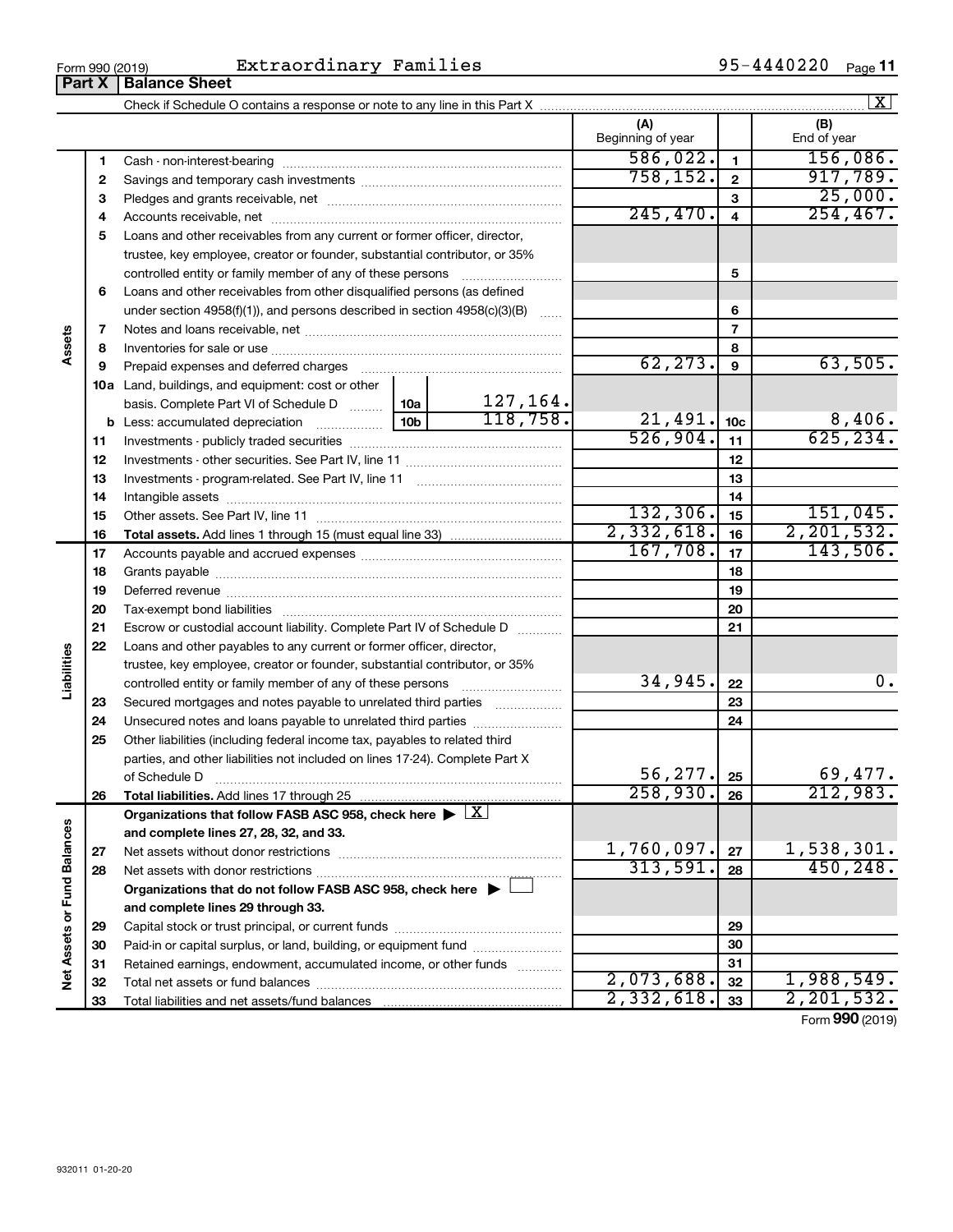|    | Extraordinary Families<br>Form 990 (2019)                                                                                                                                                                                     | 95-4440220              |                |     | Page 12              |
|----|-------------------------------------------------------------------------------------------------------------------------------------------------------------------------------------------------------------------------------|-------------------------|----------------|-----|----------------------|
|    | Part XI   Reconciliation of Net Assets                                                                                                                                                                                        |                         |                |     |                      |
|    |                                                                                                                                                                                                                               |                         |                |     | $\boxed{\textbf{X}}$ |
|    |                                                                                                                                                                                                                               |                         |                |     |                      |
| 1  |                                                                                                                                                                                                                               | $\mathbf{1}$            | 3,364,645.     |     |                      |
| 2  |                                                                                                                                                                                                                               | $\overline{2}$          | 3,539,161.     |     |                      |
| з  | Revenue less expenses. Subtract line 2 from line 1                                                                                                                                                                            | $\overline{\mathbf{3}}$ | $-174,516.$    |     |                      |
| 4  |                                                                                                                                                                                                                               | $\overline{\mathbf{A}}$ | 2,073,688.     |     |                      |
| 5  |                                                                                                                                                                                                                               | 5                       |                |     | 75, 116.             |
| 6  |                                                                                                                                                                                                                               | 6                       |                |     |                      |
| 7  | Investment expenses www.communication.com/www.communication.com/www.communication.com/www.com                                                                                                                                 | $\overline{7}$          |                |     |                      |
| 8  | Prior period adjustments manufactured and content and content and content and content and content and content and content and content and content and content and content and content and content and content and content and | 8                       |                |     |                      |
| 9  | Other changes in net assets or fund balances (explain on Schedule O)                                                                                                                                                          | $\mathbf{Q}$            |                |     | 14,261.              |
| 10 | Net assets or fund balances at end of year. Combine lines 3 through 9 (must equal Part X, line 32,                                                                                                                            |                         |                |     |                      |
|    |                                                                                                                                                                                                                               | 10                      | 1,988,549.     |     |                      |
|    | Part XII Financial Statements and Reporting                                                                                                                                                                                   |                         |                |     |                      |
|    |                                                                                                                                                                                                                               |                         |                |     |                      |
|    |                                                                                                                                                                                                                               |                         |                | Yes | <b>No</b>            |
| 1  | $\boxed{\text{X}}$ Accrual<br>Accounting method used to prepare the Form 990: $\Box$ Cash<br>$\Box$ Other                                                                                                                     |                         |                |     |                      |
|    | If the organization changed its method of accounting from a prior year or checked "Other," explain in Schedule O.                                                                                                             |                         |                |     |                      |
|    |                                                                                                                                                                                                                               |                         | 2a             |     | х                    |
|    | If "Yes," check a box below to indicate whether the financial statements for the year were compiled or reviewed on a                                                                                                          |                         |                |     |                      |
|    | separate basis, consolidated basis, or both:                                                                                                                                                                                  |                         |                |     |                      |
|    | Separate basis<br>Consolidated basis<br>Both consolidated and separate basis                                                                                                                                                  |                         |                |     |                      |
|    |                                                                                                                                                                                                                               |                         | 2 <sub>b</sub> | х   |                      |
|    | If "Yes," check a box below to indicate whether the financial statements for the year were audited on a separate basis,                                                                                                       |                         |                |     |                      |
|    | consolidated basis, or both:                                                                                                                                                                                                  |                         |                |     |                      |
|    | $\lfloor \underline{X} \rfloor$ Separate basis<br>Consolidated basis<br>Both consolidated and separate basis                                                                                                                  |                         |                |     |                      |
|    | c If "Yes" to line 2a or 2b, does the organization have a committee that assumes responsibility for oversight of the audit,                                                                                                   |                         |                |     |                      |
|    | review, or compilation of its financial statements and selection of an independent accountant?                                                                                                                                |                         | 2c             | х   |                      |
|    | If the organization changed either its oversight process or selection process during the tax year, explain on Schedule O.                                                                                                     |                         |                |     |                      |
|    | 3a As a result of a federal award, was the organization required to undergo an audit or audits as set forth in the Single Audit                                                                                               |                         |                |     |                      |
|    | Act and OMB Circular A-133?                                                                                                                                                                                                   |                         | За             |     | x                    |
|    | b If "Yes," did the organization undergo the required audit or audits? If the organization did not undergo the required audit                                                                                                 |                         |                |     |                      |
|    |                                                                                                                                                                                                                               |                         | 3b             |     |                      |

Form (2019) **990**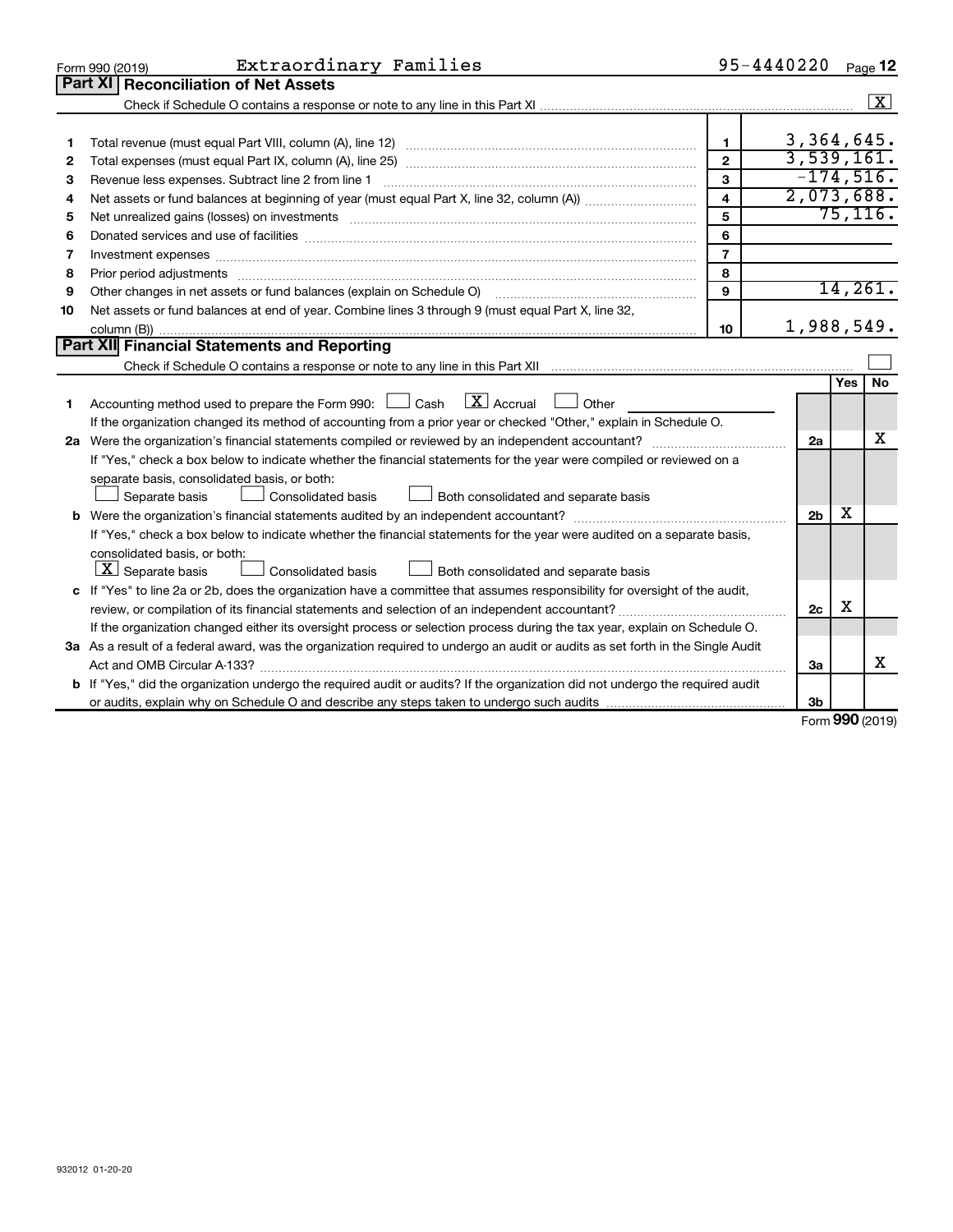| <b>SCHEDULE A</b> |  |
|-------------------|--|
|-------------------|--|

| (Form 990 or 990-EZ) |  |  |  |  |
|----------------------|--|--|--|--|
|----------------------|--|--|--|--|

# **Public Charity Status and Public Support**<br> **Addition is a section 501(c)(3) organization or a section**<br>  $4947(a)(1)$  nonexempt charitable trust.

**(Form 990 or 990-EZ) Complete if the organization is a section 501(c)(3) organization or a section**

| OMB No. 1545-0047     |
|-----------------------|
| ነበ1                   |
| <b>Open to Public</b> |

| Department of the Treasury<br>Attach to Form 990 or Form 990-EZ.<br>Internal Revenue Service<br>$\cdot$ Go to www.irs.gov/Form990 for instructions and the latest information. |        |                          |                                             |                                                                        |                                                                                                                                               | <b>Open to Public</b><br><b>Inspection</b> |                                                                |                            |  |                            |
|--------------------------------------------------------------------------------------------------------------------------------------------------------------------------------|--------|--------------------------|---------------------------------------------|------------------------------------------------------------------------|-----------------------------------------------------------------------------------------------------------------------------------------------|--------------------------------------------|----------------------------------------------------------------|----------------------------|--|----------------------------|
|                                                                                                                                                                                |        | Name of the organization |                                             |                                                                        | <b>Employer identification number</b>                                                                                                         |                                            |                                                                |                            |  |                            |
|                                                                                                                                                                                |        |                          |                                             |                                                                        |                                                                                                                                               |                                            |                                                                |                            |  |                            |
|                                                                                                                                                                                | Part I |                          |                                             | Extraordinary Families                                                 |                                                                                                                                               |                                            |                                                                |                            |  | 95-4440220                 |
|                                                                                                                                                                                |        |                          |                                             |                                                                        | Reason for Public Charity Status (All organizations must complete this part.) See instructions.                                               |                                            |                                                                |                            |  |                            |
|                                                                                                                                                                                |        |                          |                                             |                                                                        | The organization is not a private foundation because it is: (For lines 1 through 12, check only one box.)                                     |                                            |                                                                |                            |  |                            |
| 1                                                                                                                                                                              |        |                          |                                             |                                                                        | A church, convention of churches, or association of churches described in section 170(b)(1)(A)(i).                                            |                                            |                                                                |                            |  |                            |
| 2                                                                                                                                                                              |        |                          |                                             |                                                                        | A school described in section 170(b)(1)(A)(ii). (Attach Schedule E (Form 990 or 990-EZ).)                                                     |                                            |                                                                |                            |  |                            |
| з                                                                                                                                                                              |        |                          |                                             |                                                                        | A hospital or a cooperative hospital service organization described in section 170(b)(1)(A)(iii).                                             |                                            |                                                                |                            |  |                            |
| 4                                                                                                                                                                              |        |                          |                                             |                                                                        | A medical research organization operated in conjunction with a hospital described in section 170(b)(1)(A)(iii). Enter the hospital's name,    |                                            |                                                                |                            |  |                            |
|                                                                                                                                                                                |        | city, and state:         |                                             |                                                                        |                                                                                                                                               |                                            |                                                                |                            |  |                            |
| 5                                                                                                                                                                              |        |                          |                                             |                                                                        | An organization operated for the benefit of a college or university owned or operated by a governmental unit described in                     |                                            |                                                                |                            |  |                            |
|                                                                                                                                                                                |        |                          |                                             | section 170(b)(1)(A)(iv). (Complete Part II.)                          |                                                                                                                                               |                                            |                                                                |                            |  |                            |
| 6                                                                                                                                                                              |        |                          |                                             |                                                                        | A federal, state, or local government or governmental unit described in section 170(b)(1)(A)(v).                                              |                                            |                                                                |                            |  |                            |
| 7                                                                                                                                                                              |        |                          |                                             |                                                                        | $X$ An organization that normally receives a substantial part of its support from a governmental unit or from the general public described in |                                            |                                                                |                            |  |                            |
|                                                                                                                                                                                |        |                          |                                             | section 170(b)(1)(A)(vi). (Complete Part II.)                          |                                                                                                                                               |                                            |                                                                |                            |  |                            |
| 8                                                                                                                                                                              |        |                          |                                             |                                                                        | A community trust described in section 170(b)(1)(A)(vi). (Complete Part II.)                                                                  |                                            |                                                                |                            |  |                            |
| 9                                                                                                                                                                              |        |                          |                                             |                                                                        | An agricultural research organization described in section 170(b)(1)(A)(ix) operated in conjunction with a land-grant college                 |                                            |                                                                |                            |  |                            |
|                                                                                                                                                                                |        |                          |                                             |                                                                        | or university or a non-land-grant college of agriculture (see instructions). Enter the name, city, and state of the college or                |                                            |                                                                |                            |  |                            |
|                                                                                                                                                                                |        | university:              |                                             |                                                                        |                                                                                                                                               |                                            |                                                                |                            |  |                            |
| 10                                                                                                                                                                             |        |                          |                                             |                                                                        | An organization that normally receives: (1) more than 33 1/3% of its support from contributions, membership fees, and gross receipts from     |                                            |                                                                |                            |  |                            |
|                                                                                                                                                                                |        |                          |                                             |                                                                        |                                                                                                                                               |                                            |                                                                |                            |  |                            |
|                                                                                                                                                                                |        |                          |                                             |                                                                        | activities related to its exempt functions - subject to certain exceptions, and (2) no more than 33 1/3% of its support from gross investment |                                            |                                                                |                            |  |                            |
|                                                                                                                                                                                |        |                          |                                             |                                                                        | income and unrelated business taxable income (less section 511 tax) from businesses acquired by the organization after June 30, 1975.         |                                            |                                                                |                            |  |                            |
|                                                                                                                                                                                |        |                          |                                             | See section 509(a)(2). (Complete Part III.)                            |                                                                                                                                               |                                            |                                                                |                            |  |                            |
| 11                                                                                                                                                                             |        |                          |                                             |                                                                        | An organization organized and operated exclusively to test for public safety. See section 509(a)(4).                                          |                                            |                                                                |                            |  |                            |
| 12                                                                                                                                                                             |        |                          |                                             |                                                                        | An organization organized and operated exclusively for the benefit of, to perform the functions of, or to carry out the purposes of one or    |                                            |                                                                |                            |  |                            |
|                                                                                                                                                                                |        |                          |                                             |                                                                        | more publicly supported organizations described in section 509(a)(1) or section 509(a)(2). See section 509(a)(3). Check the box in            |                                            |                                                                |                            |  |                            |
|                                                                                                                                                                                |        |                          |                                             |                                                                        | lines 12a through 12d that describes the type of supporting organization and complete lines 12e, 12f, and 12g.                                |                                            |                                                                |                            |  |                            |
| а                                                                                                                                                                              |        |                          |                                             |                                                                        | Type I. A supporting organization operated, supervised, or controlled by its supported organization(s), typically by giving                   |                                            |                                                                |                            |  |                            |
|                                                                                                                                                                                |        |                          |                                             |                                                                        | the supported organization(s) the power to regularly appoint or elect a majority of the directors or trustees of the supporting               |                                            |                                                                |                            |  |                            |
|                                                                                                                                                                                |        |                          |                                             | organization. You must complete Part IV, Sections A and B.             |                                                                                                                                               |                                            |                                                                |                            |  |                            |
| b                                                                                                                                                                              |        |                          |                                             |                                                                        | Type II. A supporting organization supervised or controlled in connection with its supported organization(s), by having                       |                                            |                                                                |                            |  |                            |
|                                                                                                                                                                                |        |                          |                                             |                                                                        | control or management of the supporting organization vested in the same persons that control or manage the supported                          |                                            |                                                                |                            |  |                            |
|                                                                                                                                                                                |        |                          |                                             | organization(s). You must complete Part IV, Sections A and C.          |                                                                                                                                               |                                            |                                                                |                            |  |                            |
| с                                                                                                                                                                              |        |                          |                                             |                                                                        | Type III functionally integrated. A supporting organization operated in connection with, and functionally integrated with,                    |                                            |                                                                |                            |  |                            |
|                                                                                                                                                                                |        |                          |                                             |                                                                        | its supported organization(s) (see instructions). You must complete Part IV, Sections A, D, and E.                                            |                                            |                                                                |                            |  |                            |
| d                                                                                                                                                                              |        |                          |                                             |                                                                        | Type III non-functionally integrated. A supporting organization operated in connection with its supported organization(s)                     |                                            |                                                                |                            |  |                            |
|                                                                                                                                                                                |        |                          |                                             |                                                                        | that is not functionally integrated. The organization generally must satisfy a distribution requirement and an attentiveness                  |                                            |                                                                |                            |  |                            |
|                                                                                                                                                                                |        |                          |                                             |                                                                        | requirement (see instructions). You must complete Part IV, Sections A and D, and Part V.                                                      |                                            |                                                                |                            |  |                            |
| е                                                                                                                                                                              |        |                          |                                             |                                                                        | Check this box if the organization received a written determination from the IRS that it is a Type I, Type II, Type III                       |                                            |                                                                |                            |  |                            |
|                                                                                                                                                                                |        |                          |                                             |                                                                        | functionally integrated, or Type III non-functionally integrated supporting organization.                                                     |                                            |                                                                |                            |  |                            |
| f                                                                                                                                                                              |        |                          | Enter the number of supported organizations |                                                                        |                                                                                                                                               |                                            |                                                                |                            |  |                            |
| a                                                                                                                                                                              |        |                          |                                             | Provide the following information about the supported organization(s). |                                                                                                                                               |                                            |                                                                |                            |  |                            |
|                                                                                                                                                                                |        | (i) Name of supported    |                                             | (ii) $EIN$                                                             | (iii) Type of organization                                                                                                                    |                                            | (iv) Is the organization listed<br>in your governing document? | (v) Amount of monetary     |  | (vi) Amount of other       |
|                                                                                                                                                                                |        | organization             |                                             |                                                                        | (described on lines 1-10<br>above (see instructions))                                                                                         | Yes                                        | No                                                             | support (see instructions) |  | support (see instructions) |
|                                                                                                                                                                                |        |                          |                                             |                                                                        |                                                                                                                                               |                                            |                                                                |                            |  |                            |
|                                                                                                                                                                                |        |                          |                                             |                                                                        |                                                                                                                                               |                                            |                                                                |                            |  |                            |
|                                                                                                                                                                                |        |                          |                                             |                                                                        |                                                                                                                                               |                                            |                                                                |                            |  |                            |
|                                                                                                                                                                                |        |                          |                                             |                                                                        |                                                                                                                                               |                                            |                                                                |                            |  |                            |
|                                                                                                                                                                                |        |                          |                                             |                                                                        |                                                                                                                                               |                                            |                                                                |                            |  |                            |
|                                                                                                                                                                                |        |                          |                                             |                                                                        |                                                                                                                                               |                                            |                                                                |                            |  |                            |
|                                                                                                                                                                                |        |                          |                                             |                                                                        |                                                                                                                                               |                                            |                                                                |                            |  |                            |
|                                                                                                                                                                                |        |                          |                                             |                                                                        |                                                                                                                                               |                                            |                                                                |                            |  |                            |
|                                                                                                                                                                                |        |                          |                                             |                                                                        |                                                                                                                                               |                                            |                                                                |                            |  |                            |
|                                                                                                                                                                                |        |                          |                                             |                                                                        |                                                                                                                                               |                                            |                                                                |                            |  |                            |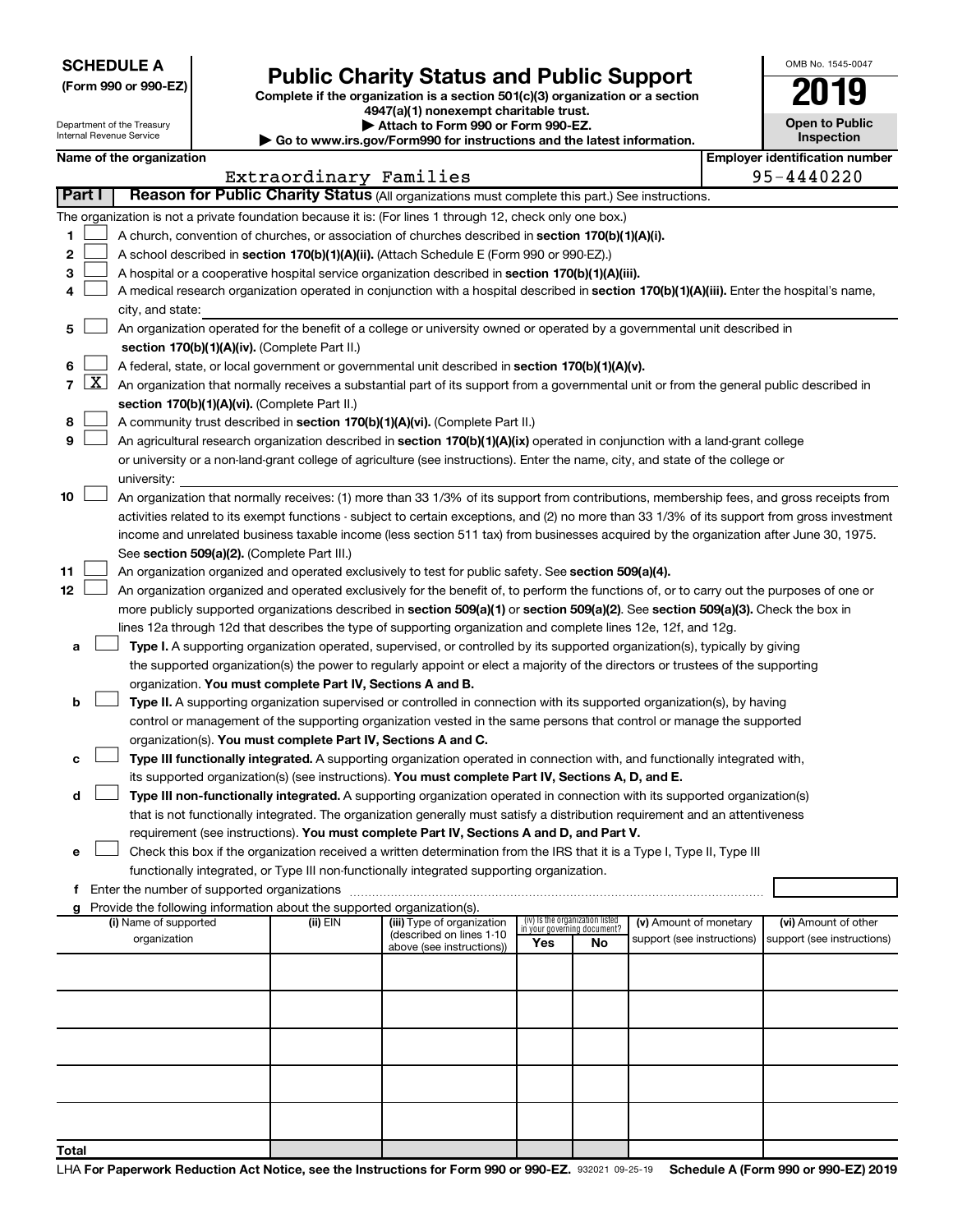#### Schedule A (Form 990 or 990-EZ) 2019  ${\tt ExtractU~Familles} \$   $\,$  95-4440220  $\,$   $_{\rm Page}$

95-4440220 Page 2

(Complete only if you checked the box on line 5, 7, or 8 of Part I or if the organization failed to qualify under Part III. If the organization **Part II Support Schedule for Organizations Described in Sections 170(b)(1)(A)(iv) and 170(b)(1)(A)(vi)**

fails to qualify under the tests listed below, please complete Part III.)

|    | <b>Section A. Public Support</b>                                                                                                           |            |            |            |            |              |                                 |
|----|--------------------------------------------------------------------------------------------------------------------------------------------|------------|------------|------------|------------|--------------|---------------------------------|
|    | Calendar year (or fiscal year beginning in)                                                                                                | (a) 2015   | (b) 2016   | $(c)$ 2017 | $(d)$ 2018 | (e) 2019     | (f) Total                       |
|    | 1 Gifts, grants, contributions, and                                                                                                        |            |            |            |            |              |                                 |
|    | membership fees received. (Do not                                                                                                          |            |            |            |            |              |                                 |
|    | include any "unusual grants.")                                                                                                             | 4,823,949. | 3,258,046. | 2,825,989. | 3,571,310. | 3, 311, 318. | 17,790,612.                     |
|    | 2 Tax revenues levied for the organ-                                                                                                       |            |            |            |            |              |                                 |
|    | ization's benefit and either paid to                                                                                                       |            |            |            |            |              |                                 |
|    | or expended on its behalf                                                                                                                  |            |            |            |            |              |                                 |
|    | 3 The value of services or facilities                                                                                                      |            |            |            |            |              |                                 |
|    | furnished by a governmental unit to                                                                                                        |            |            |            |            |              |                                 |
|    | the organization without charge                                                                                                            |            |            |            |            |              |                                 |
|    | 4 Total. Add lines 1 through 3                                                                                                             | 4,823,949. | 3,258,046  | 2,825,989. | 3,571,310  | 3, 311, 318. | 17,790,612.                     |
|    | 5 The portion of total contributions                                                                                                       |            |            |            |            |              |                                 |
|    | by each person (other than a                                                                                                               |            |            |            |            |              |                                 |
|    | governmental unit or publicly                                                                                                              |            |            |            |            |              |                                 |
|    | supported organization) included                                                                                                           |            |            |            |            |              |                                 |
|    | on line 1 that exceeds 2% of the                                                                                                           |            |            |            |            |              |                                 |
|    | amount shown on line 11,                                                                                                                   |            |            |            |            |              |                                 |
|    | column (f)                                                                                                                                 |            |            |            |            |              | 364,681.                        |
|    | 6 Public support. Subtract line 5 from line 4.                                                                                             |            |            |            |            |              | 17, 425, 931.                   |
|    | <b>Section B. Total Support</b>                                                                                                            |            |            |            |            |              |                                 |
|    | Calendar year (or fiscal year beginning in)                                                                                                | (a) 2015   | (b) 2016   | $(c)$ 2017 | $(d)$ 2018 | (e) 2019     | (f) Total                       |
|    | <b>7</b> Amounts from line 4                                                                                                               | 4,823,949. | 3,258,046  | 2,825,989  | 3,571,310  | 3, 311, 318. | 17,790,612.                     |
|    | 8 Gross income from interest,                                                                                                              |            |            |            |            |              |                                 |
|    | dividends, payments received on                                                                                                            |            |            |            |            |              |                                 |
|    | securities loans, rents, royalties,                                                                                                        |            |            |            |            |              |                                 |
|    | and income from similar sources                                                                                                            | 21, 245.   | 14,052.    | 25,132.    | 17,287.    | 31, 454.     | 109, 170.                       |
|    | <b>9</b> Net income from unrelated business                                                                                                |            |            |            |            |              |                                 |
|    | activities, whether or not the                                                                                                             |            |            |            |            |              |                                 |
|    | business is regularly carried on                                                                                                           |            |            |            |            |              |                                 |
|    | 10 Other income. Do not include gain                                                                                                       |            |            |            |            |              |                                 |
|    | or loss from the sale of capital                                                                                                           |            |            |            |            |              |                                 |
|    | assets (Explain in Part VI.)                                                                                                               | 6,515.     | 1,447.     | 6,810.     | 2,992.     | 7,463.       | 25,227.                         |
|    | 11 Total support. Add lines 7 through 10                                                                                                   |            |            |            |            |              | 17,925,009.                     |
|    | 12 Gross receipts from related activities, etc. (see instructions)                                                                         |            |            |            |            | 12           | 96,966.                         |
|    | 13 First five years. If the Form 990 is for the organization's first, second, third, fourth, or fifth tax year as a section 501(c)(3)      |            |            |            |            |              |                                 |
|    | organization, check this box and stop here                                                                                                 |            |            |            |            |              |                                 |
|    | <b>Section C. Computation of Public Support Percentage</b><br>Section C. Computation of Public Support Percentage                          |            |            |            |            |              |                                 |
|    |                                                                                                                                            |            |            |            |            | 14           | 97.22<br>%                      |
|    |                                                                                                                                            |            |            |            |            | 15           | 96.91<br>%                      |
|    | 16a 33 1/3% support test - 2019. If the organization did not check the box on line 13, and line 14 is 33 1/3% or more, check this box and  |            |            |            |            |              |                                 |
|    | stop here. The organization qualifies as a publicly supported organization                                                                 |            |            |            |            |              | $\blacktriangleright$ $\vert$ X |
|    | b 33 1/3% support test - 2018. If the organization did not check a box on line 13 or 16a, and line 15 is 33 1/3% or more, check this box   |            |            |            |            |              |                                 |
|    |                                                                                                                                            |            |            |            |            |              |                                 |
|    | 17a 10% -facts-and-circumstances test - 2019. If the organization did not check a box on line 13, 16a, or 16b, and line 14 is 10% or more, |            |            |            |            |              |                                 |
|    | and if the organization meets the "facts-and-circumstances" test, check this box and stop here. Explain in Part VI how the organization    |            |            |            |            |              |                                 |
|    | meets the "facts-and-circumstances" test. The organization qualifies as a publicly supported organization <i>[[[[[[[[]]</i>                |            |            |            |            |              |                                 |
|    | b 10% -facts-and-circumstances test - 2018. If the organization did not check a box on line 13, 16a, 16b, or 17a, and line 15 is 10% or    |            |            |            |            |              |                                 |
|    | more, and if the organization meets the "facts-and-circumstances" test, check this box and stop here. Explain in Part VI how the           |            |            |            |            |              |                                 |
|    | organization meets the "facts-and-circumstances" test. The organization qualifies as a publicly supported organization                     |            |            |            |            |              |                                 |
| 18 | Private foundation. If the organization did not check a box on line 13, 16a, 16b, 17a, or 17b, check this box and see instructions         |            |            |            |            |              |                                 |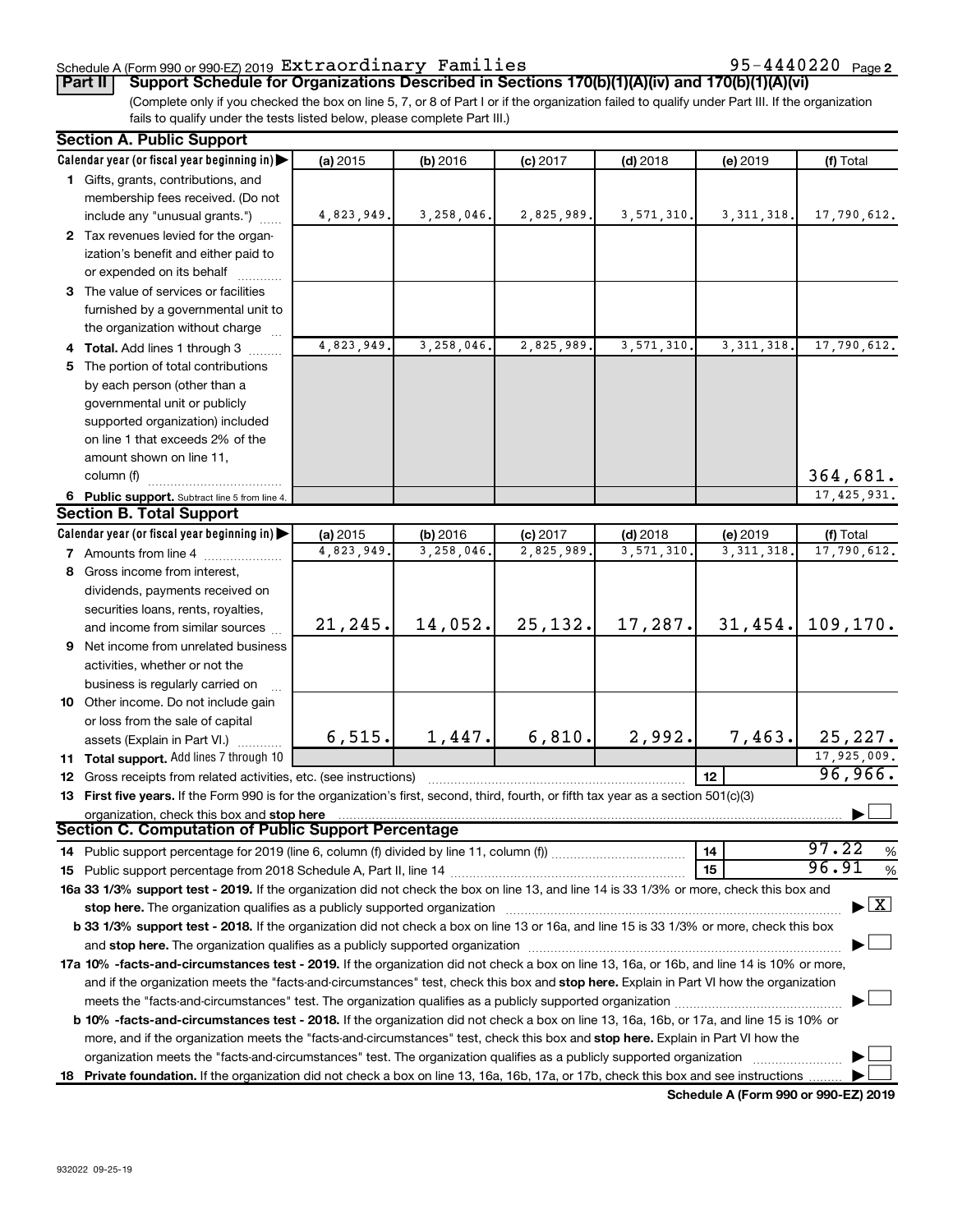#### Schedule A (Form 990 or 990-EZ) 2019  ${\tt ExtractU~Familles} \$   $\,$  95-4440220  $\,$   $_{\rm Page}$

(Complete only if you checked the box on line 10 of Part I or if the organization failed to qualify under Part II. If the organization fails to qualify under the tests listed below, please complete Part II.)

| <b>Section A. Public Support</b>                                                                                                                                                                                                                                       |          |          |          |            |          |           |  |  |  |
|------------------------------------------------------------------------------------------------------------------------------------------------------------------------------------------------------------------------------------------------------------------------|----------|----------|----------|------------|----------|-----------|--|--|--|
| Calendar year (or fiscal year beginning in)                                                                                                                                                                                                                            | (a) 2015 | (b) 2016 | (c) 2017 | $(d)$ 2018 | (e) 2019 | (f) Total |  |  |  |
| 1 Gifts, grants, contributions, and                                                                                                                                                                                                                                    |          |          |          |            |          |           |  |  |  |
| membership fees received. (Do not                                                                                                                                                                                                                                      |          |          |          |            |          |           |  |  |  |
| include any "unusual grants.")                                                                                                                                                                                                                                         |          |          |          |            |          |           |  |  |  |
| <b>2</b> Gross receipts from admissions,                                                                                                                                                                                                                               |          |          |          |            |          |           |  |  |  |
| merchandise sold or services per-                                                                                                                                                                                                                                      |          |          |          |            |          |           |  |  |  |
| formed, or facilities furnished in                                                                                                                                                                                                                                     |          |          |          |            |          |           |  |  |  |
| any activity that is related to the<br>organization's tax-exempt purpose                                                                                                                                                                                               |          |          |          |            |          |           |  |  |  |
| 3 Gross receipts from activities that                                                                                                                                                                                                                                  |          |          |          |            |          |           |  |  |  |
| are not an unrelated trade or bus-                                                                                                                                                                                                                                     |          |          |          |            |          |           |  |  |  |
|                                                                                                                                                                                                                                                                        |          |          |          |            |          |           |  |  |  |
| iness under section 513                                                                                                                                                                                                                                                |          |          |          |            |          |           |  |  |  |
| 4 Tax revenues levied for the organ-                                                                                                                                                                                                                                   |          |          |          |            |          |           |  |  |  |
| ization's benefit and either paid to                                                                                                                                                                                                                                   |          |          |          |            |          |           |  |  |  |
| or expended on its behalf<br>.                                                                                                                                                                                                                                         |          |          |          |            |          |           |  |  |  |
| 5 The value of services or facilities                                                                                                                                                                                                                                  |          |          |          |            |          |           |  |  |  |
| furnished by a governmental unit to                                                                                                                                                                                                                                    |          |          |          |            |          |           |  |  |  |
| the organization without charge                                                                                                                                                                                                                                        |          |          |          |            |          |           |  |  |  |
| <b>6 Total.</b> Add lines 1 through 5                                                                                                                                                                                                                                  |          |          |          |            |          |           |  |  |  |
| 7a Amounts included on lines 1, 2, and                                                                                                                                                                                                                                 |          |          |          |            |          |           |  |  |  |
| 3 received from disqualified persons                                                                                                                                                                                                                                   |          |          |          |            |          |           |  |  |  |
| <b>b</b> Amounts included on lines 2 and 3 received                                                                                                                                                                                                                    |          |          |          |            |          |           |  |  |  |
| from other than disqualified persons that<br>exceed the greater of \$5,000 or 1% of the                                                                                                                                                                                |          |          |          |            |          |           |  |  |  |
| amount on line 13 for the year                                                                                                                                                                                                                                         |          |          |          |            |          |           |  |  |  |
| c Add lines 7a and 7b                                                                                                                                                                                                                                                  |          |          |          |            |          |           |  |  |  |
| 8 Public support. (Subtract line 7c from line 6.)                                                                                                                                                                                                                      |          |          |          |            |          |           |  |  |  |
| <b>Section B. Total Support</b>                                                                                                                                                                                                                                        |          |          |          |            |          |           |  |  |  |
| Calendar year (or fiscal year beginning in)                                                                                                                                                                                                                            | (a) 2015 | (b) 2016 | (c) 2017 | $(d)$ 2018 | (e) 2019 | (f) Total |  |  |  |
| <b>9</b> Amounts from line 6                                                                                                                                                                                                                                           |          |          |          |            |          |           |  |  |  |
| <b>10a</b> Gross income from interest,                                                                                                                                                                                                                                 |          |          |          |            |          |           |  |  |  |
| dividends, payments received on                                                                                                                                                                                                                                        |          |          |          |            |          |           |  |  |  |
| securities loans, rents, royalties,<br>and income from similar sources                                                                                                                                                                                                 |          |          |          |            |          |           |  |  |  |
| <b>b</b> Unrelated business taxable income                                                                                                                                                                                                                             |          |          |          |            |          |           |  |  |  |
| (less section 511 taxes) from businesses                                                                                                                                                                                                                               |          |          |          |            |          |           |  |  |  |
| acquired after June 30, 1975                                                                                                                                                                                                                                           |          |          |          |            |          |           |  |  |  |
| c Add lines 10a and 10b                                                                                                                                                                                                                                                |          |          |          |            |          |           |  |  |  |
| <b>11</b> Net income from unrelated business                                                                                                                                                                                                                           |          |          |          |            |          |           |  |  |  |
| activities not included in line 10b.                                                                                                                                                                                                                                   |          |          |          |            |          |           |  |  |  |
| whether or not the business is                                                                                                                                                                                                                                         |          |          |          |            |          |           |  |  |  |
| regularly carried on<br>12 Other income. Do not include gain                                                                                                                                                                                                           |          |          |          |            |          |           |  |  |  |
| or loss from the sale of capital                                                                                                                                                                                                                                       |          |          |          |            |          |           |  |  |  |
| assets (Explain in Part VI.)                                                                                                                                                                                                                                           |          |          |          |            |          |           |  |  |  |
| <b>13</b> Total support. (Add lines 9, 10c, 11, and 12.)                                                                                                                                                                                                               |          |          |          |            |          |           |  |  |  |
| 14 First five years. If the Form 990 is for the organization's first, second, third, fourth, or fifth tax year as a section 501(c)(3) organization,                                                                                                                    |          |          |          |            |          |           |  |  |  |
| check this box and stop here <b>construction and construction</b> and stop here <b>constructed</b> and stop here <b>constructed</b> and stop here <b>constructed</b> and <b>construction</b> and <b>construction</b> and <b>construction</b> and <b>construction</b> a |          |          |          |            |          |           |  |  |  |
| <b>Section C. Computation of Public Support Percentage</b>                                                                                                                                                                                                             |          |          |          |            |          |           |  |  |  |
| 15 Public support percentage for 2019 (line 8, column (f), divided by line 13, column (f) <i>manumeronominium</i>                                                                                                                                                      |          |          |          |            | 15       | %         |  |  |  |
| 16 Public support percentage from 2018 Schedule A, Part III, line 15                                                                                                                                                                                                   |          |          |          |            | 16       | %         |  |  |  |
| Section D. Computation of Investment Income Percentage                                                                                                                                                                                                                 |          |          |          |            |          |           |  |  |  |
| 17 Investment income percentage for 2019 (line 10c, column (f), divided by line 13, column (f))                                                                                                                                                                        |          |          |          |            | 17       | %         |  |  |  |
| 18 Investment income percentage from 2018 Schedule A, Part III, line 17                                                                                                                                                                                                |          |          |          |            | 18       | %         |  |  |  |
| 19a 33 1/3% support tests - 2019. If the organization did not check the box on line 14, and line 15 is more than 33 1/3%, and line 17 is not                                                                                                                           |          |          |          |            |          |           |  |  |  |
| more than 33 1/3%, check this box and stop here. The organization qualifies as a publicly supported organization                                                                                                                                                       |          |          |          |            |          |           |  |  |  |
| b 33 1/3% support tests - 2018. If the organization did not check a box on line 14 or line 19a, and line 16 is more than 33 1/3%, and                                                                                                                                  |          |          |          |            |          |           |  |  |  |
| line 18 is not more than 33 1/3%, check this box and stop here. The organization qualifies as a publicly supported organization                                                                                                                                        |          |          |          |            |          |           |  |  |  |
|                                                                                                                                                                                                                                                                        |          |          |          |            |          |           |  |  |  |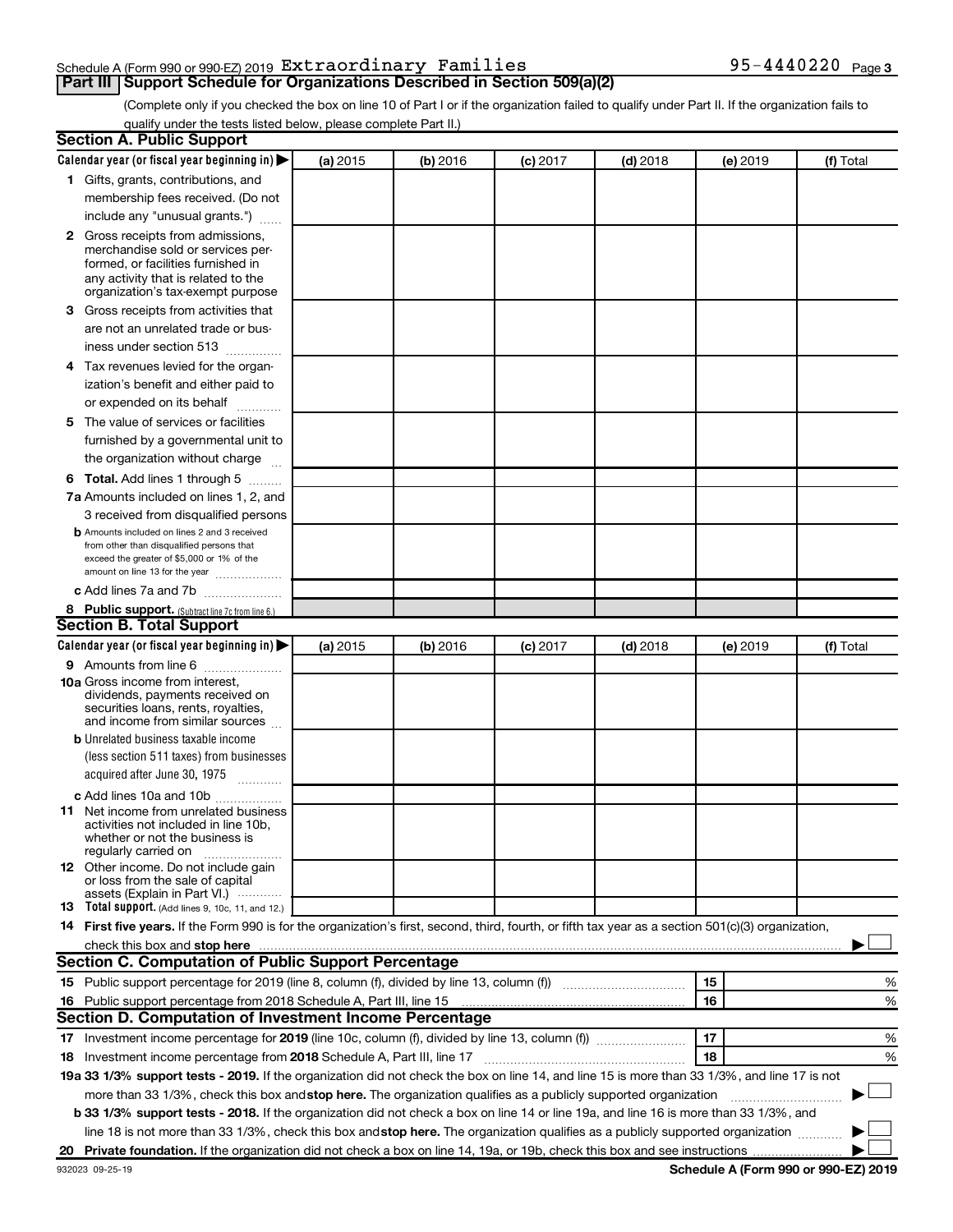#### Schedule A (Form 990 or 990-EZ) 2019  ${\tt ExtractU~Familles} \$   $\,$  95-4440220  $\,$   $_{\rm Page}$

**1**

**Yes No**

#### **Part IV Supporting Organizations**

(Complete only if you checked a box in line 12 on Part I. If you checked 12a of Part I, complete Sections A and B. If you checked 12b of Part I, complete Sections A and C. If you checked 12c of Part I, complete Sections A, D, and E. If you checked 12d of Part I, complete Sections A and D, and complete Part V.)

#### **Section A. All Supporting Organizations**

- **1** Are all of the organization's supported organizations listed by name in the organization's governing documents? If "No," describe in Part VI how the supported organizations are designated. If designated by *class or purpose, describe the designation. If historic and continuing relationship, explain.*
- **2** Did the organization have any supported organization that does not have an IRS determination of status under section 509(a)(1) or (2)? If "Yes," explain in Part **VI** how the organization determined that the supported *organization was described in section 509(a)(1) or (2).*
- **3a** Did the organization have a supported organization described in section 501(c)(4), (5), or (6)? If "Yes," answer *(b) and (c) below.*
- **b** Did the organization confirm that each supported organization qualified under section 501(c)(4), (5), or (6) and satisfied the public support tests under section 509(a)(2)? If "Yes," describe in Part VI when and how the *organization made the determination.*
- **c** Did the organization ensure that all support to such organizations was used exclusively for section 170(c)(2)(B) purposes? If "Yes," explain in Part VI what controls the organization put in place to ensure such use.
- **4 a** *If* Was any supported organization not organized in the United States ("foreign supported organization")? *"Yes," and if you checked 12a or 12b in Part I, answer (b) and (c) below.*
- **b** Did the organization have ultimate control and discretion in deciding whether to make grants to the foreign supported organization? If "Yes," describe in Part VI how the organization had such control and discretion *despite being controlled or supervised by or in connection with its supported organizations.*
- **c** Did the organization support any foreign supported organization that does not have an IRS determination under sections 501(c)(3) and 509(a)(1) or (2)? If "Yes," explain in Part VI what controls the organization used *to ensure that all support to the foreign supported organization was used exclusively for section 170(c)(2)(B) purposes.*
- **5a** Did the organization add, substitute, or remove any supported organizations during the tax year? If "Yes," answer (b) and (c) below (if applicable). Also, provide detail in **Part VI,** including (i) the names and EIN *numbers of the supported organizations added, substituted, or removed; (ii) the reasons for each such action; (iii) the authority under the organization's organizing document authorizing such action; and (iv) how the action was accomplished (such as by amendment to the organizing document).*
- **b Type I or Type II only.** Was any added or substituted supported organization part of a class already designated in the organization's organizing document?
- **c Substitutions only.**  Was the substitution the result of an event beyond the organization's control?
- **6** Did the organization provide support (whether in the form of grants or the provision of services or facilities) to **Part VI.** support or benefit one or more of the filing organization's supported organizations? If "Yes," provide detail in anyone other than (i) its supported organizations, (ii) individuals that are part of the charitable class benefited by one or more of its supported organizations, or (iii) other supporting organizations that also
- **7** Did the organization provide a grant, loan, compensation, or other similar payment to a substantial contributor regard to a substantial contributor? If "Yes," complete Part I of Schedule L (Form 990 or 990-EZ). (as defined in section 4958(c)(3)(C)), a family member of a substantial contributor, or a 35% controlled entity with
- **8** Did the organization make a loan to a disqualified person (as defined in section 4958) not described in line 7? *If "Yes," complete Part I of Schedule L (Form 990 or 990-EZ).*
- **9 a** Was the organization controlled directly or indirectly at any time during the tax year by one or more in section 509(a)(1) or (2))? If "Yes," provide detail in **Part VI.** disqualified persons as defined in section 4946 (other than foundation managers and organizations described
- **b** Did one or more disqualified persons (as defined in line 9a) hold a controlling interest in any entity in which the supporting organization had an interest? If "Yes," provide detail in Part VI.
- **c** Did a disqualified person (as defined in line 9a) have an ownership interest in, or derive any personal benefit from, assets in which the supporting organization also had an interest? If "Yes," provide detail in Part VI.
- **10 a** Was the organization subject to the excess business holdings rules of section 4943 because of section supporting organizations)? If "Yes," answer 10b below. 4943(f) (regarding certain Type II supporting organizations, and all Type III non-functionally integrated
	- **b** Did the organization have any excess business holdings in the tax year? (Use Schedule C, Form 4720, to *determine whether the organization had excess business holdings.)*

**2 3a 3b 3c 4a 4b 4c 5a 5b 5c 6 7 8 9a 9b 9c 10a 10b**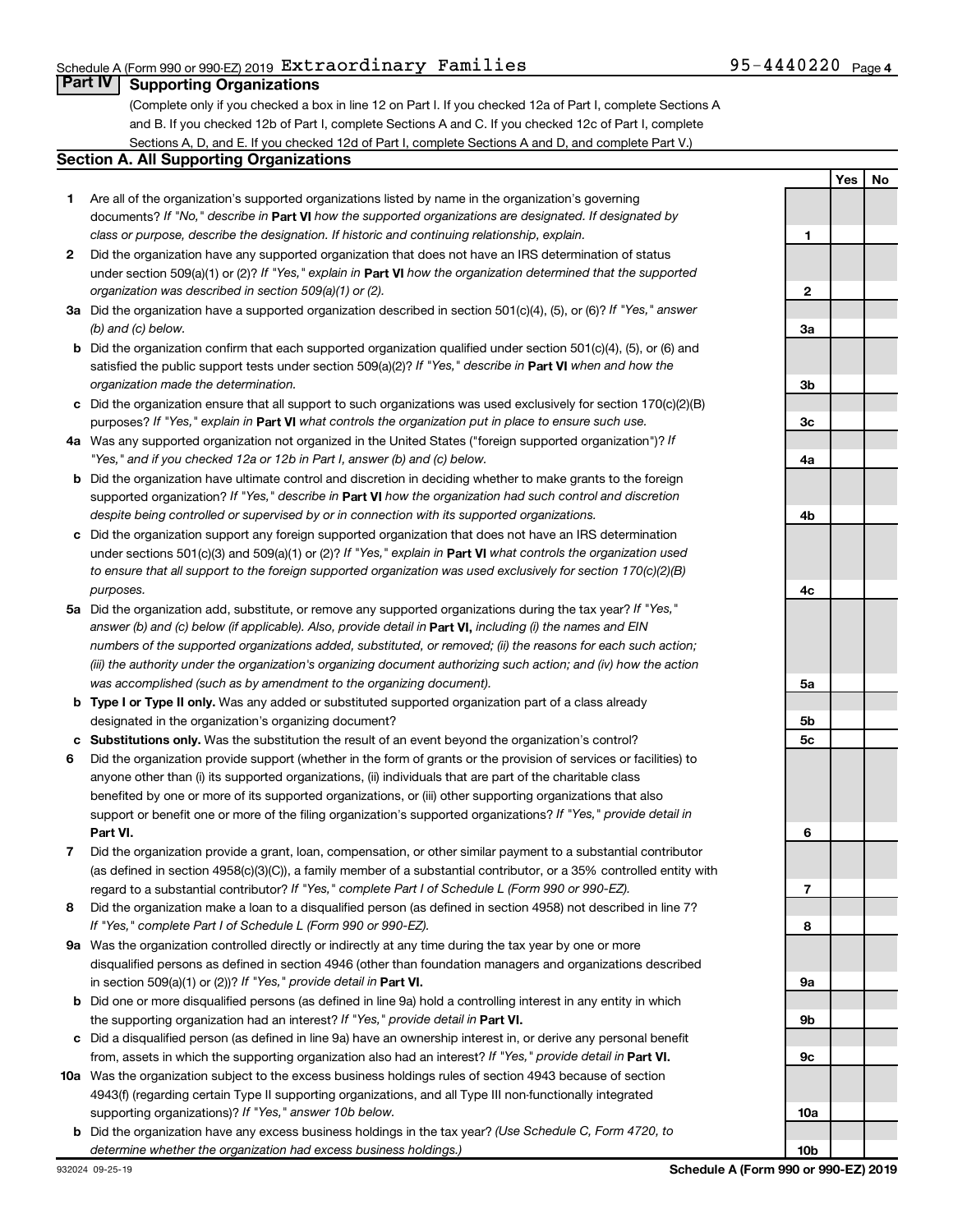#### Schedule A (Form 990 or 990-EZ) 2019  ${\tt ExtractU~Familles} \$   $\,$  95-4440220  $\,$   $_{\rm Page}$ **Part IV | Supporting Organizations** *(continued)*

|     |                                                                                                                                                                                                                                  |                 | Yes        | No |
|-----|----------------------------------------------------------------------------------------------------------------------------------------------------------------------------------------------------------------------------------|-----------------|------------|----|
| 11. | Has the organization accepted a gift or contribution from any of the following persons?                                                                                                                                          |                 |            |    |
|     | a A person who directly or indirectly controls, either alone or together with persons described in (b) and (c)                                                                                                                   |                 |            |    |
|     | below, the governing body of a supported organization?                                                                                                                                                                           | 11a             |            |    |
|     | <b>b</b> A family member of a person described in (a) above?                                                                                                                                                                     | 11 <sub>b</sub> |            |    |
|     | c A 35% controlled entity of a person described in (a) or (b) above? If "Yes" to a, b, or c, provide detail in Part VI.                                                                                                          | 11c             |            |    |
|     | <b>Section B. Type I Supporting Organizations</b>                                                                                                                                                                                |                 |            |    |
|     |                                                                                                                                                                                                                                  |                 | <b>Yes</b> | No |
| 1   | Did the directors, trustees, or membership of one or more supported organizations have the power to                                                                                                                              |                 |            |    |
|     | regularly appoint or elect at least a majority of the organization's directors or trustees at all times during the                                                                                                               |                 |            |    |
|     | tax year? If "No," describe in Part VI how the supported organization(s) effectively operated, supervised, or                                                                                                                    |                 |            |    |
|     | controlled the organization's activities. If the organization had more than one supported organization,                                                                                                                          |                 |            |    |
|     | describe how the powers to appoint and/or remove directors or trustees were allocated among the supported                                                                                                                        |                 |            |    |
|     | organizations and what conditions or restrictions, if any, applied to such powers during the tax year.                                                                                                                           |                 |            |    |
|     |                                                                                                                                                                                                                                  | 1               |            |    |
| 2   | Did the organization operate for the benefit of any supported organization other than the supported                                                                                                                              |                 |            |    |
|     | organization(s) that operated, supervised, or controlled the supporting organization? If "Yes," explain in                                                                                                                       |                 |            |    |
|     | Part VI how providing such benefit carried out the purposes of the supported organization(s) that operated,                                                                                                                      |                 |            |    |
|     | supervised, or controlled the supporting organization.                                                                                                                                                                           | 2               |            |    |
|     | <b>Section C. Type II Supporting Organizations</b>                                                                                                                                                                               |                 |            |    |
|     |                                                                                                                                                                                                                                  |                 | <b>Yes</b> | No |
| 1   | Were a majority of the organization's directors or trustees during the tax year also a majority of the directors                                                                                                                 |                 |            |    |
|     | or trustees of each of the organization's supported organization(s)? If "No," describe in Part VI how control                                                                                                                    |                 |            |    |
|     | or management of the supporting organization was vested in the same persons that controlled or managed                                                                                                                           |                 |            |    |
|     | the supported organization(s).                                                                                                                                                                                                   | 1               |            |    |
|     | <b>Section D. All Type III Supporting Organizations</b>                                                                                                                                                                          |                 |            |    |
|     |                                                                                                                                                                                                                                  |                 | <b>Yes</b> | No |
| 1   | Did the organization provide to each of its supported organizations, by the last day of the fifth month of the                                                                                                                   |                 |            |    |
|     | organization's tax year, (i) a written notice describing the type and amount of support provided during the prior tax                                                                                                            |                 |            |    |
|     | year, (ii) a copy of the Form 990 that was most recently filed as of the date of notification, and (iii) copies of the                                                                                                           |                 |            |    |
|     | organization's governing documents in effect on the date of notification, to the extent not previously provided?                                                                                                                 | 1               |            |    |
| 2   | Were any of the organization's officers, directors, or trustees either (i) appointed or elected by the supported                                                                                                                 |                 |            |    |
|     | organization(s) or (ii) serving on the governing body of a supported organization? If "No," explain in Part VI how                                                                                                               |                 |            |    |
|     | the organization maintained a close and continuous working relationship with the supported organization(s).                                                                                                                      | 2               |            |    |
| 3   | By reason of the relationship described in (2), did the organization's supported organizations have a                                                                                                                            |                 |            |    |
|     | significant voice in the organization's investment policies and in directing the use of the organization's                                                                                                                       |                 |            |    |
|     | income or assets at all times during the tax year? If "Yes," describe in Part VI the role the organization's                                                                                                                     |                 |            |    |
|     | supported organizations played in this regard.                                                                                                                                                                                   | 3               |            |    |
|     | Section E. Type III Functionally Integrated Supporting Organizations                                                                                                                                                             |                 |            |    |
| 1   | Check the box next to the method that the organization used to satisfy the Integral Part Test during the yealsee instructions).                                                                                                  |                 |            |    |
| a   | The organization satisfied the Activities Test. Complete line 2 below.                                                                                                                                                           |                 |            |    |
| b   | The organization is the parent of each of its supported organizations. Complete line 3 below.                                                                                                                                    |                 |            |    |
| c   | The organization supported a governmental entity. Describe in Part VI how you supported a government entity (see instructions).                                                                                                  |                 |            |    |
| 2   | Activities Test. Answer (a) and (b) below.                                                                                                                                                                                       |                 | Yes        | No |
|     |                                                                                                                                                                                                                                  |                 |            |    |
| а   | Did substantially all of the organization's activities during the tax year directly further the exempt purposes of<br>the supported organization(s) to which the organization was responsive? If "Yes," then in Part VI identify |                 |            |    |
|     |                                                                                                                                                                                                                                  |                 |            |    |
|     | those supported organizations and explain how these activities directly furthered their exempt purposes,                                                                                                                         |                 |            |    |
|     | how the organization was responsive to those supported organizations, and how the organization determined                                                                                                                        |                 |            |    |
|     | that these activities constituted substantially all of its activities.                                                                                                                                                           | 2a              |            |    |
| b   | Did the activities described in (a) constitute activities that, but for the organization's involvement, one or more                                                                                                              |                 |            |    |
|     | of the organization's supported organization(s) would have been engaged in? If "Yes," explain in Part VI the                                                                                                                     |                 |            |    |
|     | reasons for the organization's position that its supported organization(s) would have engaged in these                                                                                                                           |                 |            |    |
|     | activities but for the organization's involvement.                                                                                                                                                                               | 2b              |            |    |
| з   | Parent of Supported Organizations. Answer (a) and (b) below.                                                                                                                                                                     |                 |            |    |
| а   | Did the organization have the power to regularly appoint or elect a majority of the officers, directors, or                                                                                                                      |                 |            |    |
|     | trustees of each of the supported organizations? Provide details in Part VI.                                                                                                                                                     | За              |            |    |
|     | <b>b</b> Did the organization exercise a substantial degree of direction over the policies, programs, and activities of each                                                                                                     |                 |            |    |
|     | of its supported organizations? If "Yes," describe in Part VI the role played by the organization in this regard.                                                                                                                | 3b              |            |    |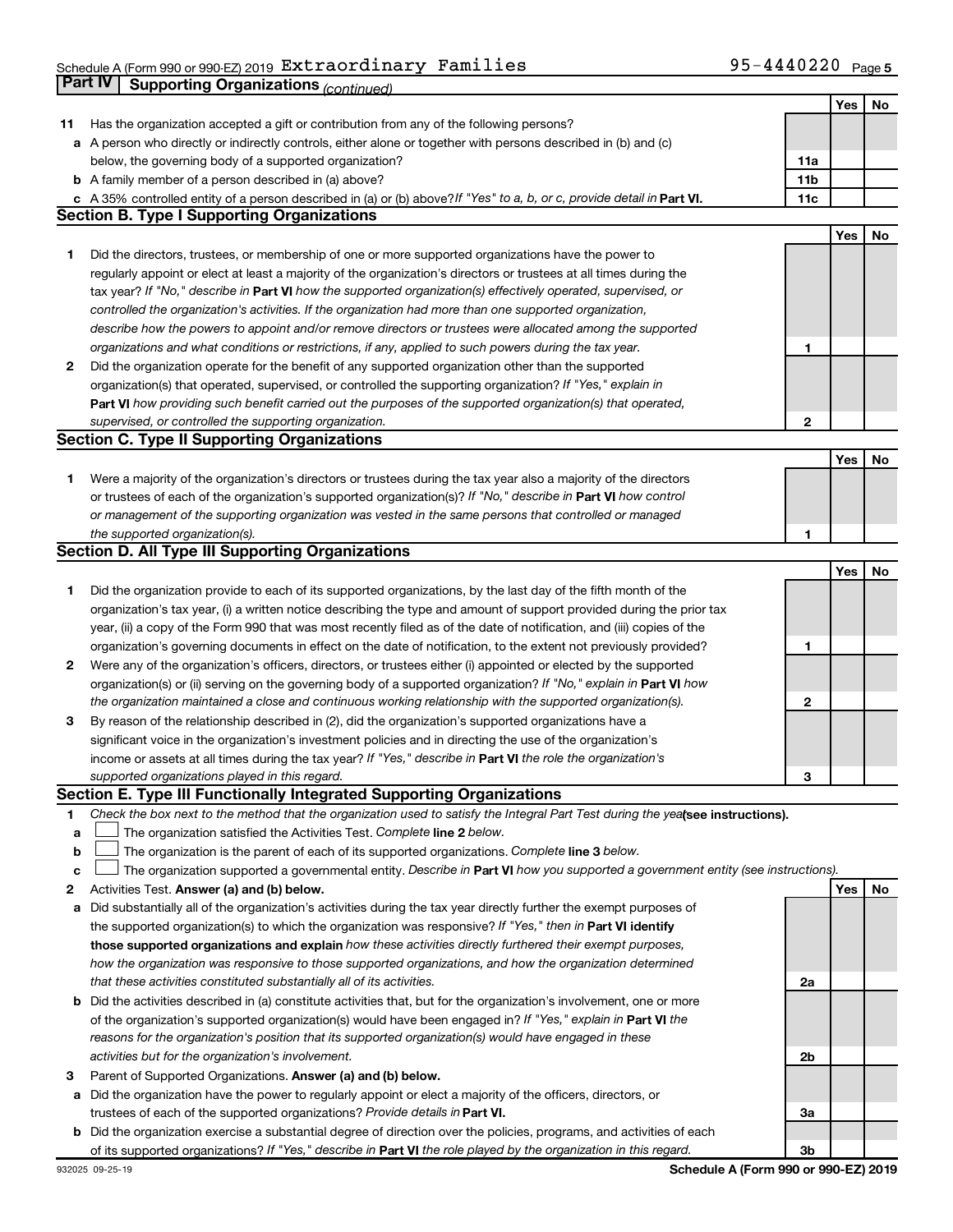#### Schedule A (Form 990 or 990-EZ) 2019  ${\tt ExtractU~Familles} \$   $\,$  95-4440220  $\,$   $_{\rm Page}$ **Part V Type III Non-Functionally Integrated 509(a)(3) Supporting Organizations**

1 **Letter See instructions.** All Check here if the organization satisfied the Integral Part Test as a qualifying trust on Nov. 20, 1970 (explain in Part VI). See instructions. All other Type III non-functionally integrated supporting organizations must complete Sections A through E.

|              | Section A - Adjusted Net Income                                              |                | (A) Prior Year | (B) Current Year<br>(optional) |
|--------------|------------------------------------------------------------------------------|----------------|----------------|--------------------------------|
| 1            | Net short-term capital gain                                                  | 1              |                |                                |
| 2            | Recoveries of prior-year distributions                                       | $\mathbf{2}$   |                |                                |
| з            | Other gross income (see instructions)                                        | 3              |                |                                |
| 4            | Add lines 1 through 3.                                                       | 4              |                |                                |
| 5            | Depreciation and depletion                                                   | 5              |                |                                |
| 6            | Portion of operating expenses paid or incurred for production or             |                |                |                                |
|              | collection of gross income or for management, conservation, or               |                |                |                                |
|              | maintenance of property held for production of income (see instructions)     | 6              |                |                                |
| 7            | Other expenses (see instructions)                                            | $\overline{7}$ |                |                                |
| 8            | Adjusted Net Income (subtract lines 5, 6, and 7 from line 4)                 | 8              |                |                                |
|              | <b>Section B - Minimum Asset Amount</b>                                      |                | (A) Prior Year | (B) Current Year<br>(optional) |
| 1            | Aggregate fair market value of all non-exempt-use assets (see                |                |                |                                |
|              | instructions for short tax year or assets held for part of year):            |                |                |                                |
|              | a Average monthly value of securities                                        | 1a             |                |                                |
|              | <b>b</b> Average monthly cash balances                                       | 1 <sub>b</sub> |                |                                |
|              | c Fair market value of other non-exempt-use assets                           | 1c             |                |                                |
|              | d Total (add lines 1a, 1b, and 1c)                                           | 1d             |                |                                |
|              | e Discount claimed for blockage or other                                     |                |                |                                |
|              | factors (explain in detail in Part VI):                                      |                |                |                                |
| 2            | Acquisition indebtedness applicable to non-exempt-use assets                 | $\mathbf{2}$   |                |                                |
| 3            | Subtract line 2 from line 1d.                                                | 3              |                |                                |
| 4            | Cash deemed held for exempt use. Enter 1-1/2% of line 3 (for greater amount, |                |                |                                |
|              | see instructions).                                                           | 4              |                |                                |
| 5            | Net value of non-exempt-use assets (subtract line 4 from line 3)             | 5              |                |                                |
| 6            | Multiply line 5 by .035.                                                     | 6              |                |                                |
| 7            | Recoveries of prior-year distributions                                       | $\overline{7}$ |                |                                |
| 8            | Minimum Asset Amount (add line 7 to line 6)                                  | 8              |                |                                |
|              | <b>Section C - Distributable Amount</b>                                      |                |                | <b>Current Year</b>            |
| 1            | Adjusted net income for prior year (from Section A, line 8, Column A)        | 1              |                |                                |
| $\mathbf{2}$ | Enter 85% of line 1.                                                         | $\mathbf{2}$   |                |                                |
| 3            | Minimum asset amount for prior year (from Section B, line 8, Column A)       | 3              |                |                                |
| 4            | Enter greater of line 2 or line 3.                                           | 4              |                |                                |
| 5            | Income tax imposed in prior year                                             | 5              |                |                                |
| 6            | <b>Distributable Amount.</b> Subtract line 5 from line 4, unless subject to  |                |                |                                |
|              | emergency temporary reduction (see instructions).                            | 6              |                |                                |
|              |                                                                              |                |                |                                |

**7** Let Check here if the current year is the organization's first as a non-functionally integrated Type III supporting organization (see instructions).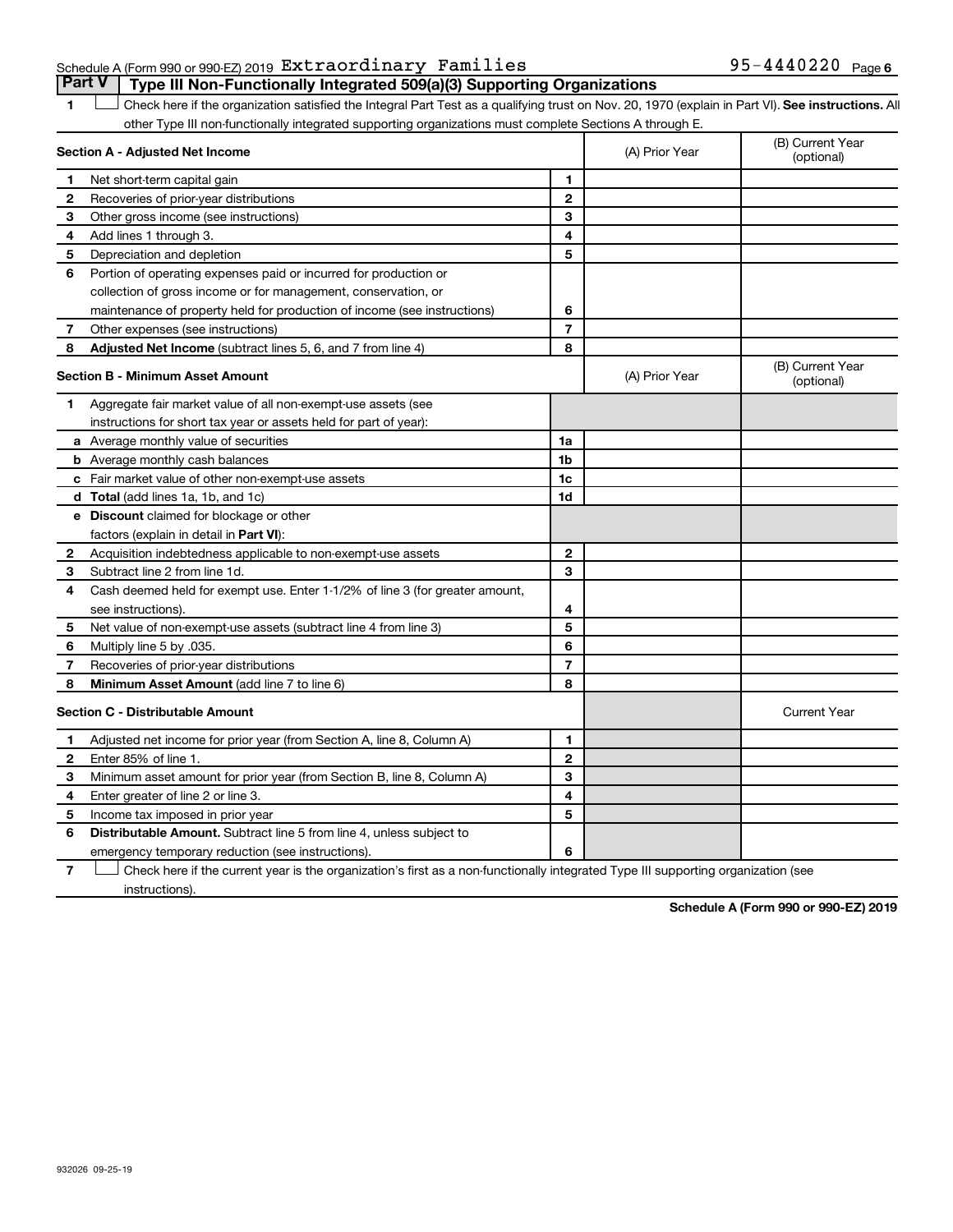| <b>Part V</b><br>Type III Non-Functionally Integrated 509(a)(3) Supporting Organizations (continued) |                                                                                            |                                    |                                               |                                                         |  |  |  |
|------------------------------------------------------------------------------------------------------|--------------------------------------------------------------------------------------------|------------------------------------|-----------------------------------------------|---------------------------------------------------------|--|--|--|
|                                                                                                      | <b>Section D - Distributions</b>                                                           |                                    |                                               | <b>Current Year</b>                                     |  |  |  |
| 1                                                                                                    | Amounts paid to supported organizations to accomplish exempt purposes                      |                                    |                                               |                                                         |  |  |  |
| $\mathbf{2}$                                                                                         | Amounts paid to perform activity that directly furthers exempt purposes of supported       |                                    |                                               |                                                         |  |  |  |
|                                                                                                      | organizations, in excess of income from activity                                           |                                    |                                               |                                                         |  |  |  |
| 3                                                                                                    | Administrative expenses paid to accomplish exempt purposes of supported organizations      |                                    |                                               |                                                         |  |  |  |
| 4                                                                                                    | Amounts paid to acquire exempt-use assets                                                  |                                    |                                               |                                                         |  |  |  |
| 5                                                                                                    | Qualified set-aside amounts (prior IRS approval required)                                  |                                    |                                               |                                                         |  |  |  |
| 6                                                                                                    | Other distributions (describe in <b>Part VI</b> ). See instructions.                       |                                    |                                               |                                                         |  |  |  |
| 7                                                                                                    | Total annual distributions. Add lines 1 through 6.                                         |                                    |                                               |                                                         |  |  |  |
| 8                                                                                                    | Distributions to attentive supported organizations to which the organization is responsive |                                    |                                               |                                                         |  |  |  |
|                                                                                                      | (provide details in Part VI). See instructions.                                            |                                    |                                               |                                                         |  |  |  |
| 9                                                                                                    | Distributable amount for 2019 from Section C, line 6                                       |                                    |                                               |                                                         |  |  |  |
| 10                                                                                                   | Line 8 amount divided by line 9 amount                                                     |                                    |                                               |                                                         |  |  |  |
|                                                                                                      | <b>Section E - Distribution Allocations (see instructions)</b>                             | (i)<br><b>Excess Distributions</b> | (ii)<br><b>Underdistributions</b><br>Pre-2019 | (iii)<br><b>Distributable</b><br><b>Amount for 2019</b> |  |  |  |
| 1                                                                                                    | Distributable amount for 2019 from Section C, line 6                                       |                                    |                                               |                                                         |  |  |  |
| $\mathbf{2}$                                                                                         | Underdistributions, if any, for years prior to 2019 (reason-                               |                                    |                                               |                                                         |  |  |  |
|                                                                                                      | able cause required- explain in Part VI). See instructions.                                |                                    |                                               |                                                         |  |  |  |
| 3                                                                                                    | Excess distributions carryover, if any, to 2019                                            |                                    |                                               |                                                         |  |  |  |
|                                                                                                      | a From 2014                                                                                |                                    |                                               |                                                         |  |  |  |
|                                                                                                      | $b$ From 2015                                                                              |                                    |                                               |                                                         |  |  |  |
|                                                                                                      | c From 2016                                                                                |                                    |                                               |                                                         |  |  |  |
|                                                                                                      | d From 2017                                                                                |                                    |                                               |                                                         |  |  |  |
|                                                                                                      | e From 2018                                                                                |                                    |                                               |                                                         |  |  |  |
|                                                                                                      | f Total of lines 3a through e                                                              |                                    |                                               |                                                         |  |  |  |
|                                                                                                      | <b>g</b> Applied to underdistributions of prior years                                      |                                    |                                               |                                                         |  |  |  |
|                                                                                                      | <b>h</b> Applied to 2019 distributable amount                                              |                                    |                                               |                                                         |  |  |  |
| Ť.                                                                                                   | Carryover from 2014 not applied (see instructions)                                         |                                    |                                               |                                                         |  |  |  |
|                                                                                                      | Remainder. Subtract lines 3g, 3h, and 3i from 3f.                                          |                                    |                                               |                                                         |  |  |  |
| 4                                                                                                    | Distributions for 2019 from Section D,                                                     |                                    |                                               |                                                         |  |  |  |
|                                                                                                      | line $7:$                                                                                  |                                    |                                               |                                                         |  |  |  |
|                                                                                                      | <b>a</b> Applied to underdistributions of prior years                                      |                                    |                                               |                                                         |  |  |  |
|                                                                                                      | <b>b</b> Applied to 2019 distributable amount                                              |                                    |                                               |                                                         |  |  |  |
| c                                                                                                    | Remainder. Subtract lines 4a and 4b from 4.                                                |                                    |                                               |                                                         |  |  |  |
| 5                                                                                                    | Remaining underdistributions for years prior to 2019, if                                   |                                    |                                               |                                                         |  |  |  |
|                                                                                                      | any. Subtract lines 3g and 4a from line 2. For result greater                              |                                    |                                               |                                                         |  |  |  |
|                                                                                                      | than zero, explain in Part VI. See instructions.                                           |                                    |                                               |                                                         |  |  |  |
| 6                                                                                                    | Remaining underdistributions for 2019. Subtract lines 3h                                   |                                    |                                               |                                                         |  |  |  |
|                                                                                                      | and 4b from line 1. For result greater than zero, explain in                               |                                    |                                               |                                                         |  |  |  |
|                                                                                                      | <b>Part VI.</b> See instructions.                                                          |                                    |                                               |                                                         |  |  |  |
| $\overline{7}$                                                                                       | Excess distributions carryover to 2020. Add lines 3j                                       |                                    |                                               |                                                         |  |  |  |
|                                                                                                      | and 4c.                                                                                    |                                    |                                               |                                                         |  |  |  |
| 8                                                                                                    | Breakdown of line 7:                                                                       |                                    |                                               |                                                         |  |  |  |
|                                                                                                      | a Excess from 2015                                                                         |                                    |                                               |                                                         |  |  |  |
|                                                                                                      | <b>b</b> Excess from 2016                                                                  |                                    |                                               |                                                         |  |  |  |
|                                                                                                      | c Excess from 2017                                                                         |                                    |                                               |                                                         |  |  |  |
|                                                                                                      | d Excess from 2018                                                                         |                                    |                                               |                                                         |  |  |  |
|                                                                                                      | e Excess from 2019                                                                         |                                    |                                               |                                                         |  |  |  |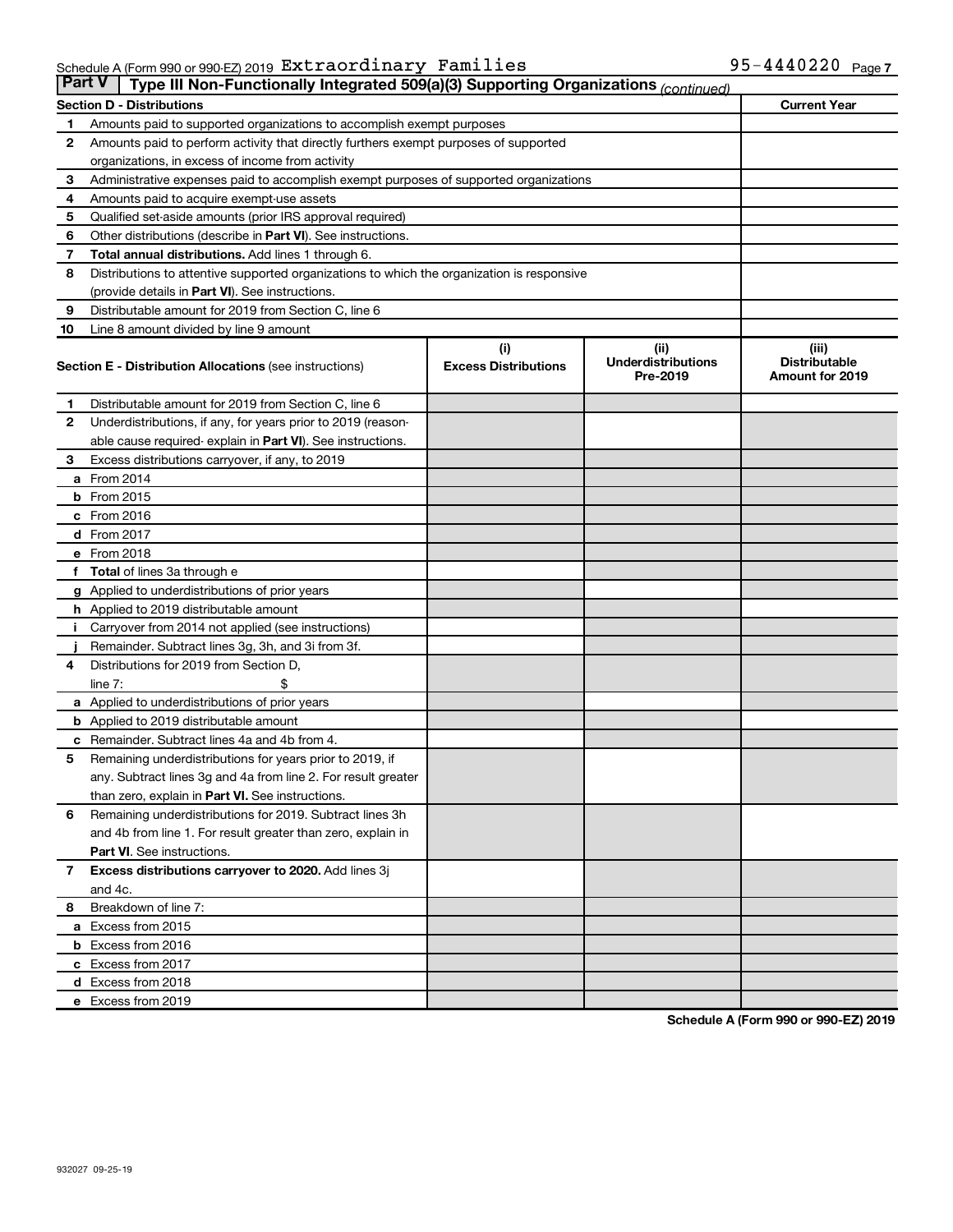| 95-4440220 $_{Page8}$<br>Schedule A (Form 990 or 990 EZ) 2019 $\,$ Extraordinary $\,$ Families $\,$ |  |  |
|-----------------------------------------------------------------------------------------------------|--|--|
|-----------------------------------------------------------------------------------------------------|--|--|

|                | Scributible A (Form 550 or 550-LZ) 2019 $\frac{1}{2}$ 21 C $\frac{1}{2}$ $\frac{1}{2}$ C $\frac{1}{2}$                                                                                                                                                                                                                                                                                                                                                                                                                      |
|----------------|-----------------------------------------------------------------------------------------------------------------------------------------------------------------------------------------------------------------------------------------------------------------------------------------------------------------------------------------------------------------------------------------------------------------------------------------------------------------------------------------------------------------------------|
| <b>Part VI</b> | Supplemental Information. Provide the explanations required by Part II, line 10; Part II, line 17a or 17b; Part III, line 12;<br>Part IV, Section A, lines 1, 2, 3b, 3c, 4b, 4c, 5a, 6, 9a, 9b, 9c, 11a, 11b, and 11c; Part IV, Section B, lines 1 and 2; Part IV, Section C,<br>line 1; Part IV, Section D, lines 2 and 3; Part IV, Section E, lines 1c, 2a, 2b,<br>Section D, lines 5, 6, and 8; and Part V, Section E, lines 2, 5, and 6. Also complete this part for any additional information.<br>(See instructions.) |
|                |                                                                                                                                                                                                                                                                                                                                                                                                                                                                                                                             |
|                |                                                                                                                                                                                                                                                                                                                                                                                                                                                                                                                             |
|                |                                                                                                                                                                                                                                                                                                                                                                                                                                                                                                                             |
|                |                                                                                                                                                                                                                                                                                                                                                                                                                                                                                                                             |
|                |                                                                                                                                                                                                                                                                                                                                                                                                                                                                                                                             |
|                |                                                                                                                                                                                                                                                                                                                                                                                                                                                                                                                             |
|                |                                                                                                                                                                                                                                                                                                                                                                                                                                                                                                                             |
|                |                                                                                                                                                                                                                                                                                                                                                                                                                                                                                                                             |
|                |                                                                                                                                                                                                                                                                                                                                                                                                                                                                                                                             |
|                |                                                                                                                                                                                                                                                                                                                                                                                                                                                                                                                             |
|                |                                                                                                                                                                                                                                                                                                                                                                                                                                                                                                                             |
|                |                                                                                                                                                                                                                                                                                                                                                                                                                                                                                                                             |
|                |                                                                                                                                                                                                                                                                                                                                                                                                                                                                                                                             |
|                |                                                                                                                                                                                                                                                                                                                                                                                                                                                                                                                             |
|                |                                                                                                                                                                                                                                                                                                                                                                                                                                                                                                                             |
|                |                                                                                                                                                                                                                                                                                                                                                                                                                                                                                                                             |
|                |                                                                                                                                                                                                                                                                                                                                                                                                                                                                                                                             |
|                |                                                                                                                                                                                                                                                                                                                                                                                                                                                                                                                             |
|                |                                                                                                                                                                                                                                                                                                                                                                                                                                                                                                                             |
|                |                                                                                                                                                                                                                                                                                                                                                                                                                                                                                                                             |
|                |                                                                                                                                                                                                                                                                                                                                                                                                                                                                                                                             |
|                |                                                                                                                                                                                                                                                                                                                                                                                                                                                                                                                             |
|                |                                                                                                                                                                                                                                                                                                                                                                                                                                                                                                                             |
|                |                                                                                                                                                                                                                                                                                                                                                                                                                                                                                                                             |
|                |                                                                                                                                                                                                                                                                                                                                                                                                                                                                                                                             |
|                |                                                                                                                                                                                                                                                                                                                                                                                                                                                                                                                             |
|                |                                                                                                                                                                                                                                                                                                                                                                                                                                                                                                                             |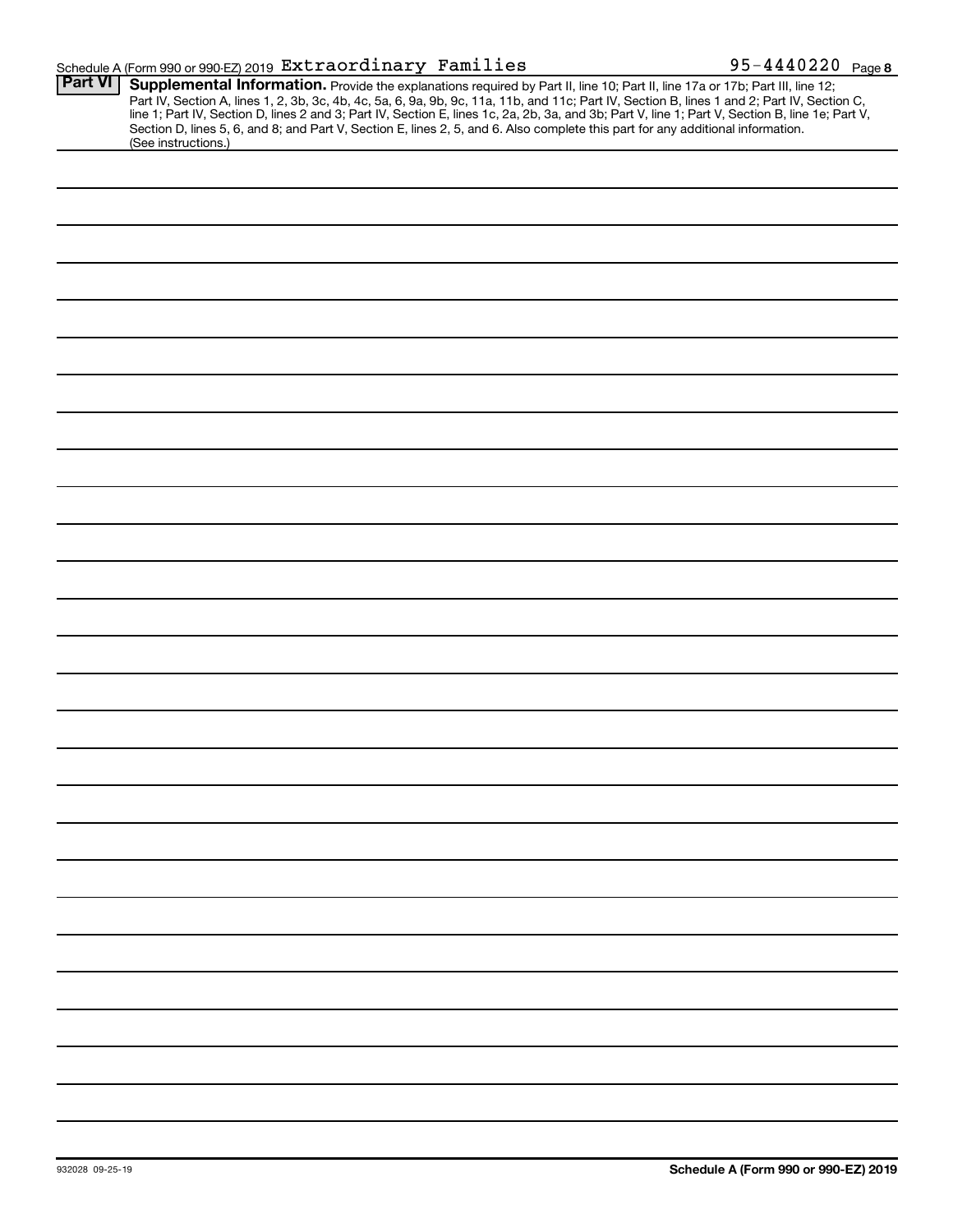| (Form 990) |
|------------|
|------------|

## **SCHEDULE D Supplemental Financial Statements**<br> **Form 990 2019**<br> **Part IV** line 6.7.8.9.10, 11a, 11b, 11d, 11d, 11d, 11d, 11d, 12a, 0r, 12b

**(Form 990) | Complete if the organization answered "Yes" on Form 990, Part IV, line 6, 7, 8, 9, 10, 11a, 11b, 11c, 11d, 11e, 11f, 12a, or 12b.**

**| Attach to Form 990. |Go to www.irs.gov/Form990 for instructions and the latest information.**



| Name of the organizati     |  |
|----------------------------|--|
| Internal Revenue Service   |  |
| Department of the Treasury |  |

**Namization**<br> **Namization Extra organization Extra organization Employer identification number**<br>  $0.5$  4440220

|          | Extraordinary Families                                                                                                                         |                         | 95-4440220                                         |
|----------|------------------------------------------------------------------------------------------------------------------------------------------------|-------------------------|----------------------------------------------------|
| Part I   | Organizations Maintaining Donor Advised Funds or Other Similar Funds or Accounts. Complete if the                                              |                         |                                                    |
|          | organization answered "Yes" on Form 990, Part IV, line 6.                                                                                      |                         |                                                    |
|          |                                                                                                                                                | (a) Donor advised funds | (b) Funds and other accounts                       |
| 1        |                                                                                                                                                |                         |                                                    |
| 2        | Aggregate value of contributions to (during year)                                                                                              |                         |                                                    |
| З        | Aggregate value of grants from (during year)                                                                                                   |                         |                                                    |
| 4        |                                                                                                                                                |                         |                                                    |
|          |                                                                                                                                                |                         |                                                    |
| 5        | Did the organization inform all donors and donor advisors in writing that the assets held in donor advised funds                               |                         |                                                    |
|          |                                                                                                                                                |                         | Yes<br>No                                          |
| 6        | Did the organization inform all grantees, donors, and donor advisors in writing that grant funds can be used only                              |                         |                                                    |
|          | for charitable purposes and not for the benefit of the donor or donor advisor, or for any other purpose conferring                             |                         |                                                    |
|          |                                                                                                                                                |                         | Yes<br>No                                          |
| Part II  | <b>Conservation Easements.</b> Complete if the organization answered "Yes" on Form 990, Part IV, line 7.                                       |                         |                                                    |
| 1        | Purpose(s) of conservation easements held by the organization (check all that apply).                                                          |                         |                                                    |
|          | Preservation of land for public use (for example, recreation or education)                                                                     |                         | Preservation of a historically important land area |
|          | Protection of natural habitat                                                                                                                  |                         | Preservation of a certified historic structure     |
|          | Preservation of open space                                                                                                                     |                         |                                                    |
| 2        | Complete lines 2a through 2d if the organization held a qualified conservation contribution in the form of a conservation easement on the last |                         |                                                    |
|          | day of the tax year.                                                                                                                           |                         | Held at the End of the Tax Year                    |
| а        |                                                                                                                                                |                         | 2a                                                 |
| b        | Total acreage restricted by conservation easements                                                                                             |                         | 2b                                                 |
|          |                                                                                                                                                |                         | 2c                                                 |
| d        | Number of conservation easements included in (c) acquired after 7/25/06, and not on a historic structure                                       |                         |                                                    |
|          |                                                                                                                                                |                         | 2d                                                 |
| 3        | Number of conservation easements modified, transferred, released, extinguished, or terminated by the organization during the tax               |                         |                                                    |
|          |                                                                                                                                                |                         |                                                    |
|          | $year \blacktriangleright$                                                                                                                     |                         |                                                    |
| 4        | Number of states where property subject to conservation easement is located >                                                                  |                         |                                                    |
| 5        | Does the organization have a written policy regarding the periodic monitoring, inspection, handling of                                         |                         |                                                    |
|          | violations, and enforcement of the conservation easements it holds?                                                                            |                         | Yes<br>No                                          |
| 6        | Staff and volunteer hours devoted to monitoring, inspecting, handling of violations, and enforcing conservation easements during the year      |                         |                                                    |
|          |                                                                                                                                                |                         |                                                    |
| 7        | Amount of expenses incurred in monitoring, inspecting, handling of violations, and enforcing conservation easements during the year            |                         |                                                    |
|          | $\blacktriangleright$ \$                                                                                                                       |                         |                                                    |
| 8        | Does each conservation easement reported on line 2(d) above satisfy the requirements of section 170(h)(4)(B)(i)                                |                         |                                                    |
|          |                                                                                                                                                |                         | Yes<br>No                                          |
| 9        | In Part XIII, describe how the organization reports conservation easements in its revenue and expense statement and                            |                         |                                                    |
|          | balance sheet, and include, if applicable, the text of the footnote to the organization's financial statements that describes the              |                         |                                                    |
|          | organization's accounting for conservation easements.                                                                                          |                         |                                                    |
| Part III | Organizations Maintaining Collections of Art, Historical Treasures, or Other Similar Assets.                                                   |                         |                                                    |
|          | Complete if the organization answered "Yes" on Form 990, Part IV, line 8.                                                                      |                         |                                                    |
|          | 1a If the organization elected, as permitted under FASB ASC 958, not to report in its revenue statement and balance sheet works                |                         |                                                    |
|          | of art, historical treasures, or other similar assets held for public exhibition, education, or research in furtherance of public              |                         |                                                    |
|          | service, provide in Part XIII the text of the footnote to its financial statements that describes these items.                                 |                         |                                                    |
|          | b If the organization elected, as permitted under FASB ASC 958, to report in its revenue statement and balance sheet works of                  |                         |                                                    |
|          | art, historical treasures, or other similar assets held for public exhibition, education, or research in furtherance of public service,        |                         |                                                    |
|          | provide the following amounts relating to these items:                                                                                         |                         |                                                    |
|          |                                                                                                                                                |                         | $\frac{1}{2}$                                      |
|          | (ii) Assets included in Form 990, Part X                                                                                                       |                         | $\blacktriangleright$ \$                           |
| 2        | If the organization received or held works of art, historical treasures, or other similar assets for financial gain, provide                   |                         |                                                    |
|          | the following amounts required to be reported under FASB ASC 958 relating to these items:                                                      |                         |                                                    |
|          |                                                                                                                                                |                         | $\blacktriangleright$ \$                           |
|          |                                                                                                                                                |                         |                                                    |

| \$

| Schedule D (Form 990) 2019 |  |
|----------------------------|--|
|                            |  |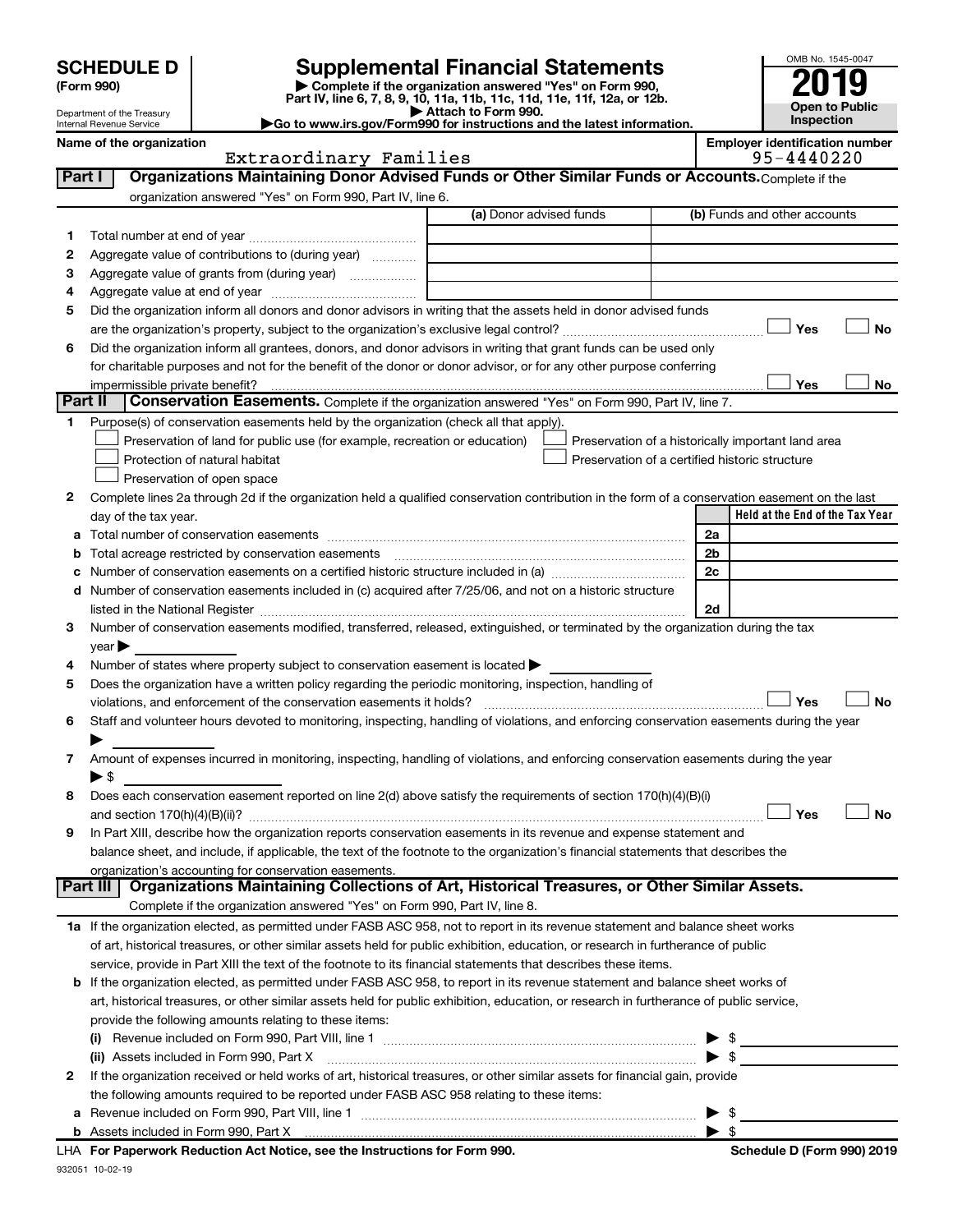|               | Schedule D (Form 990) 2019                                                                                                                                                                                                     | Extraordinary Families                  |   |                                    |                                                                                                                                                                                                                               |  |                                 |                | 95-4440220 Page 2 |
|---------------|--------------------------------------------------------------------------------------------------------------------------------------------------------------------------------------------------------------------------------|-----------------------------------------|---|------------------------------------|-------------------------------------------------------------------------------------------------------------------------------------------------------------------------------------------------------------------------------|--|---------------------------------|----------------|-------------------|
|               | Part III<br>Organizations Maintaining Collections of Art, Historical Treasures, or Other Similar Assets(continued)                                                                                                             |                                         |   |                                    |                                                                                                                                                                                                                               |  |                                 |                |                   |
| 3             | Using the organization's acquisition, accession, and other records, check any of the following that make significant use of its<br>collection items (check all that apply):                                                    |                                         |   |                                    |                                                                                                                                                                                                                               |  |                                 |                |                   |
| a             | Public exhibition                                                                                                                                                                                                              | d                                       |   |                                    | Loan or exchange program                                                                                                                                                                                                      |  |                                 |                |                   |
| b             | Scholarly research                                                                                                                                                                                                             |                                         | е |                                    | Other and the contract of the contract of the contract of the contract of the contract of the contract of the contract of the contract of the contract of the contract of the contract of the contract of the contract of the |  |                                 |                |                   |
| c             | Preservation for future generations                                                                                                                                                                                            |                                         |   |                                    |                                                                                                                                                                                                                               |  |                                 |                |                   |
| 4             | Provide a description of the organization's collections and explain how they further the organization's exempt purpose in Part XIII.                                                                                           |                                         |   |                                    |                                                                                                                                                                                                                               |  |                                 |                |                   |
| 5             | During the year, did the organization solicit or receive donations of art, historical treasures, or other similar assets                                                                                                       |                                         |   |                                    |                                                                                                                                                                                                                               |  |                                 |                |                   |
|               |                                                                                                                                                                                                                                |                                         |   |                                    |                                                                                                                                                                                                                               |  |                                 | Yes            | No                |
|               | Part IV<br><b>Escrow and Custodial Arrangements.</b> Complete if the organization answered "Yes" on Form 990, Part IV, line 9, or                                                                                              |                                         |   |                                    |                                                                                                                                                                                                                               |  |                                 |                |                   |
|               | reported an amount on Form 990, Part X, line 21.                                                                                                                                                                               |                                         |   |                                    |                                                                                                                                                                                                                               |  |                                 |                |                   |
|               | 1a Is the organization an agent, trustee, custodian or other intermediary for contributions or other assets not included                                                                                                       |                                         |   |                                    |                                                                                                                                                                                                                               |  |                                 |                |                   |
|               |                                                                                                                                                                                                                                |                                         |   |                                    |                                                                                                                                                                                                                               |  |                                 | Yes            | <b>No</b>         |
|               | b If "Yes," explain the arrangement in Part XIII and complete the following table:                                                                                                                                             |                                         |   |                                    |                                                                                                                                                                                                                               |  |                                 |                |                   |
|               |                                                                                                                                                                                                                                |                                         |   |                                    |                                                                                                                                                                                                                               |  |                                 | Amount         |                   |
|               | c Beginning balance measurements and the contract of Beginning balance measurements are all the contract of the contract of the contract of the contract of the contract of the contract of the contract of the contract of th |                                         |   |                                    |                                                                                                                                                                                                                               |  | 1c                              |                |                   |
|               |                                                                                                                                                                                                                                |                                         |   |                                    |                                                                                                                                                                                                                               |  | 1d                              |                |                   |
|               | e Distributions during the year measurement contained and all the contract of the contract of the contract of                                                                                                                  |                                         |   |                                    |                                                                                                                                                                                                                               |  | 1e                              |                |                   |
| Ť.            |                                                                                                                                                                                                                                |                                         |   |                                    |                                                                                                                                                                                                                               |  | 1f                              |                |                   |
|               | 2a Did the organization include an amount on Form 990, Part X, line 21, for escrow or custodial account liability?                                                                                                             |                                         |   |                                    |                                                                                                                                                                                                                               |  |                                 | Yes            | No                |
| <b>Part V</b> | b If "Yes," explain the arrangement in Part XIII. Check here if the explanation has been provided on Part XIII<br><b>Endowment Funds.</b> Complete if the organization answered "Yes" on Form 990, Part IV, line 10.           |                                         |   |                                    |                                                                                                                                                                                                                               |  |                                 |                |                   |
|               |                                                                                                                                                                                                                                |                                         |   |                                    | (c) Two years back $\vert$ (d) Three years back $\vert$ (e) Four years back                                                                                                                                                   |  |                                 |                |                   |
|               |                                                                                                                                                                                                                                | (a) Current year                        |   | (b) Prior year                     |                                                                                                                                                                                                                               |  |                                 |                |                   |
|               | 1a Beginning of year balance                                                                                                                                                                                                   |                                         |   |                                    |                                                                                                                                                                                                                               |  |                                 |                |                   |
| b             |                                                                                                                                                                                                                                |                                         |   |                                    |                                                                                                                                                                                                                               |  |                                 |                |                   |
|               | Net investment earnings, gains, and losses                                                                                                                                                                                     |                                         |   |                                    |                                                                                                                                                                                                                               |  |                                 |                |                   |
|               | e Other expenditures for facilities                                                                                                                                                                                            |                                         |   |                                    |                                                                                                                                                                                                                               |  |                                 |                |                   |
|               |                                                                                                                                                                                                                                |                                         |   |                                    |                                                                                                                                                                                                                               |  |                                 |                |                   |
|               |                                                                                                                                                                                                                                |                                         |   |                                    |                                                                                                                                                                                                                               |  |                                 |                |                   |
| g             | End of year balance <i>manually contained</i>                                                                                                                                                                                  |                                         |   |                                    |                                                                                                                                                                                                                               |  |                                 |                |                   |
| 2             | Provide the estimated percentage of the current year end balance (line 1g, column (a)) held as:                                                                                                                                |                                         |   |                                    |                                                                                                                                                                                                                               |  |                                 |                |                   |
| а             | Board designated or quasi-endowment                                                                                                                                                                                            |                                         | % |                                    |                                                                                                                                                                                                                               |  |                                 |                |                   |
| b             | Permanent endowment $\blacktriangleright$                                                                                                                                                                                      | $\%$                                    |   |                                    |                                                                                                                                                                                                                               |  |                                 |                |                   |
|               | $\mathbf c$ Term endowment $\blacktriangleright$                                                                                                                                                                               | %                                       |   |                                    |                                                                                                                                                                                                                               |  |                                 |                |                   |
|               | The percentages on lines 2a, 2b, and 2c should equal 100%.                                                                                                                                                                     |                                         |   |                                    |                                                                                                                                                                                                                               |  |                                 |                |                   |
|               | 3a Are there endowment funds not in the possession of the organization that are held and administered for the organization                                                                                                     |                                         |   |                                    |                                                                                                                                                                                                                               |  |                                 |                |                   |
|               | by:                                                                                                                                                                                                                            |                                         |   |                                    |                                                                                                                                                                                                                               |  |                                 |                | Yes<br>No         |
|               | (i)                                                                                                                                                                                                                            |                                         |   |                                    |                                                                                                                                                                                                                               |  |                                 | 3a(i)          |                   |
|               |                                                                                                                                                                                                                                |                                         |   |                                    |                                                                                                                                                                                                                               |  |                                 | 3a(ii)         |                   |
|               |                                                                                                                                                                                                                                |                                         |   |                                    |                                                                                                                                                                                                                               |  |                                 | 3b             |                   |
| 4             | Describe in Part XIII the intended uses of the organization's endowment funds.                                                                                                                                                 |                                         |   |                                    |                                                                                                                                                                                                                               |  |                                 |                |                   |
|               | Land, Buildings, and Equipment.<br><b>Part VI</b>                                                                                                                                                                              |                                         |   |                                    |                                                                                                                                                                                                                               |  |                                 |                |                   |
|               | Complete if the organization answered "Yes" on Form 990, Part IV, line 11a. See Form 990, Part X, line 10.                                                                                                                     |                                         |   |                                    |                                                                                                                                                                                                                               |  |                                 |                |                   |
|               | Description of property                                                                                                                                                                                                        | (a) Cost or other<br>basis (investment) |   | (b) Cost or other<br>basis (other) |                                                                                                                                                                                                                               |  | (c) Accumulated<br>depreciation | (d) Book value |                   |
|               |                                                                                                                                                                                                                                |                                         |   |                                    |                                                                                                                                                                                                                               |  |                                 |                |                   |
|               |                                                                                                                                                                                                                                |                                         |   |                                    |                                                                                                                                                                                                                               |  |                                 |                |                   |
|               |                                                                                                                                                                                                                                |                                         |   |                                    |                                                                                                                                                                                                                               |  |                                 |                |                   |
|               |                                                                                                                                                                                                                                |                                         |   |                                    | 109,516.                                                                                                                                                                                                                      |  | 101, 110.                       |                | $8,406$ .         |
|               |                                                                                                                                                                                                                                |                                         |   |                                    | 17,648.                                                                                                                                                                                                                       |  | 17,648.                         |                |                   |
|               | Total. Add lines 1a through 1e. (Column (d) must equal Form 990, Part X, column (B), line 10c.)                                                                                                                                |                                         |   |                                    |                                                                                                                                                                                                                               |  |                                 |                | 8,406.            |

**Schedule D (Form 990) 2019**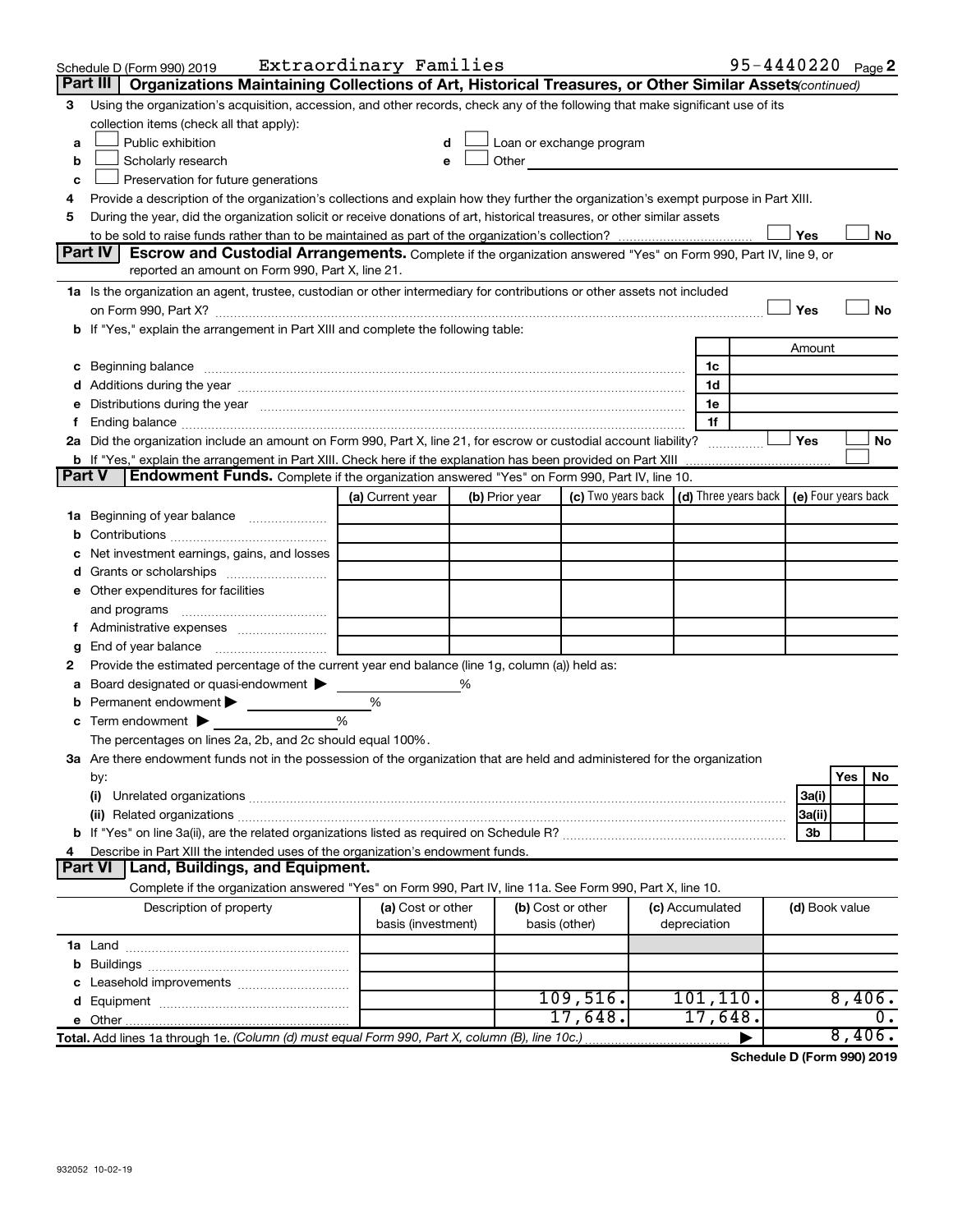| Part VII Investments - Other Securities.                                                                                                          |                 |                                                           |                |
|---------------------------------------------------------------------------------------------------------------------------------------------------|-----------------|-----------------------------------------------------------|----------------|
| Complete if the organization answered "Yes" on Form 990, Part IV, line 11b. See Form 990, Part X, line 12.                                        |                 |                                                           |                |
| (a) Description of security or category (including name of security)                                                                              | (b) Book value  | (c) Method of valuation: Cost or end-of-year market value |                |
| (1) Financial derivatives                                                                                                                         |                 |                                                           |                |
|                                                                                                                                                   |                 |                                                           |                |
| $(3)$ Other                                                                                                                                       |                 |                                                           |                |
| (A)                                                                                                                                               |                 |                                                           |                |
| (B)                                                                                                                                               |                 |                                                           |                |
| (C)                                                                                                                                               |                 |                                                           |                |
| (D)                                                                                                                                               |                 |                                                           |                |
| (E)                                                                                                                                               |                 |                                                           |                |
| (F)                                                                                                                                               |                 |                                                           |                |
| (G)                                                                                                                                               |                 |                                                           |                |
| (H)                                                                                                                                               |                 |                                                           |                |
| Total. (Col. (b) must equal Form 990, Part X, col. (B) line 12.) $\blacktriangleright$                                                            |                 |                                                           |                |
| Part VIII Investments - Program Related.                                                                                                          |                 |                                                           |                |
| Complete if the organization answered "Yes" on Form 990, Part IV, line 11c. See Form 990, Part X, line 13.                                        |                 |                                                           |                |
| (a) Description of investment                                                                                                                     | (b) Book value  | (c) Method of valuation: Cost or end-of-year market value |                |
| (1)                                                                                                                                               |                 |                                                           |                |
| (2)                                                                                                                                               |                 |                                                           |                |
| (3)                                                                                                                                               |                 |                                                           |                |
| (4)                                                                                                                                               |                 |                                                           |                |
| (5)                                                                                                                                               |                 |                                                           |                |
| (6)                                                                                                                                               |                 |                                                           |                |
| (7)                                                                                                                                               |                 |                                                           |                |
| (8)                                                                                                                                               |                 |                                                           |                |
| (9)                                                                                                                                               |                 |                                                           |                |
| Total. (Col. (b) must equal Form 990, Part X, col. (B) line $13.$ )                                                                               |                 |                                                           |                |
| Part IX<br><b>Other Assets.</b>                                                                                                                   |                 |                                                           |                |
| Complete if the organization answered "Yes" on Form 990, Part IV, line 11d. See Form 990, Part X, line 15.                                        |                 |                                                           |                |
|                                                                                                                                                   | (a) Description |                                                           | (b) Book value |
| Beneficial interest in funds held by others<br>(1)                                                                                                |                 |                                                           | 131,505.       |
| Deposits<br>(2)                                                                                                                                   |                 |                                                           | 19,540.        |
| (3)                                                                                                                                               |                 |                                                           |                |
| (4)                                                                                                                                               |                 |                                                           |                |
| (5)                                                                                                                                               |                 |                                                           |                |
| (6)                                                                                                                                               |                 |                                                           |                |
| (7)                                                                                                                                               |                 |                                                           |                |
| (8)                                                                                                                                               |                 |                                                           |                |
| (9)                                                                                                                                               |                 |                                                           |                |
| Part X                                                                                                                                            |                 |                                                           | 151,045.       |
| <b>Other Liabilities.</b>                                                                                                                         |                 |                                                           |                |
| Complete if the organization answered "Yes" on Form 990, Part IV, line 11e or 11f. See Form 990, Part X, line 25.<br>(a) Description of liability |                 |                                                           | (b) Book value |
| 1.                                                                                                                                                |                 |                                                           |                |
| Federal income taxes<br>(1)                                                                                                                       |                 |                                                           |                |
| Contract advances<br>(2)                                                                                                                          |                 |                                                           | 69,477.        |
| (3)                                                                                                                                               |                 |                                                           |                |
| (4)                                                                                                                                               |                 |                                                           |                |
| (5)                                                                                                                                               |                 |                                                           |                |
| (6)                                                                                                                                               |                 |                                                           |                |
| (7)                                                                                                                                               |                 |                                                           |                |
| (8)                                                                                                                                               |                 |                                                           |                |

**Total.**  *(Column (b) must equal Form 990, Part X, col. (B) line 25.)* (9)

**2.** Liability for uncertain tax positions. In Part XIII, provide the text of the footnote to the organization's financial statements that reports the | 69,477.

organization's liability for uncertain tax positions under FASB ASC 740. Check here if the text of the footnote has been provided in Part XIII ...  $\fbox{\bf X}$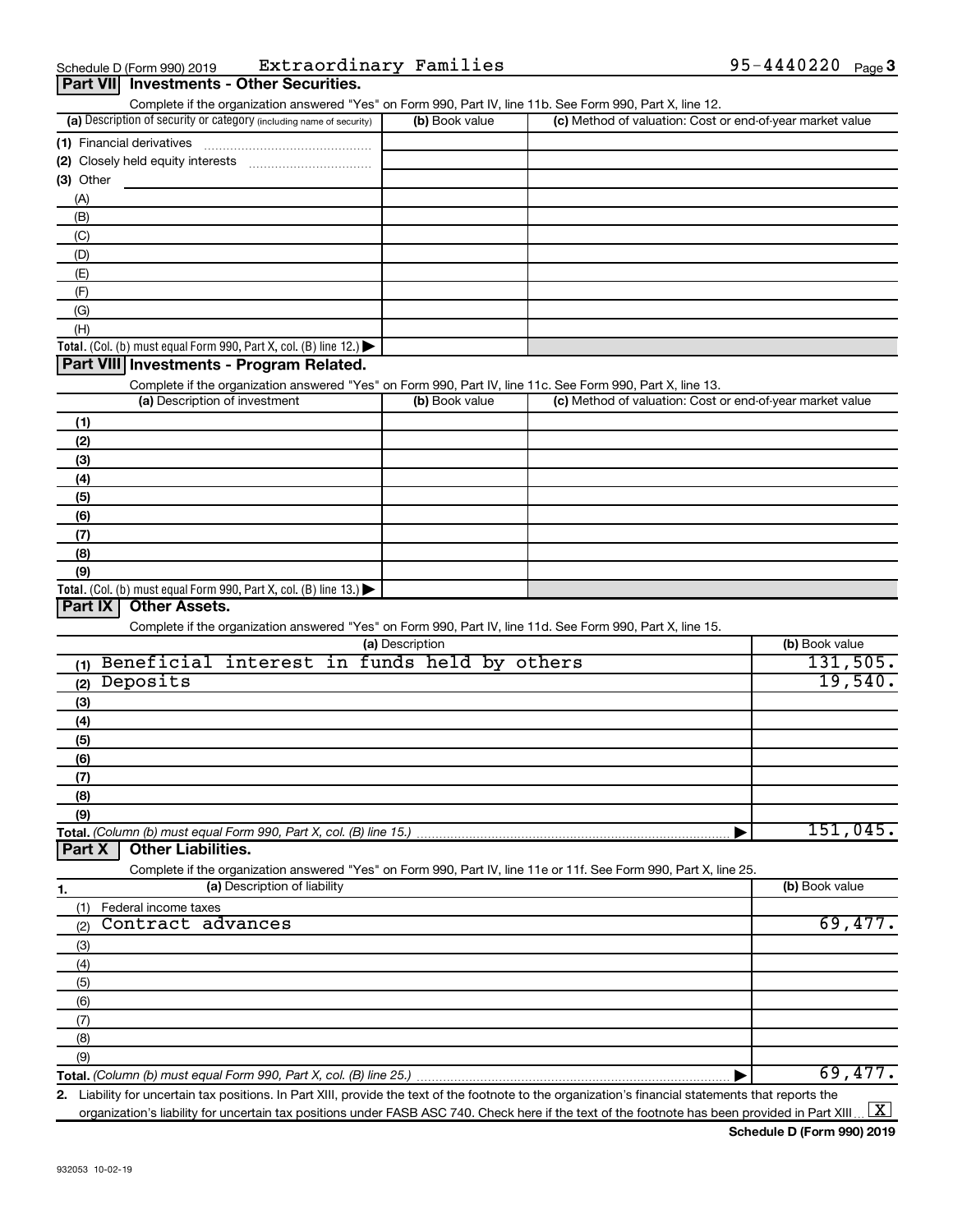|    | Extraordinary Families<br>Schedule D (Form 990) 2019                                                                                                                                                                                |                |          |                | 95-4440220 Page 4 |
|----|-------------------------------------------------------------------------------------------------------------------------------------------------------------------------------------------------------------------------------------|----------------|----------|----------------|-------------------|
|    | Reconciliation of Revenue per Audited Financial Statements With Revenue per Return.<br><b>Part XI</b>                                                                                                                               |                |          |                |                   |
|    | Complete if the organization answered "Yes" on Form 990, Part IV, line 12a.                                                                                                                                                         |                |          |                |                   |
| 1  | Total revenue, gains, and other support per audited financial statements [11] [11] Total revenue, gains, and other support per audited financial statements                                                                         |                |          | $\blacksquare$ | 3,454,022.        |
| 2  | Amounts included on line 1 but not on Form 990, Part VIII, line 12:                                                                                                                                                                 |                |          |                |                   |
| a  |                                                                                                                                                                                                                                     | 2a             | 75, 116. |                |                   |
| b  |                                                                                                                                                                                                                                     | 2 <sub>b</sub> |          |                |                   |
| c  |                                                                                                                                                                                                                                     | 2 <sub>c</sub> |          |                |                   |
| d  | Other (Describe in Part XIII.) <b>2006</b> 2007 2010 2010 2010 2010 2011 2012 2013 2014 2015 2016 2017 2018 2019 2016 2016 2017 2018 2019 2016 2017 2018 2019 2016 2017 2018 2019 2018 2019 2016 2017 2018 2019 2019 2019 2018 2019 | 2d             | 14,261.  |                |                   |
| е  | Add lines 2a through 2d <b>must be a constructed as the constant of the constant of the constant of the construction</b>                                                                                                            |                |          | 2e             | 89,377.           |
| з  |                                                                                                                                                                                                                                     |                |          | $\mathbf{3}$   | 3,364,645.        |
|    | Amounts included on Form 990, Part VIII, line 12, but not on line 1:                                                                                                                                                                |                |          |                |                   |
| a  | Investment expenses not included on Form 990, Part VIII, line 7b [11, 111, 120]                                                                                                                                                     | 4a             |          |                |                   |
| b  |                                                                                                                                                                                                                                     | 4 <sub>b</sub> |          |                |                   |
| C. | Add lines 4a and 4b                                                                                                                                                                                                                 |                |          | 4с             | υ.                |
| 5. |                                                                                                                                                                                                                                     |                |          | 5              | 3,364,645.        |
|    | Part XII   Reconciliation of Expenses per Audited Financial Statements With Expenses per Return.                                                                                                                                    |                |          |                |                   |
|    | Complete if the organization answered "Yes" on Form 990, Part IV, line 12a.                                                                                                                                                         |                |          |                |                   |
| 1  |                                                                                                                                                                                                                                     |                |          | $\mathbf{1}$   | 3,539,161.        |
| 2  | Amounts included on line 1 but not on Form 990, Part IX, line 25:                                                                                                                                                                   |                |          |                |                   |
| a  |                                                                                                                                                                                                                                     | 2a             |          |                |                   |
| b  | Prior year adjustments [ www.communications of the contract of the contract of the contract of the contract of                                                                                                                      | 2 <sub>b</sub> |          |                |                   |
| c  |                                                                                                                                                                                                                                     | 2 <sub>c</sub> |          |                |                   |
|    |                                                                                                                                                                                                                                     | 2d             |          |                |                   |
| е  | Add lines 2a through 2d <b>contained a contained a contained a contained a</b> contained a contained a contained a contained a contained a contained a contained a contained a contained a contained a contained a contained a cont |                |          | 2e             | 0.                |
| з  |                                                                                                                                                                                                                                     |                |          | 3              | 3,539,161.        |
| 4  | Amounts included on Form 990, Part IX, line 25, but not on line 1:                                                                                                                                                                  |                |          |                |                   |
| a  | Investment expenses not included on Form 990, Part VIII, line 7b                                                                                                                                                                    | 4a             |          |                |                   |
| b  |                                                                                                                                                                                                                                     | 4h             |          |                |                   |
| c  | Add lines 4a and 4b                                                                                                                                                                                                                 |                |          | 4c             |                   |
|    |                                                                                                                                                                                                                                     |                |          | 5              | 3,539,161.        |
|    | Part XIII Supplemental Information.                                                                                                                                                                                                 |                |          |                |                   |

Provide the descriptions required for Part II, lines 3, 5, and 9; Part III, lines 1a and 4; Part IV, lines 1b and 2b; Part V, line 4; Part X, line 2; Part XI, lines 2d and 4b; and Part XII, lines 2d and 4b. Also complete this part to provide any additional information.

Part X, Line 2:

Extraordinary Families is exempt from taxation under Internal Revenue Code Section 501(c)(3) and California Revenue and Taxation Code Section 23701d.

Generally accepted accounting principles provide accounting and disclosure

guidance about positions taken by an organization in its tax returns that

might be uncertain. Management has considered its tax positions and

believes that all of the positions taken by Extraordinary Families in its

federal and state exempt organization tax returns are more likely than not

to be sustained upon examination. Extraordinary Families's returns

respectfully are subject to examination by federal and state taxing

932054 10-02-19 **Schedule D (Form 990) 2019** authorities, generally for three and four years, respectively, after they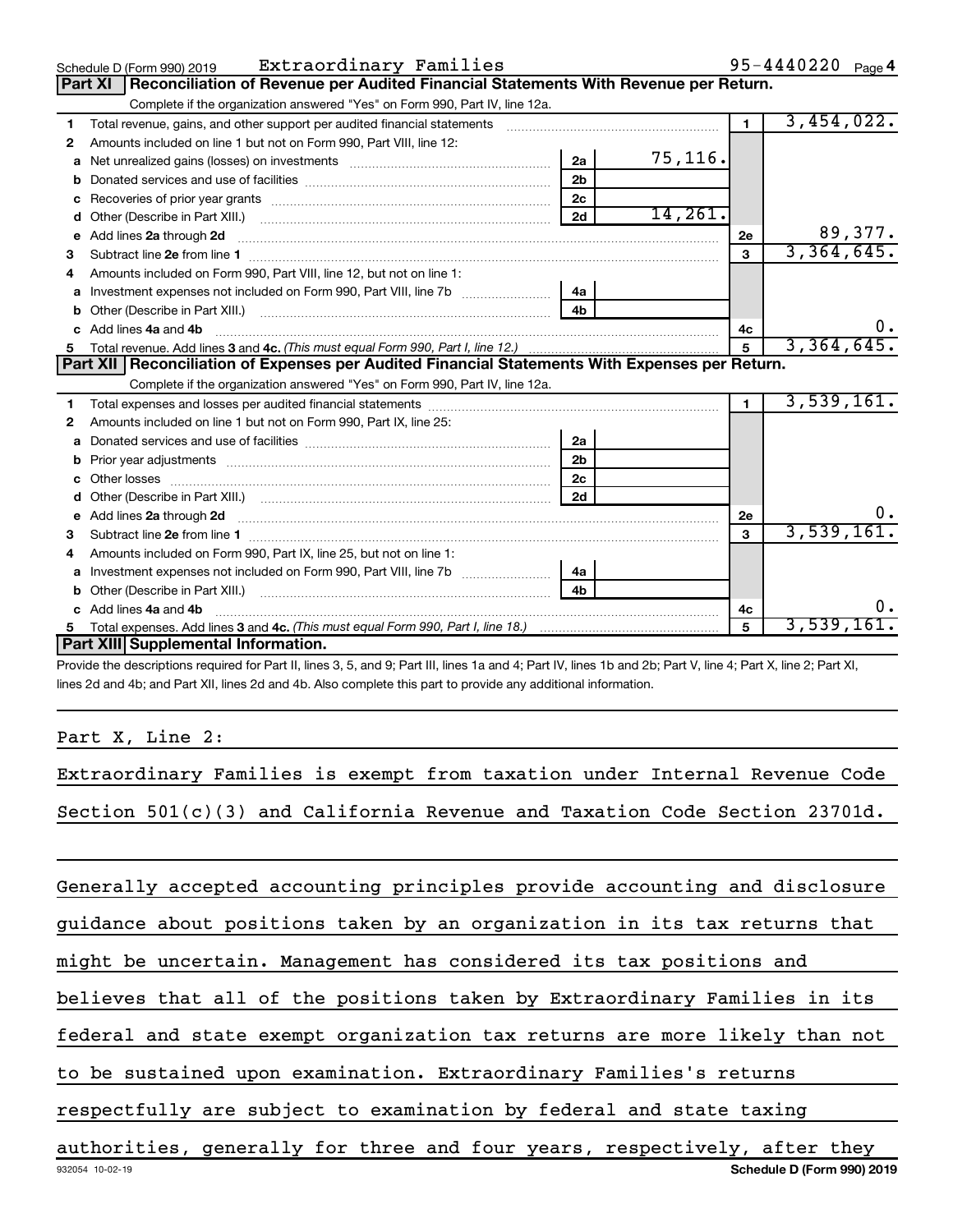Schedule D (Form 990) 2019  ${\rm \bf Extraordinary\, Families}$  95-4440220  $_{\rm Page}$ 

are filed.

Part XI, Line 2d - Other Adjustments:

Unrealized gain on beneficial interest 14,261.

**Schedule D (Form 990) 2019**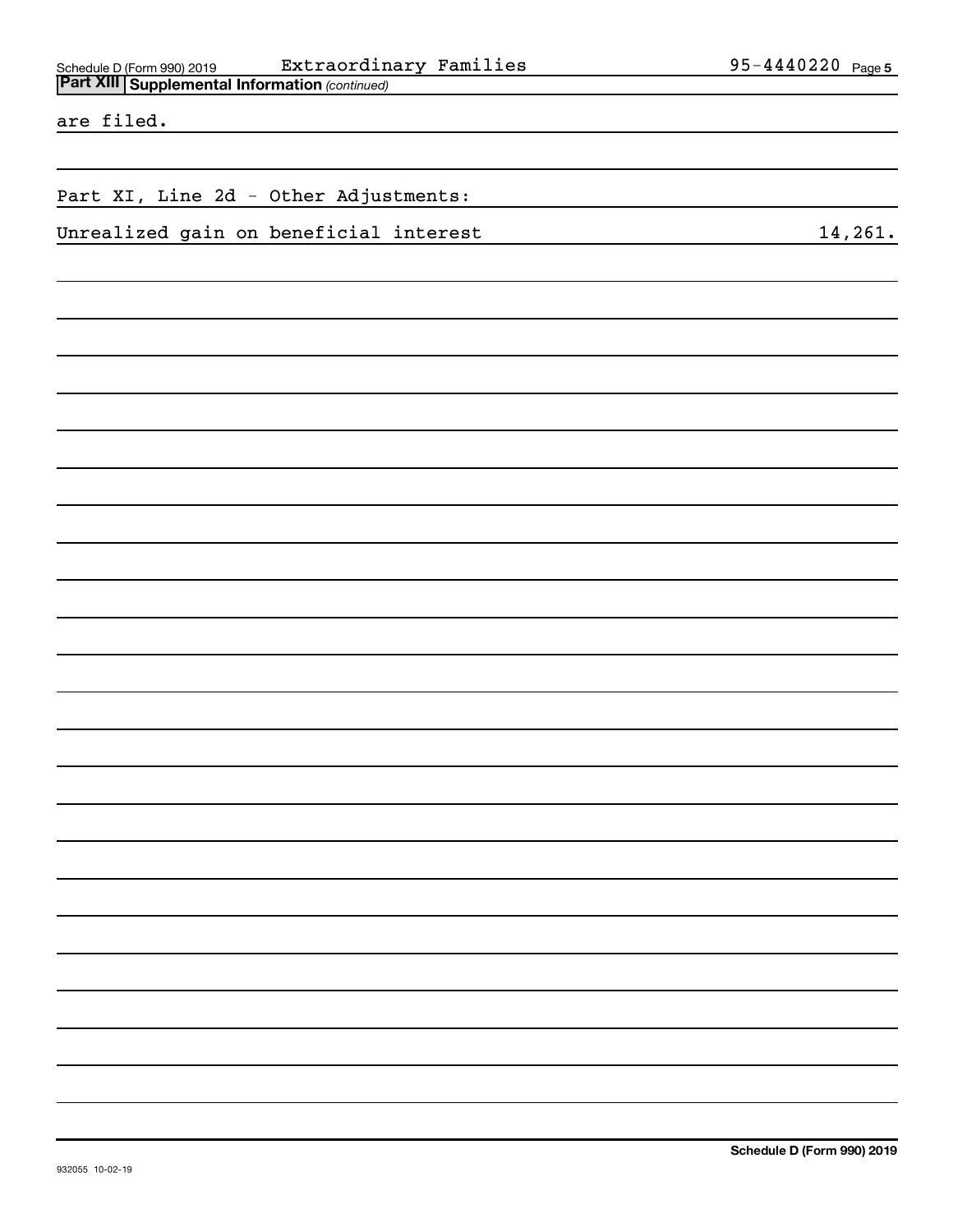| <b>SCHEDULE G</b>                                                                                                                             |                                    | <b>Supplemental Information Regarding Fundraising or Gaming Activities</b>                                                                                                                                                                                                                                                                                                                                                                                                                                                                    |                                                          |                |                                                                            |                                                                            |            | OMB No. 1545-0047                                       |
|-----------------------------------------------------------------------------------------------------------------------------------------------|------------------------------------|-----------------------------------------------------------------------------------------------------------------------------------------------------------------------------------------------------------------------------------------------------------------------------------------------------------------------------------------------------------------------------------------------------------------------------------------------------------------------------------------------------------------------------------------------|----------------------------------------------------------|----------------|----------------------------------------------------------------------------|----------------------------------------------------------------------------|------------|---------------------------------------------------------|
| (Form 990 or 990-EZ)                                                                                                                          |                                    | Complete if the organization answered "Yes" on Form 990, Part IV, line 17, 18, or 19, or if the<br>organization entered more than \$15,000 on Form 990-EZ, line 6a.                                                                                                                                                                                                                                                                                                                                                                           |                                                          |                |                                                                            |                                                                            |            | 019                                                     |
| Department of the Treasury                                                                                                                    | Attach to Form 990 or Form 990-EZ. |                                                                                                                                                                                                                                                                                                                                                                                                                                                                                                                                               |                                                          |                |                                                                            |                                                                            |            | <b>Open to Public</b>                                   |
| Internal Revenue Service                                                                                                                      |                                    | Go to www.irs.gov/Form990 for instructions and the latest information.                                                                                                                                                                                                                                                                                                                                                                                                                                                                        |                                                          |                |                                                                            |                                                                            |            | Inspection                                              |
| Name of the organization                                                                                                                      |                                    | Extraordinary Families                                                                                                                                                                                                                                                                                                                                                                                                                                                                                                                        |                                                          |                |                                                                            |                                                                            | 95-4440220 | <b>Employer identification number</b>                   |
| Part I                                                                                                                                        | required to complete this part.    | Fundraising Activities. Complete if the organization answered "Yes" on Form 990, Part IV, line 17. Form 990-EZ filers are not                                                                                                                                                                                                                                                                                                                                                                                                                 |                                                          |                |                                                                            |                                                                            |            |                                                         |
| Mail solicitations<br>a<br>b<br>Phone solicitations<br>с<br>In-person solicitations<br>d<br>compensated at least \$5,000 by the organization. | Internet and email solicitations   | 1 Indicate whether the organization raised funds through any of the following activities. Check all that apply.<br>e<br>Special fundraising events<br>g<br>2 a Did the organization have a written or oral agreement with any individual (including officers, directors, trustees, or<br>key employees listed in Form 990, Part VII) or entity in connection with professional fundraising services?<br>b If "Yes," list the 10 highest paid individuals or entities (fundraisers) pursuant to agreements under which the fundraiser is to be |                                                          |                | Solicitation of non-government grants<br>Solicitation of government grants |                                                                            | Yes        | <b>No</b>                                               |
| (i) Name and address of individual<br>or entity (fundraiser)                                                                                  |                                    | (ii) Activity                                                                                                                                                                                                                                                                                                                                                                                                                                                                                                                                 | (iii) Did<br>fundraiser<br>have custody<br>or control of | contributions? | (iv) Gross receipts<br>from activity                                       | (v) Amount paid<br>to (or retained by)<br>fundraiser<br>listed in col. (i) |            | (vi) Amount paid<br>to (or retained by)<br>organization |
|                                                                                                                                               |                                    |                                                                                                                                                                                                                                                                                                                                                                                                                                                                                                                                               | Yes                                                      | No.            |                                                                            |                                                                            |            |                                                         |
|                                                                                                                                               |                                    |                                                                                                                                                                                                                                                                                                                                                                                                                                                                                                                                               |                                                          |                |                                                                            |                                                                            |            |                                                         |
|                                                                                                                                               |                                    |                                                                                                                                                                                                                                                                                                                                                                                                                                                                                                                                               |                                                          |                |                                                                            |                                                                            |            |                                                         |
|                                                                                                                                               |                                    |                                                                                                                                                                                                                                                                                                                                                                                                                                                                                                                                               |                                                          |                |                                                                            |                                                                            |            |                                                         |
|                                                                                                                                               |                                    |                                                                                                                                                                                                                                                                                                                                                                                                                                                                                                                                               |                                                          |                |                                                                            |                                                                            |            |                                                         |
|                                                                                                                                               |                                    |                                                                                                                                                                                                                                                                                                                                                                                                                                                                                                                                               |                                                          |                |                                                                            |                                                                            |            |                                                         |
|                                                                                                                                               |                                    |                                                                                                                                                                                                                                                                                                                                                                                                                                                                                                                                               |                                                          |                |                                                                            |                                                                            |            |                                                         |
|                                                                                                                                               |                                    |                                                                                                                                                                                                                                                                                                                                                                                                                                                                                                                                               |                                                          |                |                                                                            |                                                                            |            |                                                         |
|                                                                                                                                               |                                    |                                                                                                                                                                                                                                                                                                                                                                                                                                                                                                                                               |                                                          |                |                                                                            |                                                                            |            |                                                         |
|                                                                                                                                               |                                    |                                                                                                                                                                                                                                                                                                                                                                                                                                                                                                                                               |                                                          |                |                                                                            |                                                                            |            |                                                         |
| Total                                                                                                                                         |                                    |                                                                                                                                                                                                                                                                                                                                                                                                                                                                                                                                               |                                                          |                |                                                                            |                                                                            |            |                                                         |
| or licensing.                                                                                                                                 |                                    | 3 List all states in which the organization is registered or licensed to solicit contributions or has been notified it is exempt from registration                                                                                                                                                                                                                                                                                                                                                                                            |                                                          |                |                                                                            |                                                                            |            |                                                         |
|                                                                                                                                               |                                    |                                                                                                                                                                                                                                                                                                                                                                                                                                                                                                                                               |                                                          |                |                                                                            |                                                                            |            |                                                         |
|                                                                                                                                               |                                    |                                                                                                                                                                                                                                                                                                                                                                                                                                                                                                                                               |                                                          |                |                                                                            |                                                                            |            |                                                         |

**For Paperwork Reduction Act Notice, see the Instructions for Form 990 or 990-EZ. Schedule G (Form 990 or 990-EZ) 2019** LHA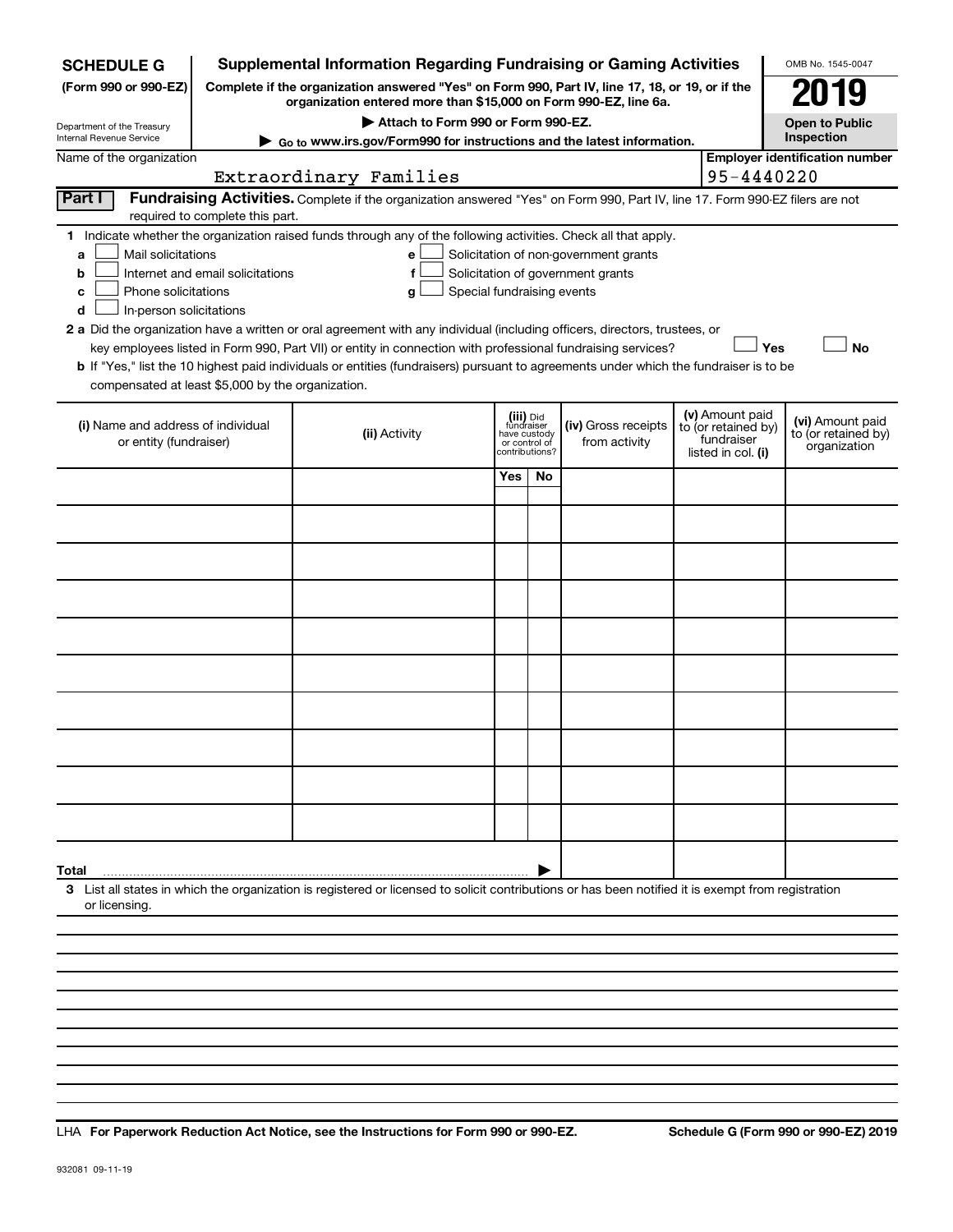#### Schedule G (Form 990 or 990-EZ) 2019  ${\tt Extracty\; Families} \hspace{2cm} 95-4440220 \hspace{0.2cm} {\rm Page}$

Part II | Fundraising Events. Complete if the organization answered "Yes" on Form 990, Part IV, line 18, or reported more than \$15,000 of fundraising event contributions and gross income on Form 990-EZ, lines 1 and 6b. List events with gross receipts greater than \$5,000.

|                        |              | of fundraising event contributions and gross income on Form 990-EZ, lines T and 6D. List events with gross receipts greater than \$5,000. |                |                          |                  |                                                     |
|------------------------|--------------|-------------------------------------------------------------------------------------------------------------------------------------------|----------------|--------------------------|------------------|-----------------------------------------------------|
|                        |              |                                                                                                                                           | (a) Event $#1$ | $(b)$ Event #2           | (c) Other events | (d) Total events                                    |
|                        |              |                                                                                                                                           | 25th           |                          | None             | (add col. (a) through                               |
|                        |              |                                                                                                                                           |                | Anniversary Fall Harvest |                  | col. (c)                                            |
|                        |              |                                                                                                                                           | (event type)   | (event type)             | (total number)   |                                                     |
| Revenue                |              |                                                                                                                                           |                |                          |                  |                                                     |
|                        | 1.           |                                                                                                                                           | 166,394.       | 28,410.                  |                  | 194,804.                                            |
|                        |              |                                                                                                                                           |                |                          |                  |                                                     |
|                        |              |                                                                                                                                           | 111,085.       | 6,347.                   |                  | 117,432.                                            |
|                        |              |                                                                                                                                           |                |                          |                  |                                                     |
|                        | 3            | Gross income (line 1 minus line 2)                                                                                                        | 55,309.        | 22,063.                  |                  | 77,372.                                             |
|                        |              |                                                                                                                                           |                |                          |                  |                                                     |
|                        |              |                                                                                                                                           |                |                          |                  |                                                     |
|                        |              |                                                                                                                                           |                |                          |                  |                                                     |
|                        | 5            |                                                                                                                                           |                |                          |                  |                                                     |
| <b>Direct Expenses</b> |              |                                                                                                                                           | 6,000.         | 3,000.                   |                  | 9,000.                                              |
|                        |              |                                                                                                                                           |                |                          |                  |                                                     |
|                        |              |                                                                                                                                           | 25,193.        | 2,927.                   |                  | 28,120.                                             |
|                        | $\mathbf{7}$ |                                                                                                                                           |                |                          |                  |                                                     |
|                        |              |                                                                                                                                           | 24,116.        | 16,136.                  |                  | 40,252.                                             |
|                        | 8<br>9       |                                                                                                                                           |                |                          |                  |                                                     |
|                        | 10           | Direct expense summary. Add lines 4 through 9 in column (d)                                                                               |                |                          |                  | 77,372.                                             |
|                        |              | 11 Net income summary. Subtract line 10 from line 3, column (d)                                                                           |                |                          |                  | $\overline{0}$ .                                    |
|                        | Part III     | Gaming. Complete if the organization answered "Yes" on Form 990, Part IV, line 19, or reported more than                                  |                |                          |                  |                                                     |
|                        |              | \$15,000 on Form 990-EZ, line 6a.                                                                                                         |                |                          |                  |                                                     |
|                        |              |                                                                                                                                           |                |                          |                  |                                                     |
|                        |              |                                                                                                                                           |                | (b) Pull tabs/instant    |                  |                                                     |
|                        |              |                                                                                                                                           | (a) Bingo      | bingo/progressive bingo  | (c) Other gaming | (d) Total gaming (add<br>col. (a) through col. (c)) |
|                        |              |                                                                                                                                           |                |                          |                  |                                                     |
| Revenue                | 1.           |                                                                                                                                           |                |                          |                  |                                                     |
|                        |              |                                                                                                                                           |                |                          |                  |                                                     |
|                        |              |                                                                                                                                           |                |                          |                  |                                                     |
|                        |              |                                                                                                                                           |                |                          |                  |                                                     |
|                        | 3            |                                                                                                                                           |                |                          |                  |                                                     |
|                        |              |                                                                                                                                           |                |                          |                  |                                                     |
|                        | 4            |                                                                                                                                           |                |                          |                  |                                                     |
| <b>Direct Expenses</b> |              |                                                                                                                                           |                |                          |                  |                                                     |
|                        | 5            |                                                                                                                                           |                |                          |                  |                                                     |
|                        |              |                                                                                                                                           | Yes<br>%       | %<br>Yes                 | Yes<br>%         |                                                     |
|                        |              | 6 Volunteer labor                                                                                                                         | No             | No                       | No               |                                                     |
|                        |              |                                                                                                                                           |                |                          |                  |                                                     |
|                        | 7            | Direct expense summary. Add lines 2 through 5 in column (d)                                                                               |                |                          |                  |                                                     |
|                        |              |                                                                                                                                           |                |                          |                  |                                                     |
|                        | 8            |                                                                                                                                           |                |                          |                  |                                                     |
|                        |              |                                                                                                                                           |                |                          |                  |                                                     |
|                        |              | 9 Enter the state(s) in which the organization conducts gaming activities:                                                                |                |                          |                  |                                                     |
|                        |              |                                                                                                                                           |                |                          |                  | Yes<br>No                                           |
|                        |              | <b>b</b> If "No," explain:                                                                                                                |                |                          |                  |                                                     |
|                        |              |                                                                                                                                           |                |                          |                  |                                                     |

**10 a Yes No** Were any of the organization's gaming licenses revoked, suspended, or terminated during the tax year? ~~~~~~~~~ † † **b** If "Yes," explain:

932082 09-11-19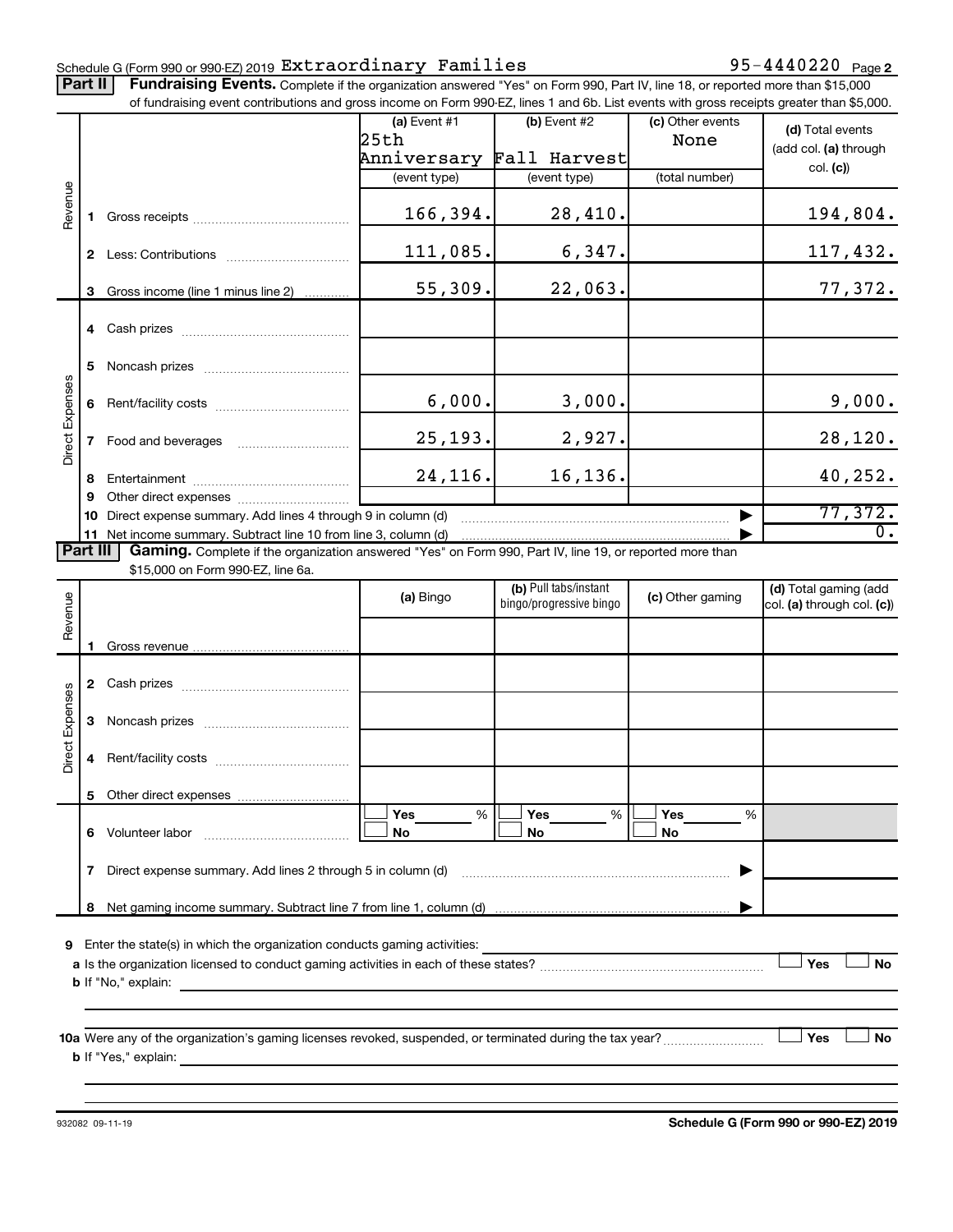|    | Schedule G (Form 990 or 990-EZ) 2019 Extraordinary Families                                                                                                                                                                                                                                                                                                                                  | 95-4440220 |     |     | Page 3               |
|----|----------------------------------------------------------------------------------------------------------------------------------------------------------------------------------------------------------------------------------------------------------------------------------------------------------------------------------------------------------------------------------------------|------------|-----|-----|----------------------|
|    |                                                                                                                                                                                                                                                                                                                                                                                              |            |     | Yes | <b>No</b>            |
|    | 12 Is the organization a grantor, beneficiary or trustee of a trust, or a member of a partnership or other entity formed                                                                                                                                                                                                                                                                     |            |     |     |                      |
|    |                                                                                                                                                                                                                                                                                                                                                                                              |            |     | Yes | <b>No</b>            |
|    | 13 Indicate the percentage of gaming activity conducted in:                                                                                                                                                                                                                                                                                                                                  |            |     |     |                      |
|    |                                                                                                                                                                                                                                                                                                                                                                                              |            | 1За |     | %                    |
|    | <b>b</b> An outside facility <i>www.communicality www.communicality.communicality www.communicality www.communicality.communicality www.communicality.com</i>                                                                                                                                                                                                                                |            | 13b |     | %                    |
|    | 14 Enter the name and address of the person who prepares the organization's gaming/special events books and records:                                                                                                                                                                                                                                                                         |            |     |     |                      |
|    | Name $\blacktriangleright$                                                                                                                                                                                                                                                                                                                                                                   |            |     |     |                      |
|    | <u>and the control of the control of the control of the control of the control of the control of the control of</u><br>Address $\blacktriangleright$<br><u>and the state of the state of the state of the state of the state of the state of the state of the state of the state of the state of the state of the state of the state of the state of the state of the state of the state</u> |            |     |     |                      |
|    | <b>15a</b> Does the organization have a contract with a third party from whom the organization receives gaming revenue? $\ldots$                                                                                                                                                                                                                                                             |            |     |     | <b>No</b>            |
|    |                                                                                                                                                                                                                                                                                                                                                                                              |            |     |     |                      |
|    |                                                                                                                                                                                                                                                                                                                                                                                              |            |     |     |                      |
|    |                                                                                                                                                                                                                                                                                                                                                                                              |            |     |     |                      |
|    | c If "Yes," enter name and address of the third party:                                                                                                                                                                                                                                                                                                                                       |            |     |     |                      |
|    | Name $\blacktriangleright$<br><u>and the contract of the contract of the contract of the contract of the contract of the contract of</u>                                                                                                                                                                                                                                                     |            |     |     |                      |
|    | Address $\blacktriangleright$<br><u>and the control of the control of the control of the control of the control of the control of the control of</u>                                                                                                                                                                                                                                         |            |     |     |                      |
| 16 | Gaming manager information:                                                                                                                                                                                                                                                                                                                                                                  |            |     |     |                      |
|    | <u> 1989 - Johann Stein, mars an de Brazilian (b. 1989)</u><br>Name $\blacktriangleright$                                                                                                                                                                                                                                                                                                    |            |     |     |                      |
|    | Gaming manager compensation > \$                                                                                                                                                                                                                                                                                                                                                             |            |     |     |                      |
|    |                                                                                                                                                                                                                                                                                                                                                                                              |            |     |     |                      |
|    |                                                                                                                                                                                                                                                                                                                                                                                              |            |     |     |                      |
|    |                                                                                                                                                                                                                                                                                                                                                                                              |            |     |     |                      |
|    |                                                                                                                                                                                                                                                                                                                                                                                              |            |     |     |                      |
|    | Director/officer<br>Employee<br>Independent contractor                                                                                                                                                                                                                                                                                                                                       |            |     |     |                      |
|    |                                                                                                                                                                                                                                                                                                                                                                                              |            |     |     |                      |
| 17 | Mandatory distributions:                                                                                                                                                                                                                                                                                                                                                                     |            |     |     |                      |
|    | a Is the organization required under state law to make charitable distributions from the gaming proceeds to<br>retain the state gaming license?                                                                                                                                                                                                                                              |            |     |     | $\Box$ Yes $\Box$ No |
|    | b Enter the amount of distributions required under state law to be distributed to other exempt organizations or spent in the                                                                                                                                                                                                                                                                 |            |     |     |                      |
|    | organization's own exempt activities during the tax year $\triangleright$ \$                                                                                                                                                                                                                                                                                                                 |            |     |     |                      |
|    | Part IV<br>Supplemental Information. Provide the explanations required by Part I, line 2b, columns (iii) and (v); and Part III, lines 9, 9b, 10b,                                                                                                                                                                                                                                            |            |     |     |                      |
|    | 15b, 15c, 16, and 17b, as applicable. Also provide any additional information. See instructions.                                                                                                                                                                                                                                                                                             |            |     |     |                      |
|    |                                                                                                                                                                                                                                                                                                                                                                                              |            |     |     |                      |
|    |                                                                                                                                                                                                                                                                                                                                                                                              |            |     |     |                      |
|    |                                                                                                                                                                                                                                                                                                                                                                                              |            |     |     |                      |
|    |                                                                                                                                                                                                                                                                                                                                                                                              |            |     |     |                      |
|    |                                                                                                                                                                                                                                                                                                                                                                                              |            |     |     |                      |
|    |                                                                                                                                                                                                                                                                                                                                                                                              |            |     |     |                      |
|    |                                                                                                                                                                                                                                                                                                                                                                                              |            |     |     |                      |
|    |                                                                                                                                                                                                                                                                                                                                                                                              |            |     |     |                      |
|    |                                                                                                                                                                                                                                                                                                                                                                                              |            |     |     |                      |
|    |                                                                                                                                                                                                                                                                                                                                                                                              |            |     |     |                      |
|    |                                                                                                                                                                                                                                                                                                                                                                                              |            |     |     |                      |
|    |                                                                                                                                                                                                                                                                                                                                                                                              |            |     |     |                      |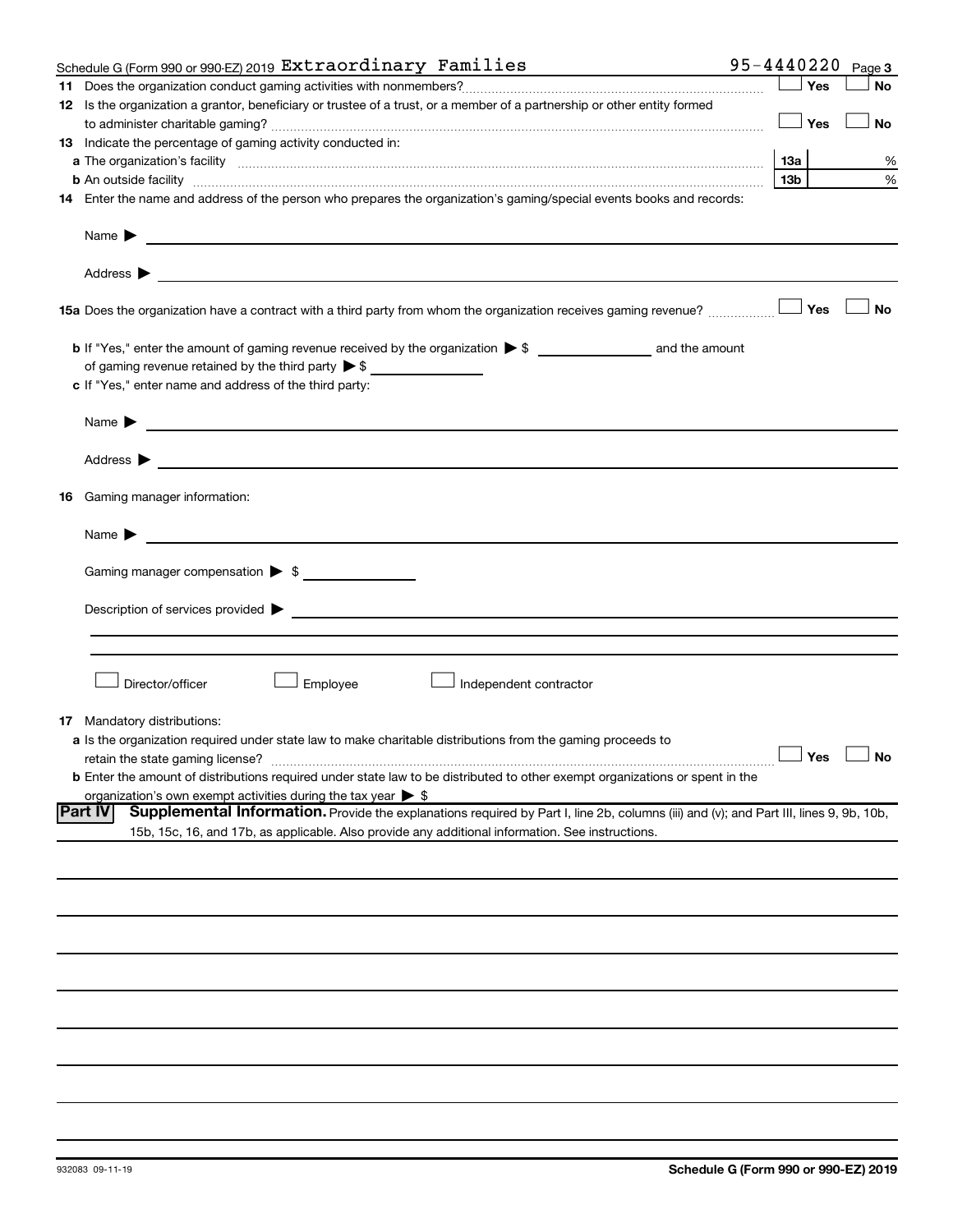| —                        |
|--------------------------|
| —                        |
| $\overline{\phantom{0}}$ |
| —                        |
|                          |
| Ξ.                       |
|                          |
|                          |
| $\overline{\phantom{a}}$ |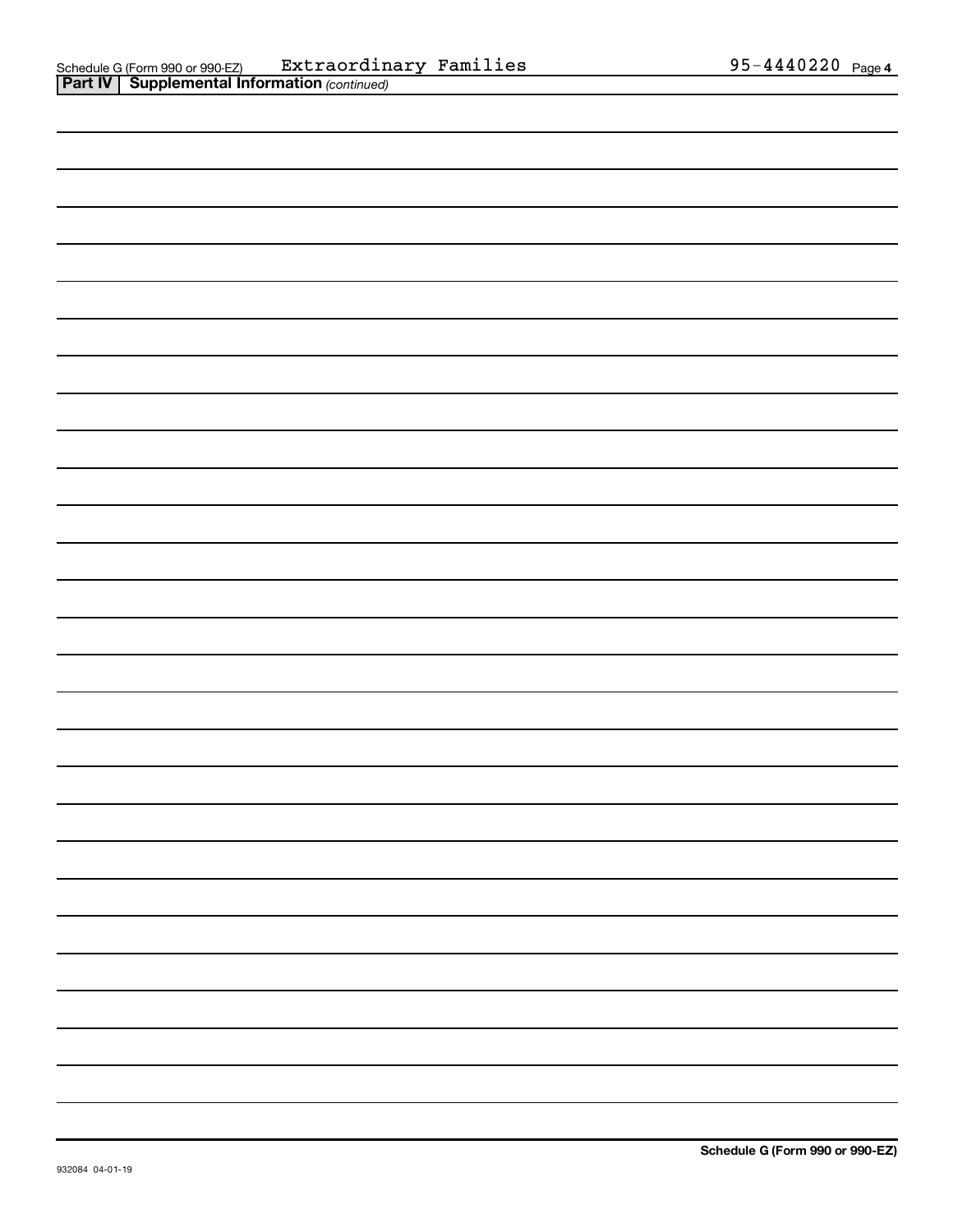| <b>SCHEDULE I</b><br>(Form 990)<br>Department of the Treasury |                                                                                                                                                                                                                                                                                           |                        | <b>Grants and Other Assistance to Organizations,</b><br>Governments, and Individuals in the United States<br>Complete if the organization answered "Yes" on Form 990, Part IV, line 21 or 22. | Attach to Form 990.                                   |                                         |                                                                |                                          | OMB No. 1545-0047<br>20<br>IJ<br><b>Open to Public</b> |
|---------------------------------------------------------------|-------------------------------------------------------------------------------------------------------------------------------------------------------------------------------------------------------------------------------------------------------------------------------------------|------------------------|-----------------------------------------------------------------------------------------------------------------------------------------------------------------------------------------------|-------------------------------------------------------|-----------------------------------------|----------------------------------------------------------------|------------------------------------------|--------------------------------------------------------|
| Internal Revenue Service                                      |                                                                                                                                                                                                                                                                                           |                        |                                                                                                                                                                                               | Go to www.irs.gov/Form990 for the latest information. |                                         |                                                                |                                          | Inspection                                             |
| Name of the organization                                      |                                                                                                                                                                                                                                                                                           | Extraordinary Families |                                                                                                                                                                                               |                                                       |                                         |                                                                |                                          | <b>Employer identification number</b><br>95-4440220    |
| Part I                                                        | <b>General Information on Grants and Assistance</b>                                                                                                                                                                                                                                       |                        |                                                                                                                                                                                               |                                                       |                                         |                                                                |                                          |                                                        |
| 1                                                             | Does the organization maintain records to substantiate the amount of the grants or assistance, the grantees' eligibility for the grants or assistance, and the selection<br>Describe in Part IV the organization's procedures for monitoring the use of grant funds in the United States. |                        |                                                                                                                                                                                               |                                                       |                                         |                                                                |                                          | $ \mathrm{X} $ Yes<br>l No                             |
| $\mathbf{2}$<br>Part II                                       | Grants and Other Assistance to Domestic Organizations and Domestic Governments. Complete if the organization answered "Yes" on Form 990, Part IV, line 21, for any                                                                                                                        |                        |                                                                                                                                                                                               |                                                       |                                         |                                                                |                                          |                                                        |
|                                                               | recipient that received more than \$5,000. Part II can be duplicated if additional space is needed.                                                                                                                                                                                       |                        |                                                                                                                                                                                               |                                                       |                                         |                                                                |                                          |                                                        |
|                                                               | 1 (a) Name and address of organization<br>or government                                                                                                                                                                                                                                   | (b) EIN                | (c) IRC section<br>(if applicable)                                                                                                                                                            | (d) Amount of<br>cash grant                           | (e) Amount of<br>non-cash<br>assistance | (f) Method of<br>valuation (book,<br>FMV, appraisal,<br>other) | (g) Description of<br>noncash assistance | (h) Purpose of grant<br>or assistance                  |
|                                                               |                                                                                                                                                                                                                                                                                           |                        |                                                                                                                                                                                               |                                                       |                                         |                                                                |                                          |                                                        |
|                                                               |                                                                                                                                                                                                                                                                                           |                        |                                                                                                                                                                                               |                                                       |                                         |                                                                |                                          |                                                        |
|                                                               |                                                                                                                                                                                                                                                                                           |                        |                                                                                                                                                                                               |                                                       |                                         |                                                                |                                          |                                                        |
|                                                               |                                                                                                                                                                                                                                                                                           |                        |                                                                                                                                                                                               |                                                       |                                         |                                                                |                                          |                                                        |
|                                                               |                                                                                                                                                                                                                                                                                           |                        |                                                                                                                                                                                               |                                                       |                                         |                                                                |                                          |                                                        |
|                                                               |                                                                                                                                                                                                                                                                                           |                        |                                                                                                                                                                                               |                                                       |                                         |                                                                |                                          |                                                        |
| $\mathbf{2}$                                                  | Enter total number of section $501(c)(3)$ and government organizations listed in the line 1 table                                                                                                                                                                                         |                        |                                                                                                                                                                                               |                                                       |                                         |                                                                |                                          |                                                        |
| 3                                                             | Enter total number of other organizations listed in the line 1 table                                                                                                                                                                                                                      |                        |                                                                                                                                                                                               |                                                       |                                         |                                                                |                                          |                                                        |
|                                                               | LHA For Paperwork Reduction Act Notice, see the Instructions for Form 990.                                                                                                                                                                                                                |                        |                                                                                                                                                                                               |                                                       |                                         |                                                                |                                          | Schedule I (Form 990) (2019)                           |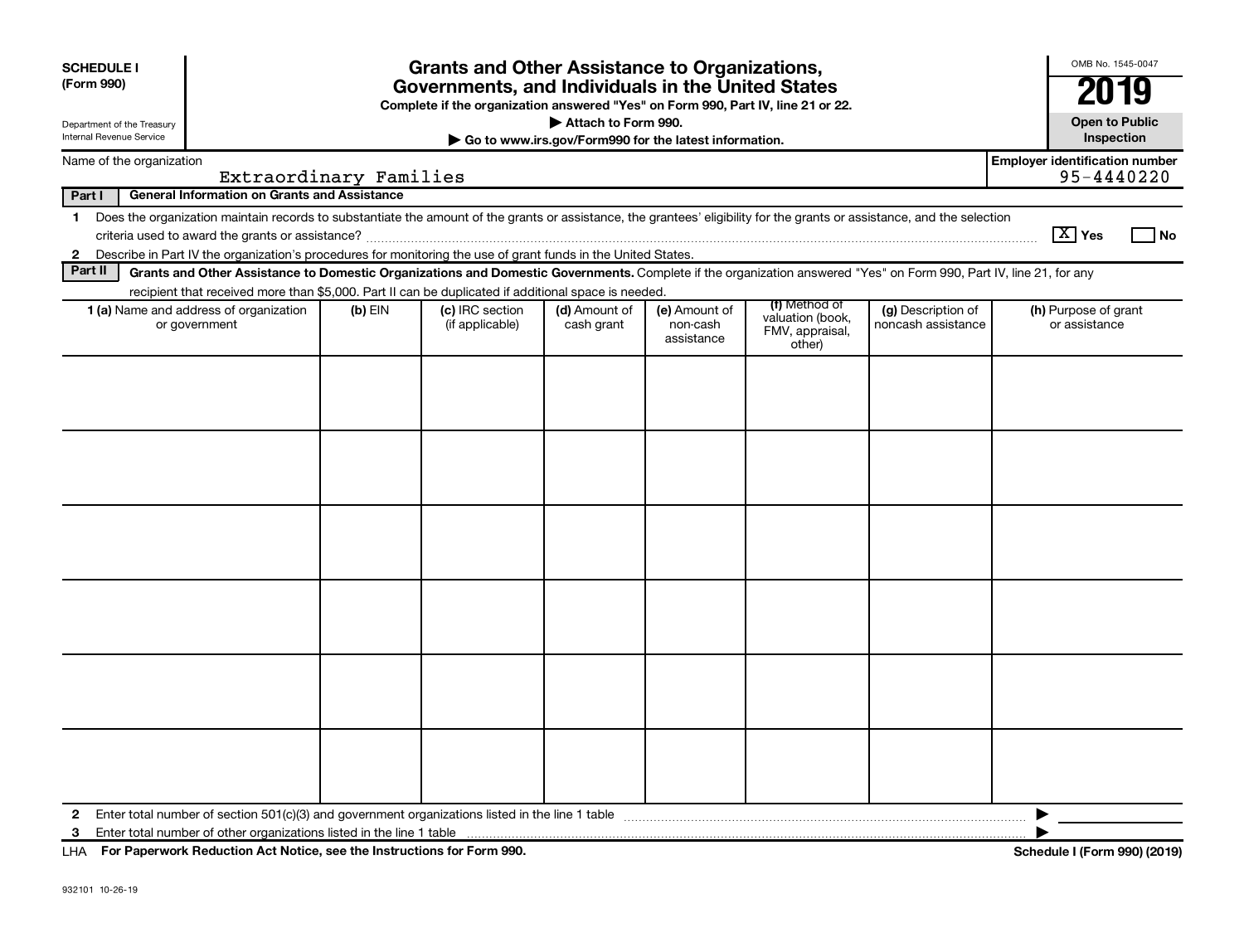**Part III Grants and Other Assistance to Domestic Individuals.**  Complete if the organization answered "Yes" on Form 990, Part IV, line 22. Part III can be duplicated if additional space is needed.

| (a) Type of grant or assistance                                                                                                                     | (b) Number of<br>recipients | (c) Amount of<br>cash grant | (d) Amount of non-<br>cash assistance | (e) Method of valuation<br>(book, FMV, appraisal, other) | (f) Description of noncash assistance |
|-----------------------------------------------------------------------------------------------------------------------------------------------------|-----------------------------|-----------------------------|---------------------------------------|----------------------------------------------------------|---------------------------------------|
|                                                                                                                                                     |                             |                             |                                       |                                                          |                                       |
|                                                                                                                                                     |                             |                             |                                       |                                                          |                                       |
| Foster family payments, emergency shelter care<br>payments and clothing allowance                                                                   | 175                         | 1,090,380.                  | $\mathbf{0}$                          |                                                          |                                       |
|                                                                                                                                                     |                             |                             |                                       |                                                          |                                       |
|                                                                                                                                                     |                             |                             |                                       |                                                          |                                       |
|                                                                                                                                                     |                             |                             |                                       |                                                          |                                       |
|                                                                                                                                                     |                             |                             |                                       |                                                          |                                       |
|                                                                                                                                                     |                             |                             |                                       |                                                          |                                       |
|                                                                                                                                                     |                             |                             |                                       |                                                          |                                       |
|                                                                                                                                                     |                             |                             |                                       |                                                          |                                       |
|                                                                                                                                                     |                             |                             |                                       |                                                          |                                       |
|                                                                                                                                                     |                             |                             |                                       |                                                          |                                       |
|                                                                                                                                                     |                             |                             |                                       |                                                          |                                       |
|                                                                                                                                                     |                             |                             |                                       |                                                          |                                       |
| Part IV   Supplemental Information. Provide the information required in Part I, line 2; Part III, column (b); and any other additional information. |                             |                             |                                       |                                                          |                                       |
| Part I, Line 2:                                                                                                                                     |                             |                             |                                       |                                                          |                                       |
| Extraordinary Families' funds are received from LA County Department of                                                                             |                             |                             |                                       |                                                          |                                       |
| Children and Family Services (DCFS), a total amount per child is                                                                                    |                             |                             |                                       |                                                          |                                       |
| predetermined by the County. Clothing allowances are issued by Dept. of                                                                             |                             |                             |                                       |                                                          |                                       |
| Children & Family Services annually in advance of the start of the school                                                                           |                             |                             |                                       |                                                          |                                       |
| year and are intended to offset costs for purchase of children's new                                                                                |                             |                             |                                       |                                                          |                                       |
|                                                                                                                                                     |                             |                             |                                       |                                                          |                                       |
| clothing. Assistance is delivered during family visits. Extraordinary                                                                               |                             |                             |                                       |                                                          |                                       |
| Families' staff reconciles all payments received against amounts billed. In                                                                         |                             |                             |                                       |                                                          |                                       |

the event of over- or under-payment, DCFS is notified and corrections are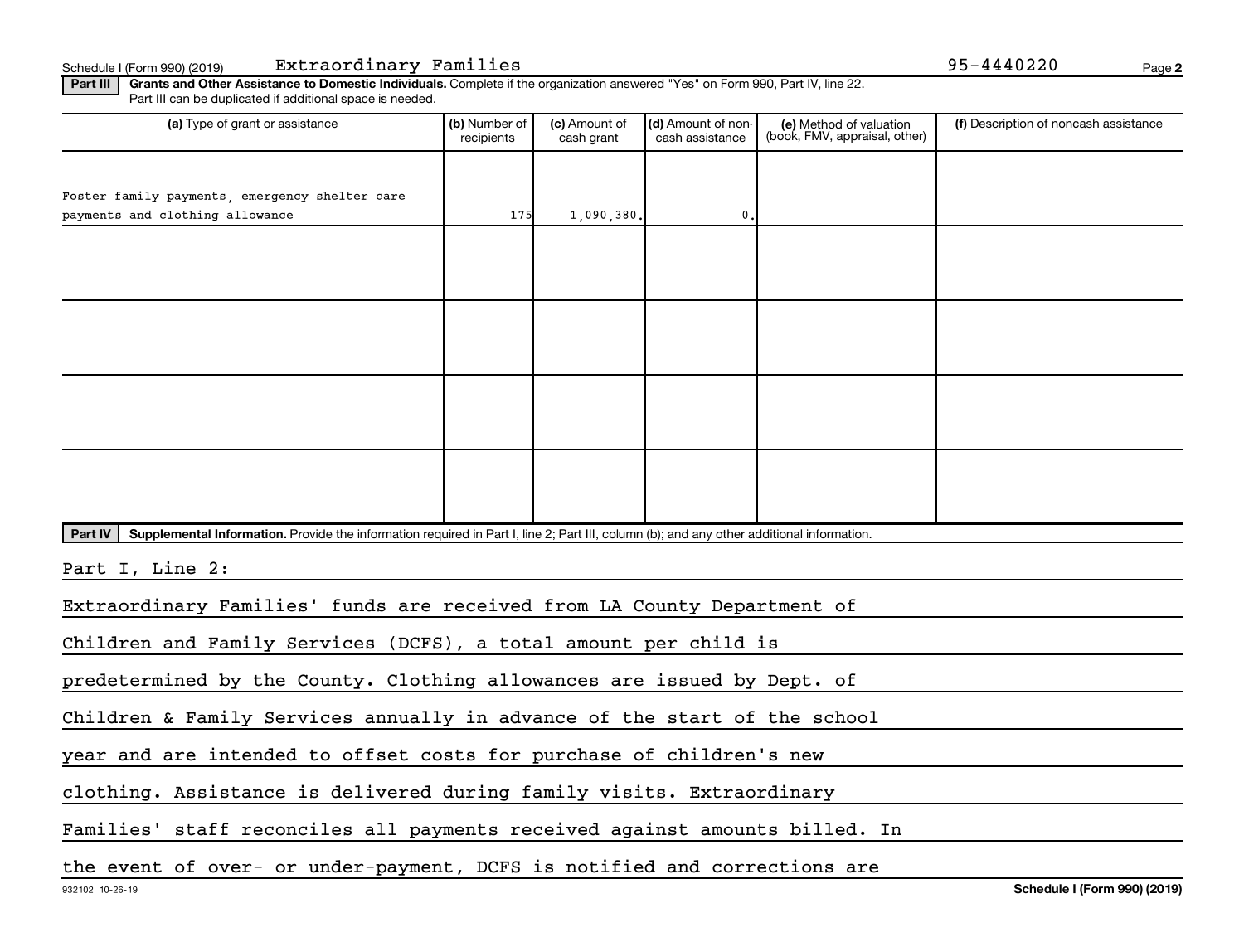| Schedule I (Form 990 |  |
|----------------------|--|
|                      |  |

| -  |  |
|----|--|
| Ш  |  |
| ۰, |  |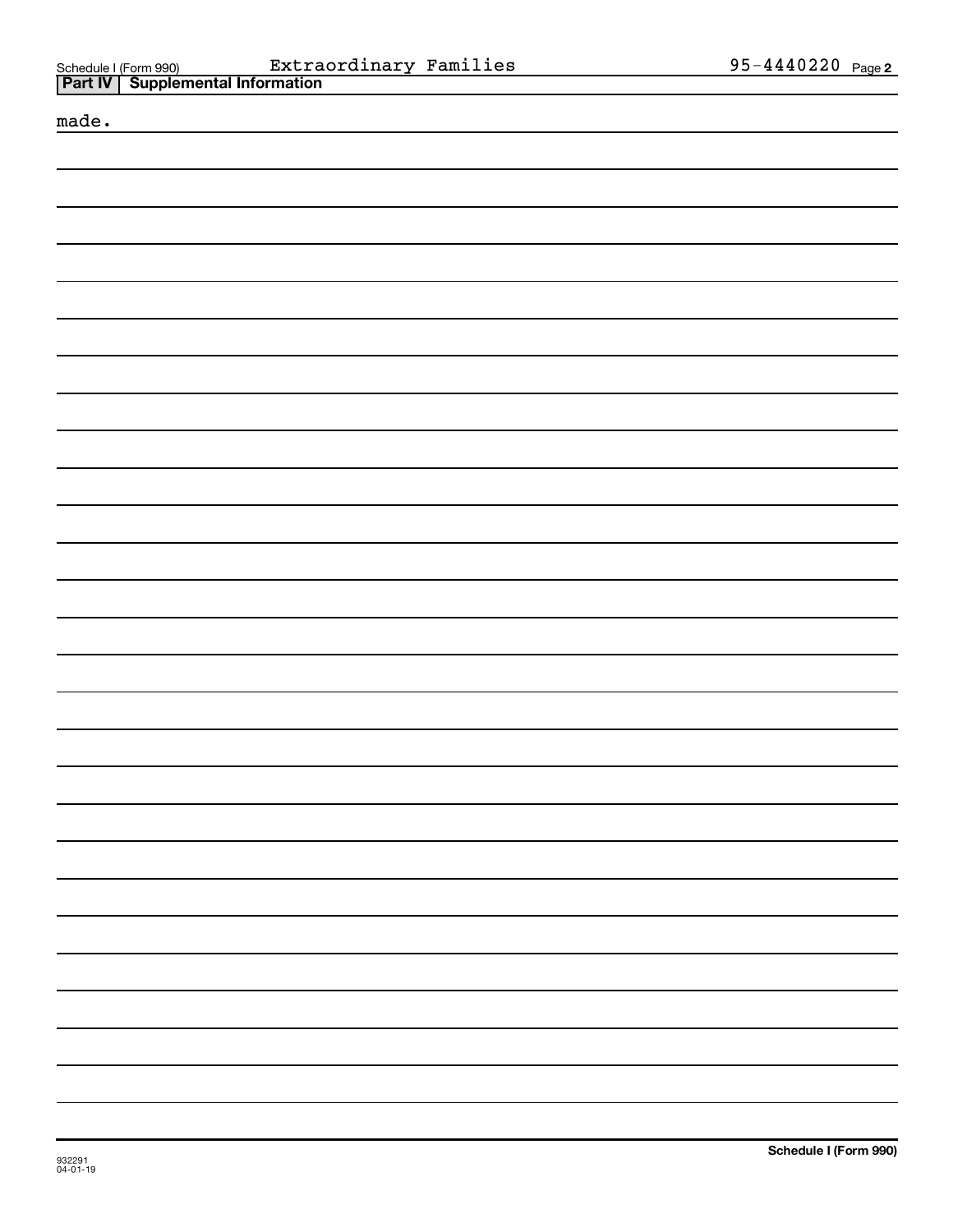**(Form 990 or 990-EZ)**

Name of the organization

**Complete to provide information for responses to specific questions on Form 990 or 990-EZ or to provide any additional information. | Attach to Form 990 or 990-EZ. | Go to www.irs.gov/Form990 for the latest information.** SCHEDULE O **Supplemental Information to Form 990 or 990-EZ** 2019<br>(Form 990 or 990-EZ)



**Employer identification number**

Extraordinary Families

Form 990, Part VI, Section B, line 11b:

The Form 990 in draft is reviewed by the CEO, Operations Manager, and Staff Accountant and then distributed to all members of the Board of Directors

for their review.

Form 990, Part VI, Section B, Line 12c:

Each Director and principal officer of the organization and each member of a committee with board-delegated powers shall annually sign the Conflict of Interest Statement and Disclosure. If anyone discloses a possible conflict, the CEO is notified, as well as the Chair, and it is disclosed to the Board for review of potential conflict.

Form 990, Part VI, Section B, Line 15a:

Process of determination for Officers' salary:

1. The Operations Manager collects data from the Nonprofit Times' NPO

Salary & Benefits Survey, Charity Navigator's CEO Compensation Study, and

Guidestar's Compensation Review. Component information is selected from

"operating budgets between \$3 million and \$5 million," "Field of Work:

Social Benefit," and "Region: Southwest U.S."

2. The Forms 990 from various nonprofit organizations are also obtained, including Alliance for Children's Rights, Center for Environmental Health, National Center for Youth Law, Public Counsel, St. Anne's Maternity Home, Los Angeles Center for Law and Justice, United Friends of the Children, and Youth Policy Institute.